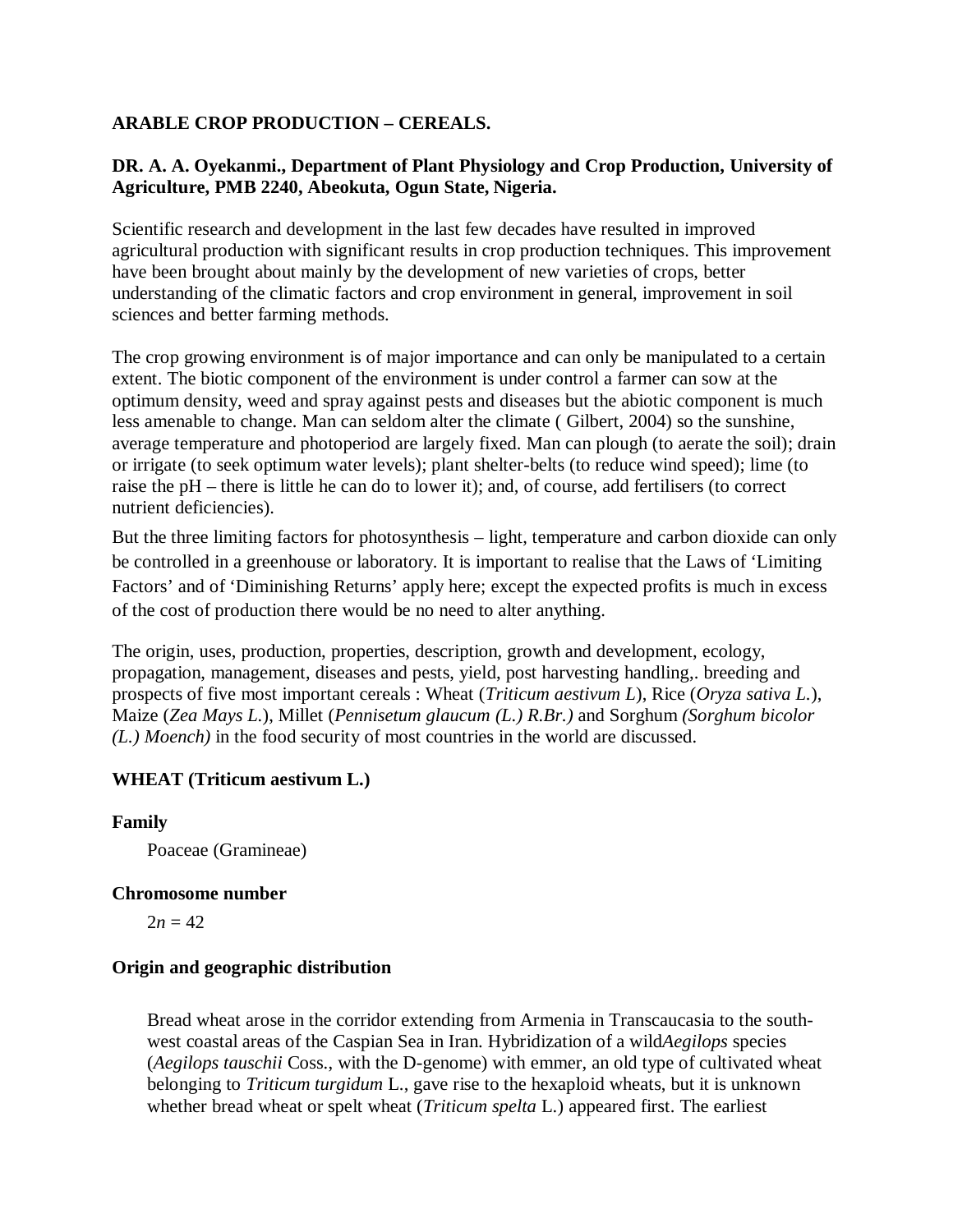archaeological finds of spelt wheat are from the southern Caspian area and are dated at around 5000 BC. Finds of bread wheat are difficult to distinguish from durum wheat (*Triticum turgidum*), but one thinks that those found in the Caucasus, on the anatolian plateau (Turkey), in Central Europe and in Central Asia from the fifth millennium onwards belong to bread wheat. The D-genome in fact conferred to bread wheat and spelt wheat the adaptation to cold winters and humid summers, allowing them to conquer temperate Eurasia, whereas the Mediterranean remained the area of emmer and durum wheat. By the third millennium BC, bread wheat had reached China. In 1529, the Spanish took it to the New World. Bread wheat was introduced into tropical Africa by Arab traders, missionaries and colonial settlers. It is not known exactly when it reached Ethiopia. It was brought from northern Africa to West Africa, where it was already known around 1000 AD. In the early 20<sup>th</sup> century it was introduced into Kenya and eastern DR Congo.

Bread wheat today is grown in almost all parts of the world. In tropical Africa, it is mainly produced in Nigeria, Sudan, Ethiopia, Kenya, Tanzania, Zambia and Zimbabwe.

#### **Uses.**

Bread wheat flour is made into numerous products including bread (leavened or flat; baked, steamed or deep fried), pastries, crackers, biscuits, pretzels, noodles, farina, breakfast foods, baby foods and food thickeners. It is also used as a brewing ingredient in certain beverages (white beer). Leavened breads are the most popular use of wheat in almost all parts of the world. Increased bread consumption is often linked to increasing urbanization and higher per capita income. Bread wheat utilization has also been adapted to local cuisine. In Ethiopia, for instance, the flour is used to prepare 'injera' (pancake-like unleavened bread), porridge and soup. The grain is eaten as a snack and during social gatherings as 'nifro' (boiled whole grain often mixed with pulses), 'kollo' (roasted grain) and 'dabo-kollo' (ground and seasoned dough, shaped and deep fried).

Industrial uses of wheat products centre on the production of glues, alcohol, oil and gluten. By-products of flour milling, particularly the bran, are used almost entirely to feed livestock, poultry or prawns. Wheat germ (from wheat embryos) is sold as a human food supplement. Straw is fed to ruminants or used for bedding material, thatching, wickerwork, newsprint, cardboard, packing material, fuel and as substrate for mushroom production. In many dry parts of the world it is chopped and mixed with clay to produce building material.

# **Production and international trade.**

According to FAO estimates, the average world production of wheat grain (bread wheat and durum wheat together) in 1999–2003 amounted to 576 million t/year from 209 million ha. Worldwide, bread wheat constitutes more than 90% of the area under the cultivated wheats. The main wheat producing countries are China (96.8 million t/year from 25.2 million ha), India (71.0 million t/year from 26.4 million ha), the United States (56.9 million t/year from 20.6 million ha), the Russian Federation (39.4 million t/year from 21.7 million ha) and France (35.1 million t/year from 5.0 million ha). Wheat production in tropical Africa in 1999–2003 was 2.5 million t/year from 1.6 million ha, the main producing countries being Ethiopia (1.4 million t/year from 1.1 million ha), Kenya (272,000 t/year from 137,000 ha), Sudan (254,000 t/year from 124,000 ha), Zimbabwe (237,000 t/year from 43,000 ha),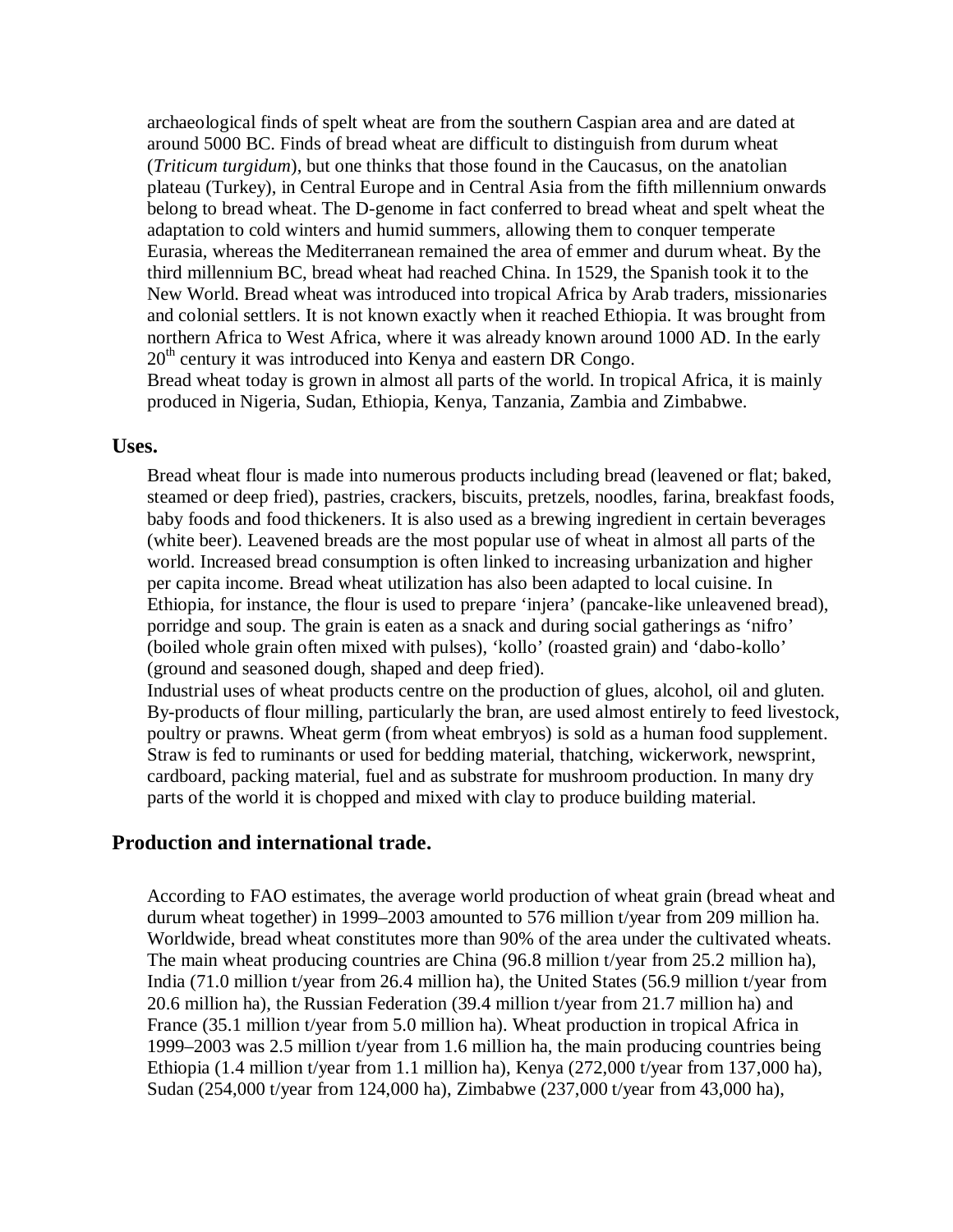Zambia (87,000 t/year from 13,000 ha), Tanzania (82,000 t/year from 60,000 ha) and Nigeria (75,000 t/year from 53,000 ha). In Ethiopia close to 50% of the wheat production consists of bread wheat, the other 50% of durum wheat. From 1961–1965 to 1999–2003 the world production of wheat increased from 248 to 576 million t/year, whereas the harvested area remained stable at around 210 million ha. In the same period the wheat production in tropical Africa increased from 960,000 to 2.5 million t/year, and the harvested area from 1.2 to 1.6 million ha.

Average world export of wheat amounted to 115 million t/year in 1998–2002, the main exporters being the United States (26.7 million t/year), Canada (16.5 million t/year), Australia (15.9 million t/year), France (15.9 million t/year) and Argentina (10.0 million t/year). Main importers are Italy, Brazil, Japan and Iran, each importing more than 5 million t/year. All countries in tropical Africa are net importers. The main importer in tropical Africa is Nigeria (1.9 million t/year in 1998–2002), followed by Ethiopia (770,000 t/year), Sudan (710,000 t/year) and Kenya (570,000 t/year). The share of food aid in wheat imports is as high as 80% for some countries.

# **Properties.**

The composition of wheat grain is 7–8% coat material, 90% endosperm and 2–3% embryo. The embryo mainly comprises oil and protein, and little starch. The endosperm is starchy, and is surrounded by the aleurone layer which is rich in proteins. When a wheat grain is milled, the outer layers and embryo are separated from the endosperm. The pulverized endosperm becomes wheat flour, while the other parts form the bran. The endosperm varies both in hardness and vitreousness: hard bread wheat grain high in gluten protein tends to be vitreous and low-protein soft wheat grain tends to be opaque. Hard bread wheat grain is best suited for bread making while the soft wheat grain is best for cookies, cakes and pastries. Flour colour varies from white to slightly yellow.

Bread wheat grain (hard red spring type) contains per 100 g edible portion: water 12.8 g, energy 1377 kJ (329 kcal), protein 15.4 g, fat 1.9 g, carbohydrate 68.0 g, dietary fibre 12.2 g, Ca 25 mg, Mg 124 mg, P 332 mg, Fe 3.6 mg, Zn 2.8 mg, vitamin A 9 IU, thiamin 0.50 mg, riboflavin 0.11 mg, niacin 5.7 mg, vitamin  $B_6$  0.34 mg, folate 43 µg and ascorbic acid 0 mg. The essential amino-acid composition per 100 g edible portion is: tryptophan 195 mg, lysine 404 mg, methionine 230 mg, phenylalanine 724 mg, threonine 433 mg, valine 679 mg, leucine 1038 mg and isoleucine 541 mg. The principal fatty acids are per 100 g edible portion: linoleic acid 727 mg, palmitic acid 283 mg and oleic acid 236 mg. Soft, white bread wheat grain contains per 100 g edible portion: water 10.4 g, energy 1423 kJ (340 kcal), protein 10.7 g, fat 2.0 g, carbohydrate 75.4 g, dietary fibre 12.7 g, Ca 34 mg, Mg 90 mg, P 402 mg, Fe 5.4 mg, Zn 3.5 mg, vitamin A 9 IU, thiamin 0.41 mg, riboflavin 0.11 mg, niacin 4.8 mg, vitamin  $B_6$  0.38 mg, folate 41 µg and ascorbic acid 0 mg (USDA, 2005). Bread wheat grain is deficient in the amino acids lysine and threonine, and somewhat in isoleucine and valine. It is a good source of B-group vitamins and minerals. Wheat grain possesses a unique viscoelastic and insoluble storage protein complex known as gluten, comprising 78– 85% of the total wheat endosperm protein. Gluten is composed mainly of glutenin (polymeric) and gliadin (monomeric) proteins. Glutenins confer elasticity and dough strength, while gliadins confer mainly viscous flow and extensibility to the gluten complex. Wheat flour contains roughly equal amounts of glutenins and gliadins, and their imbalance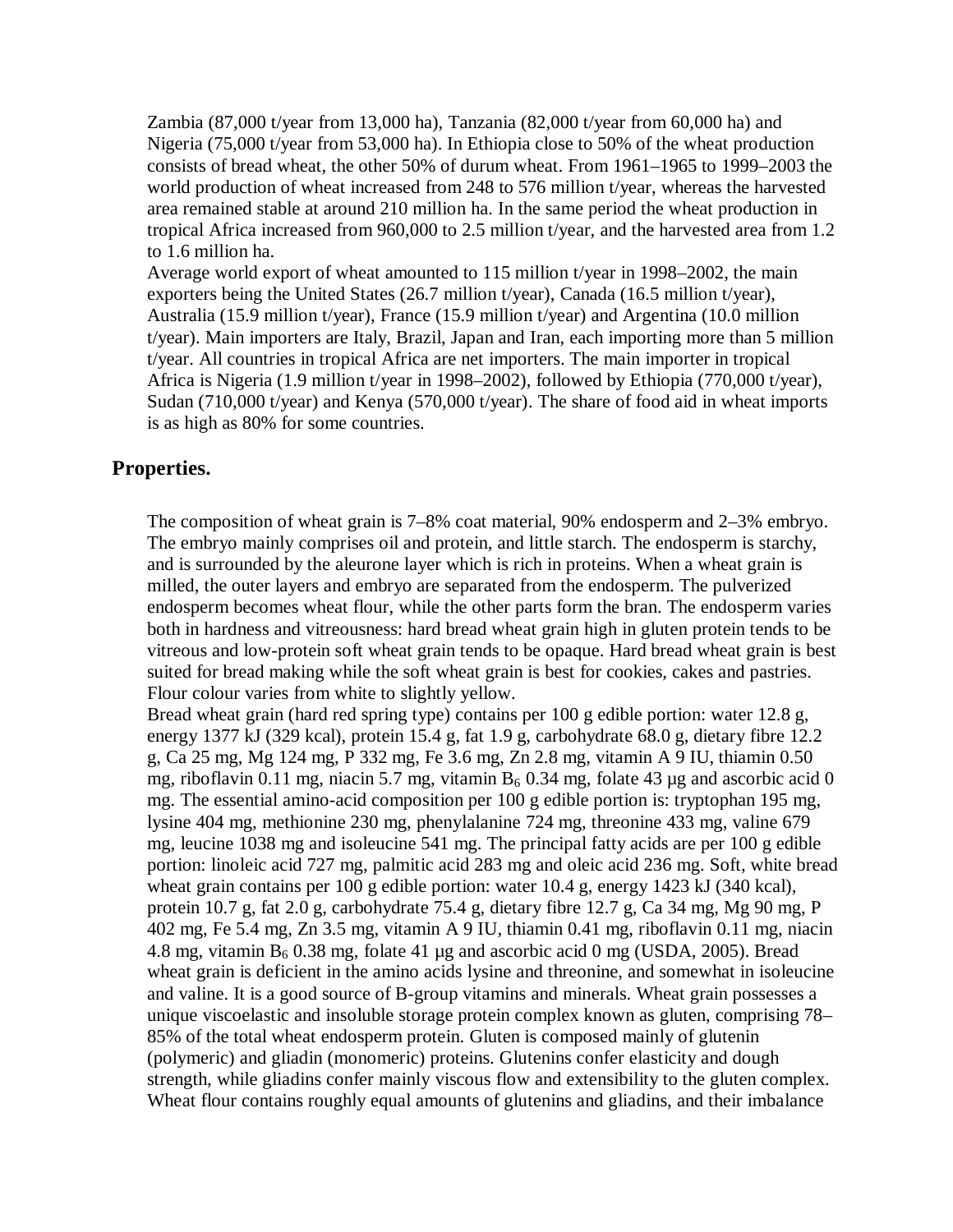may influence its visco-elastic properties.

### **Description.**

Annual, tufted grass up to 150 cm tall, with  $2-5(-40)$  tillers; stem (culm) cylindrical, smooth, hollow except at nodes. Leaves distichously alternate, simple and entire; leaf sheath rounded, auricled; ligule membranous; blade linear,  $15-40$  cm  $\times$  1-2 cm, parallel-veined, flat, glabrous or pubescent. Inflorescence a terminal, distichous spike 4–18 cm long, with sessile spikelets borne solitary on zigzag rachis. Spikelet 10–15 mm long, laterally compressed, 3– 9-flowered, with bisexual florets, but 1–2 uppermost ones usually rudimentary, sometimes only 1 of the florets bisexual; glumes almost equal, oblong, shorter than spikelet, thinly leathery, keeled towards the tip, apiculate to awned; lemma rounded on back but keeled towards the tip, leathery, awned or blunt; palea 2-keeled, hairy on the keels; lodicules 2, ciliate; stamens 3; ovary superior, tipped by a small fleshy hairy appendage and with 2 plumose stigmas. Fruit an ellipsoid caryopsis (grain), at one side with a central groove, reddish brown to yellow or white.

### **Other botanical information.**

*Triticum* is a classic example of allopolyploidy consisting of diploid  $(2n = 14)$ , tetraploid  $(2n = 28)$  and hexaploid  $(2n = 42)$  species. Selection at the diploid and tetraploid levels has proceeded from wild species with hulled grain and brittle rachis to the free-threshing species with tough rachis; hexaploid wheats are not known in the wild, they appeared in cultivation. The classification of the genus *Triticum* and other related genera within the tribe *Triticeae* was strongly debated. Polyploidy and biphyletic genome differentiation (B vs. G genome) are isolating mechanisms offering adequate species borders. In this approach, *Triticum* comprises only 5–6 species, including the diploid *Triticum monococcum* L. (einkorn, grown sporadically in southern Europe and western Asia), the tetraploid *Triticum turgidum* L. and the hexaploid *Triticum aestivum* L. (comprising all cultivated hexaploids). Spelt wheat (*Triticum spelta* L.) is sometimes separated from *Triticum aestivum*. It is a hexaploid, not free-threshing wheat, with only 2–3 florets per spikelet, cultivated in small quantities in Europe, Africa and on the plateau of western Iran. It can be cultivated under extreme circumstances, not demanding fertile soils, being relatively disease resistant, and having good taste, food and baking qualities. Before 1850 it was a very important wheat in Europe, declining afterwards, especially because it has to be hulled before milling, but is now gaining in popularity in organic wheat cultivation. Commercially, wheat is classified into distinct categories of grain hardness (soft, mediumhard, and hard) and colour (red, white and amber). Based on growing habit, bread wheat is divided into two subclasses, spring or winter, but facultative types exist. These subclasses in turn may also be divided into grades, which are generally used to adjust prices, based mainly on grain soundness (effects of rain, heat, frost, insect and mould damage), cleanliness, grain protein content and  $\alpha$ -amylase activity. In tropical Africa mostly spring wheats are grown.

Hybrids of wheats (tetraploid or hexaploid) and rye called triticale (× *Triticosecale*) have been developed and these show a mix of characteristics from the parents, combining the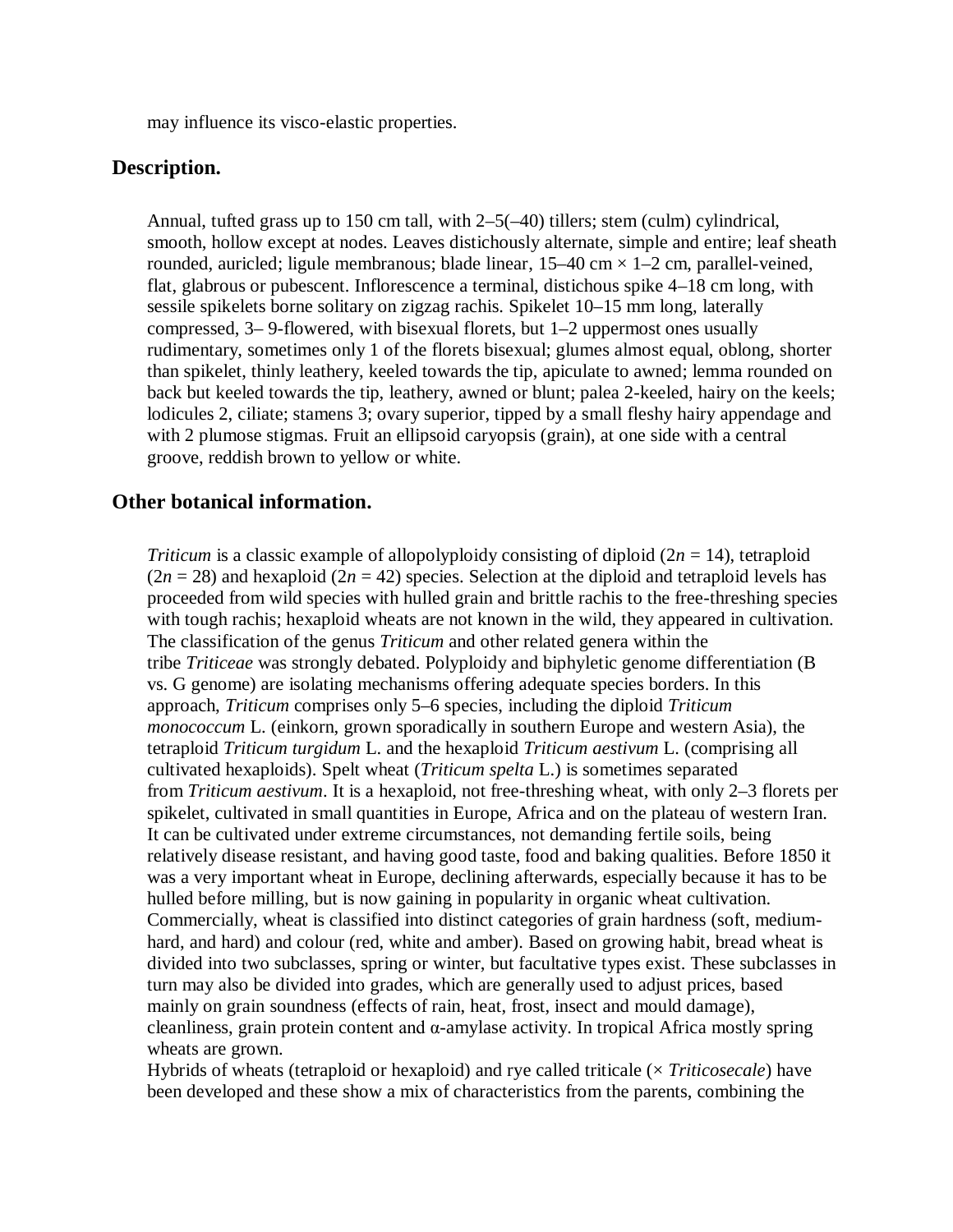hardiness of rye with the high yield and quality of wheat. Triticale is presently grown only locally in tropical Africa, e.g. in Ethiopia, Kenya, Tanzania and Madagascar, and also in northern Africa and South Africa. As a new food crop, it fell short of expectations, but it is becoming increasingly popular as a forage crop.

# **Growth and development.**

Germination of wheat occurs at temperatures of  $4-37^{\circ}$ C, the optimum being  $12-25^{\circ}$ C. The radicle emerges first and the coleoptile emerges 4–6 days after germination. The primary roots may remain functional for life unless destroyed by disease or mechanical injury, but they constitute only a small portion of the total root system. The first true leaf of the seedling emerges from the coleoptile. Secondary roots start to develop about two weeks after seedling emergence. They arise from the basal nodes and form the permanent root system, which spreads out and may penetrate as deep as 2 m, but normally no more than 1 m. Leaf and tiller production increase rapidly soon after crop emergence. The duration of the vegetative stage may vary from 20–150 days depending on temperature and the cultivar's vernalization and daylength response. For floral induction, spring types usually require temperatures between 7°C and 18°C for 5–15 days, while winter types require temperatures between 0°C and 7°C for 30–60 days. Flowering begins at the middle third of the spike and continues towards the basal and apical parts in 3–5 days. All spike-bearing tillers eventually flower almost simultaneously. Wheat is normally self-pollinated; crosspollination is 1–4%. Pollen is largely shed within the floret. Stigmas remain receptive for 4– 13 days. Pollen is viable for up to 30 minutes only. Grains in the centre of the spike and in the proximal florets tend to be larger than the other ones. Physiological maturity is reached when the flag leaf (uppermost leaf) and spikes turn yellow and the moisture content of the fully formed grain has dropped to 25–35%. The complete crop cycle of bread wheat varies from 50–200 days in tropical Africa.

# **Ecology.**

Bread wheat can be grown from within the Arctic Circle to near the equator, but it is most successful between 30–60°N and 27–40°S. Optimum temperatures for development are 10– 24°C, with minima of 3–4°C and maxima of 30–32°C. An average temperature of about  $18^{\circ}$ C is optimal for yield. Temperatures above  $35^{\circ}$ C stop photosynthesis and growth, and at 40°C the heat kills the crop. Wheat does not grow well under very warm conditions with high relative humidity, and in the tropics it is best grown at higher elevations (1200–3000) m) or in the cooler months of the year. Bread wheat requires at least 250 mm water during the growing season for a good crop; it can be grown in areas that receive 250–750 mm rain annually. The sensitivity to daylength differs among genotypes, but most are quantitative long-day plants; they flower earlier at long daylengths, but they do not require a particular daylength to induce flowering.

Soils best suited for bread wheat production are well aerated, well drained, and deep, with 0.5% or more organic matter. Optimum soil pH ranges between 5.5 and 7.5. Wheat is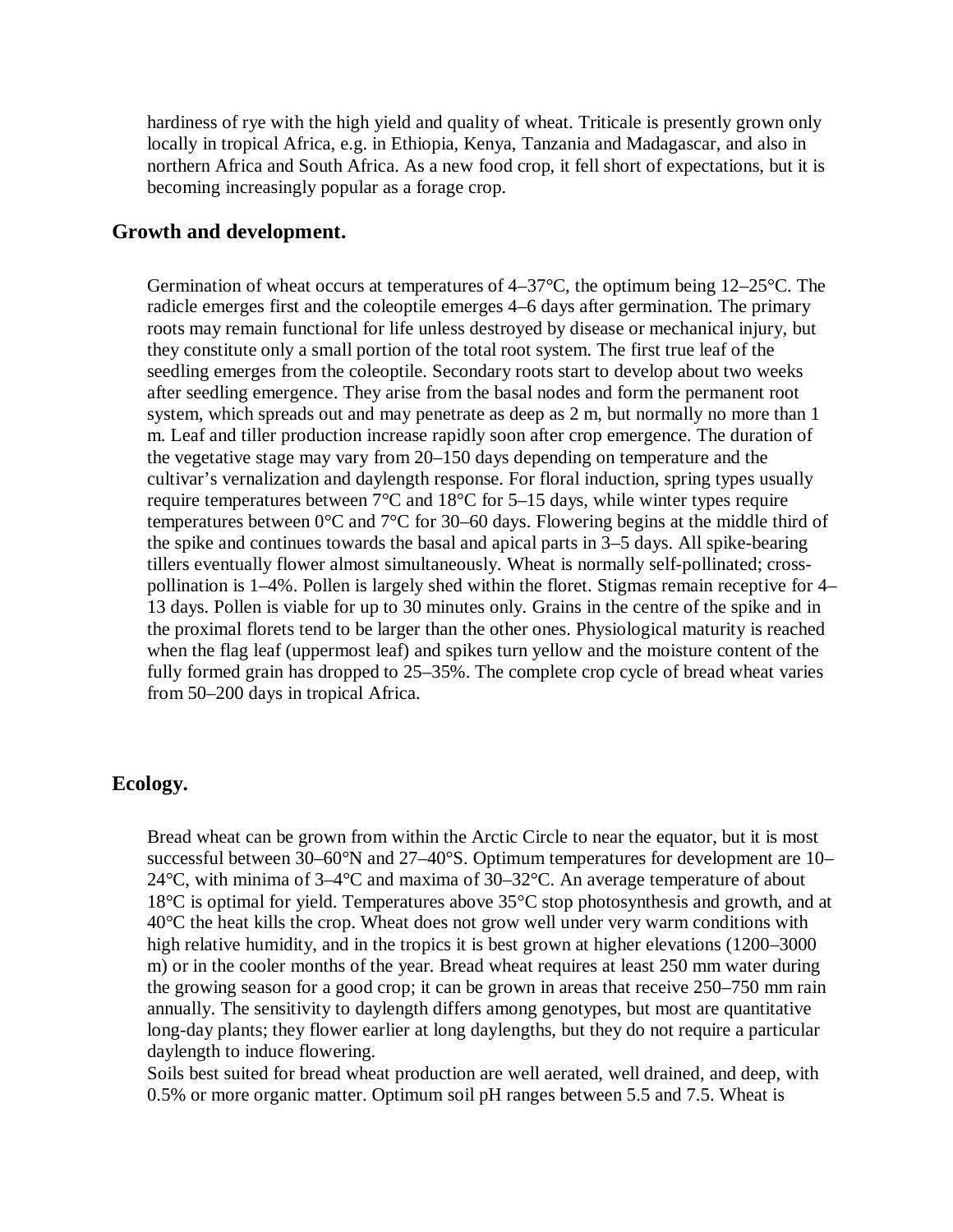sensitive to soil salinity.

### **Propagation and planting.**

Bread wheat is propagated by seed. The 1000-seed weight is 30–50 g. It is advisable to use certified seed that has been treated with fungicides against soil- and seed-borne diseases, but this is rarely practised in tropical Africa. Wheat is sown by hand or machine. When broadcast, the seed is incorporated in the soil using an animal-drawn plough or machinedrawn disc. The seed may also be dibbled directly into a furrow behind a plough and covered, or machine-planted in rows. Common seed rates are 150–200 kg/ha for broadcasting and 75–120 kg/ha for row-planting. The optimum spacing is 10–25 cm between rows, but it may extend up to 35 cm. The sowing depth is  $2-5(-12)$  cm, with deeper planting required in dry conditions. At a sowing depth beyond 10–12 cm seedling emergence is poor. When using a no-till planting machine, sowing can be done straight into the stubble of the previous crop. For rainfed wheat, the seed can be dry-sown, before the start of the rainy season, or when the soil is moist. Bread wheat is usually grown in sole cropping.

### **Management.**

Uniform crop stand and early vigour discourage weed growth in bread wheat. In this respect tillering allows the crop to compensate for poor stands and variable weather conditions. Yield losses due to weeds are caused by early competition in the first 4–5 weeks. Hand weeding, tillage practices, stubble management, pre-sowing irrigation, proper crop rotation and herbicides may control weeds. Herbicide use in tropical Africa ranges from little to none in many countries (e.g. Sudan, Rwanda, Burundi, Madagascar) to almost complete coverage in Kenya, Tanzania, Zambia and Zimbabwe.

In tropical Africa bread wheat is produced mainly under rainfed conditions, except in Malawi, Zambia and Zimbabwe where it is grown as an irrigated (flood and sprinkler) 'winter' season crop. In Nigeria wheat production is restricted to the river basin irrigation schemes of its northern states. Irrigation has great potential to increase wheat production in Sudan and Somalia. Care must be taken not to over-irrigate since wheat is sensitive to early waterlogging. Irrigation timing is based either on pre-defined crop stages or on estimates of soil moisture depletion.

The mean nutrient removal per 1 t/ha of grain is 40–43 kg N, 5–8 kg P, 25–35 kg K, 2–4 kg S, 3–4 kg Ca, 3–3.5 kg Mg, and smaller amounts of micronutrients. The exact values depend on the available nutrients and water in the soil, the temperature, and the cultivar. Average fertilizer rates in tropical Africa range from 9 kg N and 10 kg P on rainfed wheat in Ethiopia to 180 kg N, 84 kg P and 50 kg K on irrigated wheat in Zimbabwe. Commercial fertilizer application ranges from less than 1% of the wheat area in Burundi to 100% in Kenya and Zimbabwe. Organic manure and compost are not commonly used on wheat, except in Rwanda. Boron deficiency, resulting in grain set failure, can be observed on certain soils;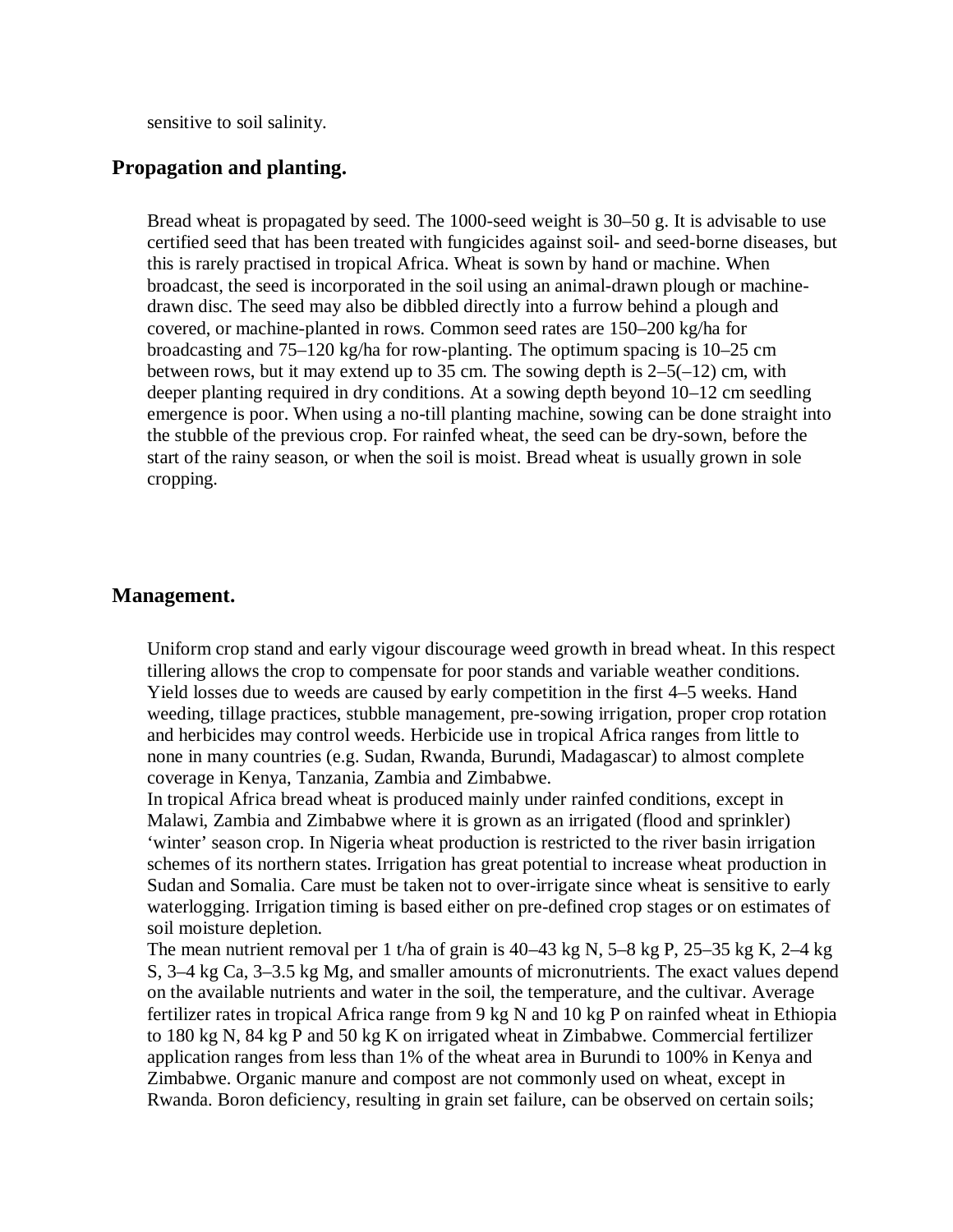boron is applied to irrigated wheat in Zambia, Zimbabwe and Madagascar. Copper is applied to most rainfed wheat in Kenya, and manganese is needed in certain areas of Tanzania. Soil acidity can be a constraint, e.g. in wheat production areas at lower elevations in Zambia. Liming might raise the pH, but its economic returns are poor for rainfed wheat. Wheat is best rotated with non-grass crops, particularly with pulses. In the highland areas of East Africa wheat is grown continuously or in rotation with other cereals, pulses or rapeseed (*Brassica* oilseed crops). In other regions double cropping systems are common, with irrigated wheat grown in the cool dry season and crops such as cotton, sorghum, maize, soya bean and groundnut in the hot rainy season. In Zimbabwe, for instance, double cropping of irrigated wheat and rainfed soya bean is widely adopted, with the same machinery for sowing and harvesting used for both crops.

In tropical Africa wheat is produced in farming systems ranging from small scale, labourintensive, rainfed systems, e.g. in Kenya and southern Tanzania, to highly mechanized schemes and farms, e.g. in Nigeria, Sudan, northern and central Tanzania and Zimbabwe.

### **Diseases and pests.**

Bread wheat is affected by several diseases and pests. In tropical Africa stripe rust or yellow rust (*Puccinia striiformis*), spread by air-borne uredospores, and Septoria blotches, particularly Septoria leaf blotch (*Septoria tritici*, synonym:*Mycosphaerella graminicola*), are the major diseases in the highlands. Stem rust or black rust (*Puccinia graminis*) can be very damaging in Ethiopia, Kenya and some parts of Sudan; like stripe rust it is spread by air-borne uredospores. Other diseases important in some years are common bunt (*Tilletia* spp.), loose smut (*Ustilago tritici*, synonym:*Ustilago nuda* f.sp. *tritici*), barley yellow dwarf virus (BYDV) and bacterial leaf streak or black chaff (*Xanthomonas translucens*). The use of resistant cultivars is the most effective control measure against these diseases. However, resistance breakdown is very frequent for stripe rust. Fungicide application to control stripe rust occurs in Kenya, Uganda and Tanzania. The most important insect pests in tropical Africa are aphids, which may also transmit viruses. The African migratory locust (*Locusta migratoria*) is a periodic pest that causes crop damage in northern and eastern Ethiopia. The Hessian fly (*Mayetiola destructor*) has long been an important pest in regions adjacent to the Mediterranean Sea in northern Africa, southern Europe and western Asia. Pest control with commercial insecticides in tropical Africa is rare, except in Sudan, Zambia and Zimbabwe for aphids. Birds (especially *Quelea quelea*) are especially important in irrigated wheat.

Important storage insects, e.g. in Ethiopia, include *Sitophilus* spp. on whole grains, and *Tribolium* spp. and *Ephestia cautella* (synonym: *Cadra cautella*, flower moth) on wheat flour. Clean storage conditions and maintaining grain moisture and temperature at sufficiently low levels inhibit insect activity and development. Rodents, mainly the black rat (*Rattus rattus*), also damage stored seeds.

# **Yield.**

Yields of bread wheat in tropical Africa vary from 400 kg/ha in Somalia and 700 kg/ha in Angola to 5 t/ha in Zambia and 6.3 t/ha in Zimbabwe. The mean yield of wheat in tropical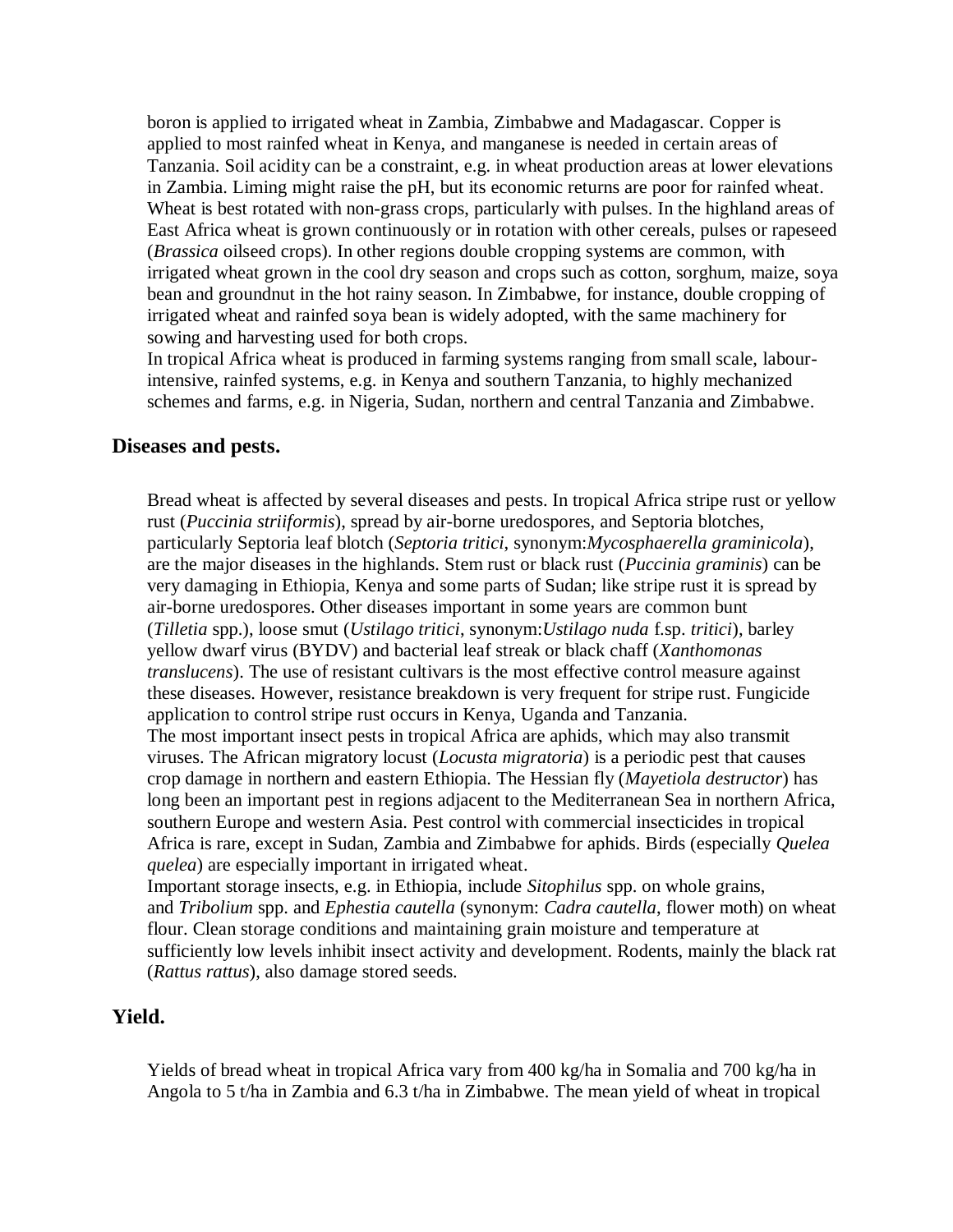Africa is estimated at about 1.5 t/ha. Lower yields are due to high temperature, high humidity, disease pressure and the low levels of fertilizer applied. Maximum recorded grain yields of irrigated winter and spring wheats are 14 and 9.5 t/ha, respectively; the absolute maximum yield, based on genetic potential, is estimated at 20 t/ha.

# **Handling after harvest.**

Threshed grain of bread wheat is winnowed, cleaned and prepared for store or market. Seeds should be dried to a moisture content of 13–14% for safe storage. High temperatures and moist conditions may result in spoilage. Regular re-drying may be necessary to maintain seed viability, if the seed is not stored in an airtight container.

# **Genetic resources and breeding.**

The International Maize and Wheat Improvement Center (CIMMYT), Mexico City, Mexico (60,400 accessions) and the International Center for Agricultural Research in the Dry Areas (ICARDA), Aleppo, Syria (9700 accessions) maintain extensive germplasm collections of *Triticum aestivum*. Large germplasm collections are also held in the United States (USDA-ARS National Small Grains Germplasm Research Facility, Aberdeen, Idaho, 42,000 accessions), China (Institute of Crop Germplasm Resources (CAAS), Beijing, 35,900 accessions), and the Russian Federation (N.I. Vavilov All-Russian Scientific Research Institute of Plant Industry, St. Petersburg, 25,900 accessions). In tropical Africa the Institute of Biodiversity Conservation (Addis Ababa, Ethiopia) has the largest collection of bread wheat (3400 accessions). Wheat is a priority crop for collection and conservation. More collection needs to be done of its wild and weedy relatives in regions where they are native, of landraces in areas where they have not been collected before, and of new or obsolete improved cultivars with specific traits from breeding programmes around the world for future improvement work.

# **Breeding.**

CIMMYT and ICARDA have large breeding programmes and, upon request, have the international mandate to disseminate bread wheat germplasm to national programmes. In tropical Africa, Ethiopia and Kenya have strong public sector breeding programmes. In Zimbabwe, there is private sector wheat research, and to some extent in Kenya and Zambia too. High grain yield and disease resistance, mainly to stripe rust and Septoria, are the major objectives. Major breeding methods used in tropical Africa are conventional. A number of high-yielding cultivars, mostly spring types derived from CIMMYT germplasm, have been released in tropical African countries. In 1995 their estimated usage ranged from 5% in Malawi to 100% in Zambia and Zimbabwe.

Bread wheat is one of the crops that benefited most from transfer of genes from other species, such as *Aegilops*,*Hordeum* and *Secale* spp., by artificial hybridization, mainly to increase resistance to diseases, especially rusts. Developments in molecular genetics and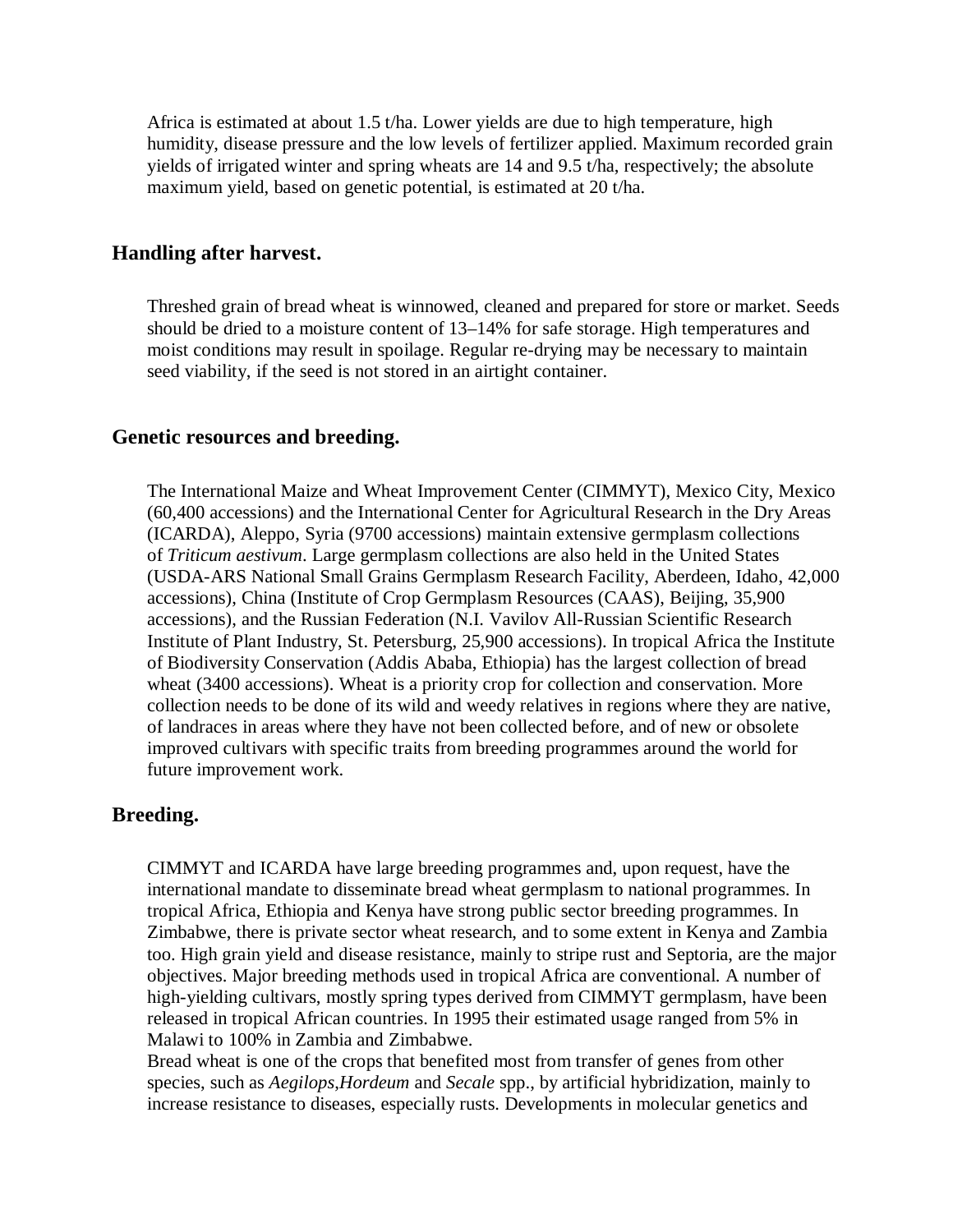genetic engineering of wheat have been slower than in cereals such as rice and maize, due to its ploidy level, size and complexity of its genome, the low level of polymorphism and relatively inefficient transformation systems. Consequently, far fewer maps exist in wheat and few QTL (quantitative trait loci) studies have been reported. On the other hand, the hexaploid nature of bread wheat and its amenity to cytogenetic manipulation have offered unique tools for molecular genetic studies. These include the uses of aneuploid stocks to assign molecular markers to specific chromosome arms, of chromosomal deletion stocks for physical mapping and of chromosome substitution lines to map genes of known chromosomal location. The development of improved chemical hybridizing agents, which allows breeders to surmount the problems associated with cytoplasmic male sterile systems, has considerably increased the progress towards the development of economically acceptable hybrid wheat cultivars. Recently, an efficient*Agrobacterium*-mediated transformation system has been developed for the large-scale production of transgenic wheat plants. Private companies have developed transgenic herbicide-resistant bread wheat cultivars, but these have not yet been produced commercially.

# **Prospects.**

Since bread wheat is the most important food grain source for humans, the need to continuously increase its production cannot be overemphasized. Bread consumption from wheat in tropical Africa is low and varies from country to country; wheat consumption ranges from 2.5 kg/person/year in Uganda to 43.3 kg/person/year in Sudan. However, with the increasing trends of urbanization and income, there is likely to be a concomitant demand for traditional and new convenient, processed wheat-based products. No tropical African countries are 100% self-sufficient for wheat and the region is confronted by rapidly increasing wheat imports. In many of these countries wheat production is constrained by limited usage of high-yielding cultivars, fertilizer, other inputs and irrigation. Increases in wheat production may come from area expansion to non-traditional areas, coupled with social and economic incentives, and further increases in yield by agronomic research and breeding. Since the 1990s, area expansion of bread wheat has been observed in Sudan, Ethiopia, Kenya, Tanzania and Zambia. Research to improve wheat yields at a global scale includes further mixing of germplasm through wide hybridization and synthetic hexaploids, biotechnology tools, hybrid wheat, and basic studies on wheat physiology and host-plant relationships of various diseases and pests. Tolerances to drought, heat, aluminium soil acidity and waterlogging are some of the abiotic factors that require continued research attention.

# **References.**

• CIMMYT, 1985. Wheats for more tropical environments. A proceedings of the international symposium. CIMMYT, Mexico D. F. , Mexico. 354 pp. • Curtis, B.C., Rajaram, S. & Gómez Macpherson, H. (Editors), 2002. Bread wheat: improvement and production. Plant Production and Protection Series No 30. FAO, Rome, Italy. 554 pp.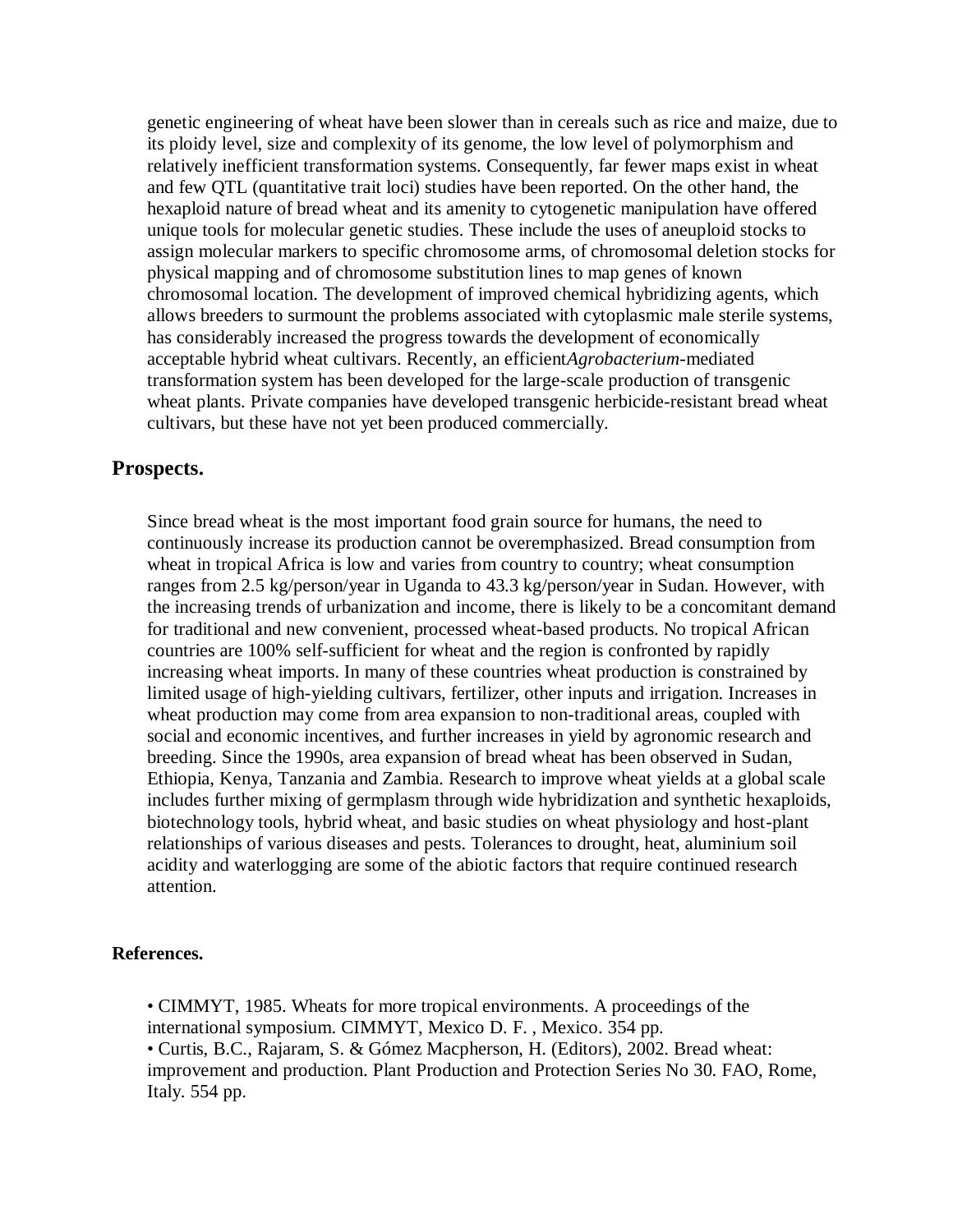• Heisey, P.W. & Lantican, M.A., 1999. International wheat breeding research in eastern and southern Africa. In: CIMMYT. The tenth regional wheat workshop for eastern, central and southern Africa. CIMMYT, Addis Ababa, Ethiopia. pp. 441–456.

• Heyene, E.C. (Editor), 2002. Wheat and wheat improvement. 2nd Edition. American Society of Agronomy (ASA), Crop Science Society of America (CSSA), Soil Science Society of America (SSSA), Madison, Wisconsin, United States. 765 pp.

• Klatt, A.R. (Editor), 1988. Wheat production constraints in tropical environments. CIMMYT, Mexico D. F. , Mexico. 410 pp.

• Payne, T.S., Tanner, D.G. & Abdalla, O.S., 1996. Current issues in wheat research and production in eastern, central and southern Africa: changes and challenges. In: Tanner, D.G., Payne, T.S. & Abdalla, O.S. (Editors). The ninth regional wheat workshop for eastern, central and southern Africa. CIMMYT, Addis Ababa, Ethiopia. pp. 1–27.

• Saunders, D.A. & Hettel, G.P. (Editors), 1994. Wheat in heat-stressed environments: irrigated, dry areas and rice-wheat farming systems. CIMMYT, Mexico D. F. , Mexico. 402 pp.

• Tanner, D. & Raemaekers, R.H., 2001. Wheat. In: Raemaekers, R.H. (Editor). Crop production in tropical Africa. DGIC (Directorate General for International Co-operation), Ministry of Foreign Affairs, External Trade and International Co-operation, Brussels, Belgium. pp. 101–118.

• van Ginkel, M. & Villareal, R.L., 1996. Triticum L. In: Grubben, G.J.H. & Partohardjono, S. (Editors). Plant Resources of South-East Asia No 10. Cereals. Backhuys Publishers, Leiden, Netherlands. pp. 137–143.

• Wiese, M.V., 1987. Compendium of wheat diseases. 2nd edition. American Phytopathological Society (APS) Press, St. Paul, Minnesota, United States. 112 pp.

# **RICE (Oryza sativa L.)**

# **Family**

Poaceae (Gramineae)

# **Chromosome number**

 $2n = 12, 24, 36$ 

# **Origin and geographic distribution**

*Oryza sativa* evolved in Asia, but the exact time and place of its domestication are not known for certain. Remains of rice in China have been dated to 6500 BC; the earliest archaeological evidence from India goes back to 2500 BC. *Oryza sativa* was brought from Asia into tropical Africa along different routes. Seamen-farmers began sailing from Indonesia to Madagascar probably a few centuries BC and started cultivating *Oryza sativa* there. Another important contact between Africa and Asia at the dawn of the Christian era was the trade route from Sri Lanka and India via Oman to Somalia and the islands Zanzibar and Kilwa off the coast of Tanzania. Most probably *Oryza sativa* migrated from Egypt, where it was introduced about 800–900 AD, to West Africa. The final penetration of *Oryza sativa* into Africa was along the slave trading routes from the East African coast and Zanzibar to DR Congo from about 1500 AD onwards. At the same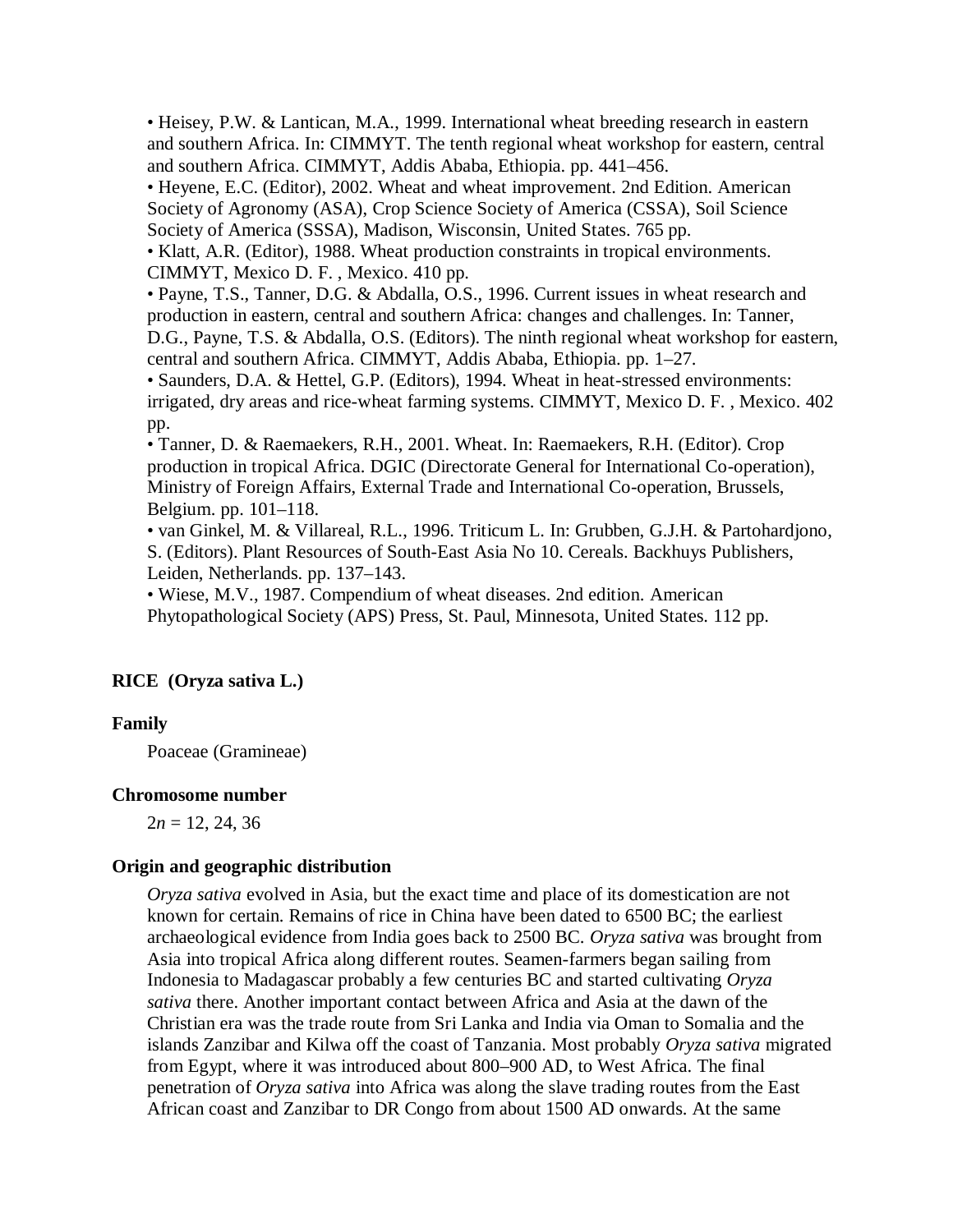time*Oryza sativa* was introduced into Senegal, Guinea Bissau and Sierra Leone by the Portuguese on their return from expeditions to India. Nowadays it is cultivated throughout the humid tropics and in many subtropical and temperate areas with a frost-free period longer than 130 days

#### **Uses**

The rice grain is cooked by boiling or steaming, and eaten mostly with pulses, vegetables, fish or meat. Flour from rice is used for breakfast foods, baby foods, bread and cake mixes and cosmetics. Starch made from broken rice is used as laundry starch and in foods, cosmetics and textile manufacture. Beers, wines and spirits are made from rice. The husk or hull is used as fuel, bedding, absorbent, packing material and as carrier for vitamins and drugs; it is also made into building board. The charred hull is used for filtration of impurities in water, a medium for hydroponics and manufacture of charcoal briquettes. Rice bran or meal obtained in pearling and polishing is a valuable livestock and poultry feed. Oil is extracted from the bran. Crude rice bran oil is processed into solidified oil, stearic and oleic acids, glycerine and soap. Processed bran oil is used for cooking, antirust and anticorrosive agents, textile and leather finishers, and in medicine. Rice straw is used for animal feed and bedding, for the manufacture of straw boards and pulp for paper, for the production of compost and mushroom growing medium, for mulching vegetable crops, for making ropes, sacks, mats and hats, for roof thatching, and to make plastering material (mixed with clay mud) for the construction of houses, and for incorporation into the soil or burning on the field as a way to maintain/improve soil fertility. Several traditional medicinal applications of rice have been reported from tropical Africa: leaf dressings are applied to ulcers and grain decoctions are drunk to treat diarrhoea, as a diuretic and as an emollient. Rice powder is applied against itch in Senegal. In DR Congo a decoction of the roots, leaves and husks is taken against madness and beriberi.

# **Production and international trade.**

According to FAO estimates the average annual world production during 1999–2003 was 593 million t paddy (unhusked grain) from 153 million ha. Asia accounts for 90% of the world production and area. During 1999–2003 tropical Africa produced on average 11.9 million t paddy (2% of world production) annually on 7.7 million ha (5% of world area); these data include African rice (*Oryza glaberrima* Steud.), which occupies less than 20% of the rice area in West Africa. The main producers are Nigeria (3.5 million t from 2.9 million ha), Madagascar (2.6 million t from 1.2 million ha) and Côte d'Ivoire (1.1 million t from 0.5 million ha). The annual world paddy production increased steadily from 241 million t/year in 1961–1965 to 593 million t/year in 1999–2003, and the harvested area from 121 to 153 million ha. In the same period the annual paddy production in tropical Africa increased from 3.6 to 11.9 million t/year, and the harvested area from 2.8 to 7.7 million ha. Only 5% of the world's rice production enters into international trade. Thailand is the world's largest exporter of milled rice (26% of world trade during 1998–2002) followed by Vietnam, India, the United States, China and Pakistan. All countries in tropical Africa are net importers of milled rice and during 1998–2002 an average of 4.8 million t milled rice was imported annually. This means that more than one third of the rice consumption in tropical Africa is satisfied through imports. Main rice importers are Nigeria, Senegal and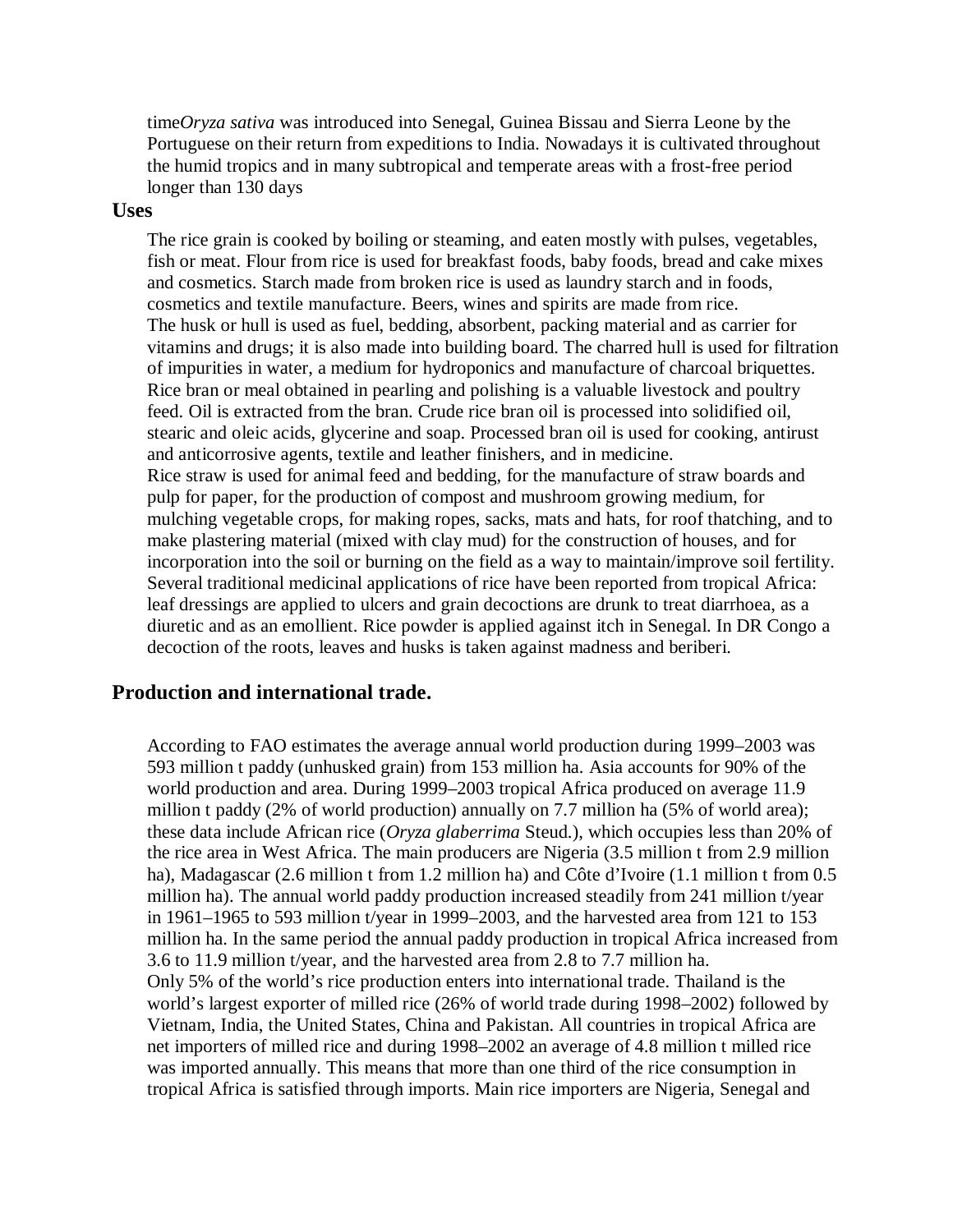Côte d'Ivoire. Per capita annual milled rice consumption in tropical Africa varies tremendously between 0.15 kg and 95 kg with an average of about 18 kg for the period 1998–2002. In Madagascar, Sierra Leone and Guinea Bissau it is the main source of energy.

# **Properties.**

Raw brown rice contains per 100 g edible portion: water 13.9 g, energy 1518 kJ (363 kcal), protein 6.7 g, fat 2.8 g, carbohydrate 81.3 g, dietary fibre 3.8 g, Ca 10 mg, Mg 110 mg, P 310 mg, Fe 1.4 mg, Zn 1.8 mg, thiamin 0.59 mg, riboflavin 0.07 mg, niacin 5.3 mg, vitamin  $B_6$  0.56 mg, folate 49 µg, ascorbic acid 0 mg. Raw polished rice contains per 100 g edible portion: water 11.7 g, energy 1536 kJ (367 kcal), protein 6.5 g, fat 1.0 g, carbohydrate 86.8 g, dietary fibre 2.2 g, Ca 4 mg, Mg 13 mg, P 100 mg, Fe 0.5 mg, Zn 1.3 mg, thiamin 0.08 mg, riboflavin 0.02 mg, niacin 1.5 mg, vitamin  $B_6$  0.30 mg, folate 20 µg, ascorbic acid 0 mg (Holland, Unwin & Buss, 1988). The essential amino acid composition of raw polished rice per 100 g edible portion is: tryptophan 87 mg, lysine 250 mg, methionine 140 mg, phenylalanine 330 mg, threonine 230 mg, valine 390 mg, leucine 560 mg and isoleucine 260 mg (Paul, Southgate & Russell, 1980). Milling and polishing result in a loss of protein, fat, minerals (phosphorus and potassium) and vitamins (thiamin, riboflavin and niacin). However, these operations improve the storability and reduce the cooking time. Rice grain endosperm may be waxy (glutinous) or non-waxy (non-glutinous) depending on the content of amylose and amylopectin. The higher the amylopectin content, the more glutinous the product is. The endosperm also contains sugar, fat, crude fibre, vitamins and inorganic matter. The flavour of rice is variable and aromatic rice cultivars are highly appreciated throughout the world. A major component of the flavour is 2-acetyl-1-pyrroline. Rice bran contains: water 9.9%, gross energy 1940 kJ (463 kcal) per 100 g, crude protein 13.8%, crude fibre 7.8%, ether extract 16.4%. After oil extraction, rice bran contains: water 9.8%, gross energy 1590 kJ (380 kcal) per 100 g, crude protein 14.4%, crude fibre 9.3%, ether extract 3.1%. The husk forms about 20% of the unhusked grain weight, and is very rich in silica. Rice straw contains approximately: water 7.0%, protein 3.4%, fat 0.9%, carbohydrate 47.8%, fibre 33.4% and ash 7.5%. It is nutritionally inferior to other cereal straws unless ensiled.

Rice straw is not particularly suitable for papermaking due to the high silica content (12– 18%) and is used for this purpose mainly in countries where wood is scarce, e.g. in India and China. The ultimate fibre cells are  $(0.4-)1.4(-3.4)$  mm long and  $(4-)9(-16)$  µm wide.

# **Description.**

Annual grass up to 1.8 m tall (up to 5 m long in some floating types), forming small tufts; roots fibrous, arising from the base of the shoots; stem (culm) erect or ascending from a geniculate base, terete, smooth, glabrous. Leaves alternate, simple; sheath coarsely striate, tight when young, later somewhat loose, often somewhat spongy, green or sometimes tinged with brown or purple, smooth, glabrous; ligule 1.5–3 cm long, triangular, acute, entire or split, membranous, usually glabrous; auricles often present, falcate, 1–5 mm long, hairy; blade linear, tapering to an acute point,  $12-65$  cm  $\times$  0.5–2 cm, bright green to glaucous, glabrous or puberulous, smooth on the lower surface, slightly rough on the upper surface,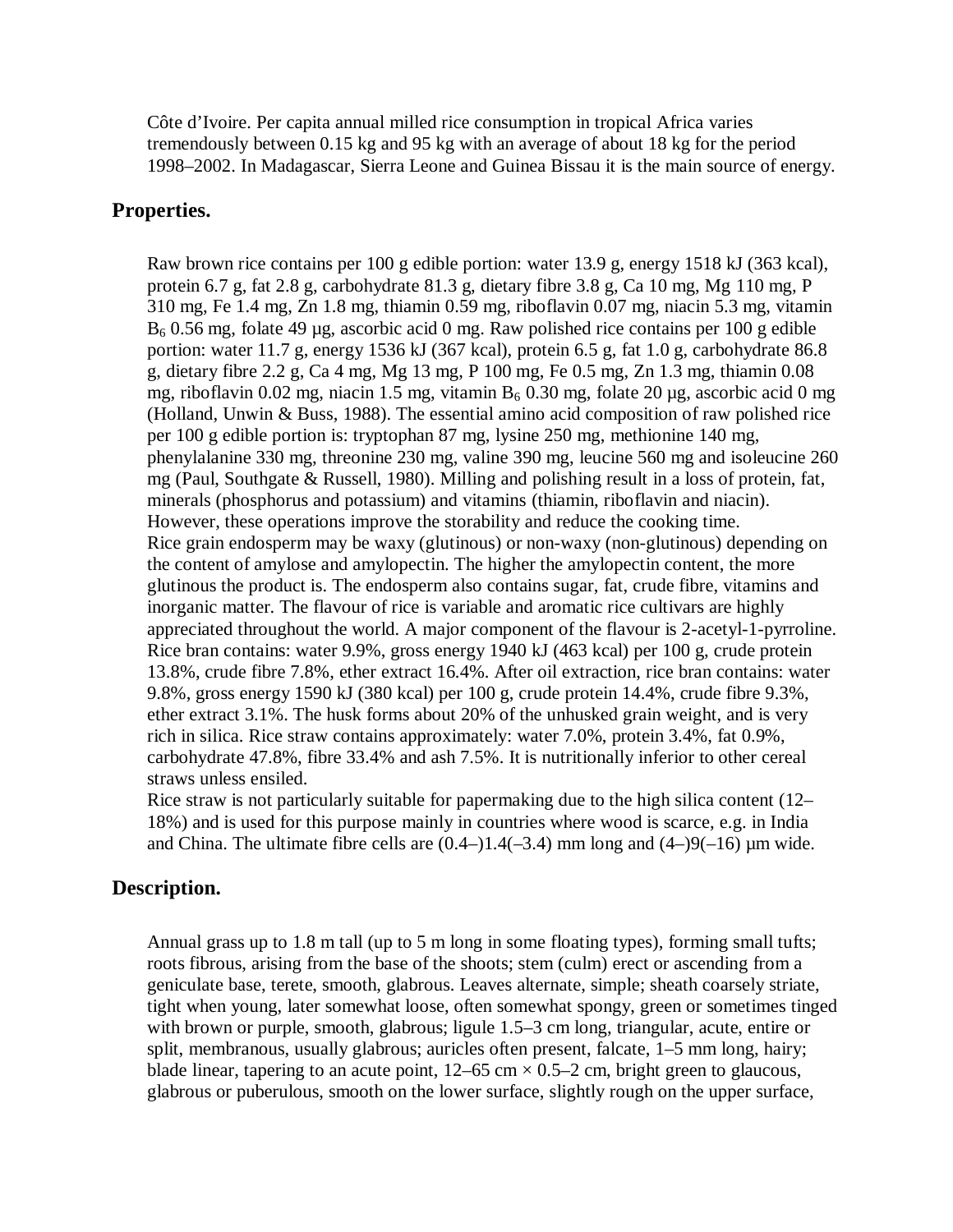midrib usually distinct. Inflorescence a terminal panicle up to 50 cm long, erect, curved or drooping, with 50–500 spikelets; branches solitary or clustered, nearly erect to spreading. Spikelet solitary, asymmetrically oblong to elliptical-oblong,  $7-11$  mm  $\times$  2.5–3.5 mm, with pedicel up to 4 mm long, 3-flowered but 2 lowest florets reduced to sterile lemmas 2–3 mm long; glumes small; lemma of fertile floret 6–10 mm long, boat-shaped, sometimes awned; palea about as long as lemma; lodicules 2; stamens 6; ovary superior, with 2 plumose stigmas. Fruit a caryopsis (grain), ovoid, ellipsoid or cylindrical,  $5-7.5$  mm  $\times$  2-3.5 mm, often whitish yellow or brown to brownish grey.

# **Other botanical information.**

*Oryza* comprises about 20 wild species distributed throughout the tropics and subtropics, and 2 cultivated species, *Oryza sativa* and *Oryza glaberrima*. In the most recent classification *Oryza* has been divided into 3 sections: sect. *Padia*, sect.*Brachyantha* and sect. *Oryza*. Section *Oryza* is subdivided into 3 series: ser. *Latifoliae*, ser. *Australiensis* and ser.*Sativae*. *Oryza sativa* is classified in ser. *Sativae*, together with, among others, *Oryza glaberrima*, *Oryza barthii*A.Chev., and *Oryza longistaminata* A.Chev. & Roehr. *Oryza glaberrima* cultivars are grown only in Africa. Introgression of characters from *Oryza glaberrima*, *Oryza barthii* and *Oryza longistaminata* may have added new dimensions to the variability of *Oryza sativa*.

Cultivated rice *Oryza sativa* is supposed to have evolved from perennial types (*Oryza rufipogon* Griff.) to annual types (*Oryza nivara* S.D.Sharma & Shastri, sometimes included in *Oryza rufipogon*). There is a natural gene flow between these 3 species, and they form a large species complex together with weedy forms of rice (popularly called 'red rice' because of their red endosperm). There are 2 major eco-geographical cultivar groups of *Oryza sativa*: Indica Group, which mainly includes cultivars from the tropics, and Japonica Group, which includes cultivars from temperate/subtropical areas. Traditional cultivars from Indica Group are tall, leafy, strongly tillering, and prone to lodging; they respond poorly to fertilization, particularly to nitrogen, and are sensitive to photoperiod; they are hardy, resistant to disease and tolerate unfavourable growing conditions; they will produce fair yields under conditions of low management. Modern Japonica Group cultivars are small, and are less tillering, less leafy, resistant to lodging, insensitive to photoperiod and are early maturing. The characteristics of the two cultivar groups have become less distinct because of the interbreeding programmes in recent years. Rice may also be classified according to the conditions under which it is grown, according to the size, shape and texture of the grain, or according to the period needed to matur

# **Growth and development.**

Rice seed germinates in 24–48 hours. The optimum temperature for germination is 30– 32°C. Most cultivars have a short dormancy or none at all, but in some it may last up to 4 months. Ten days after germination the plant becomes independent as the seed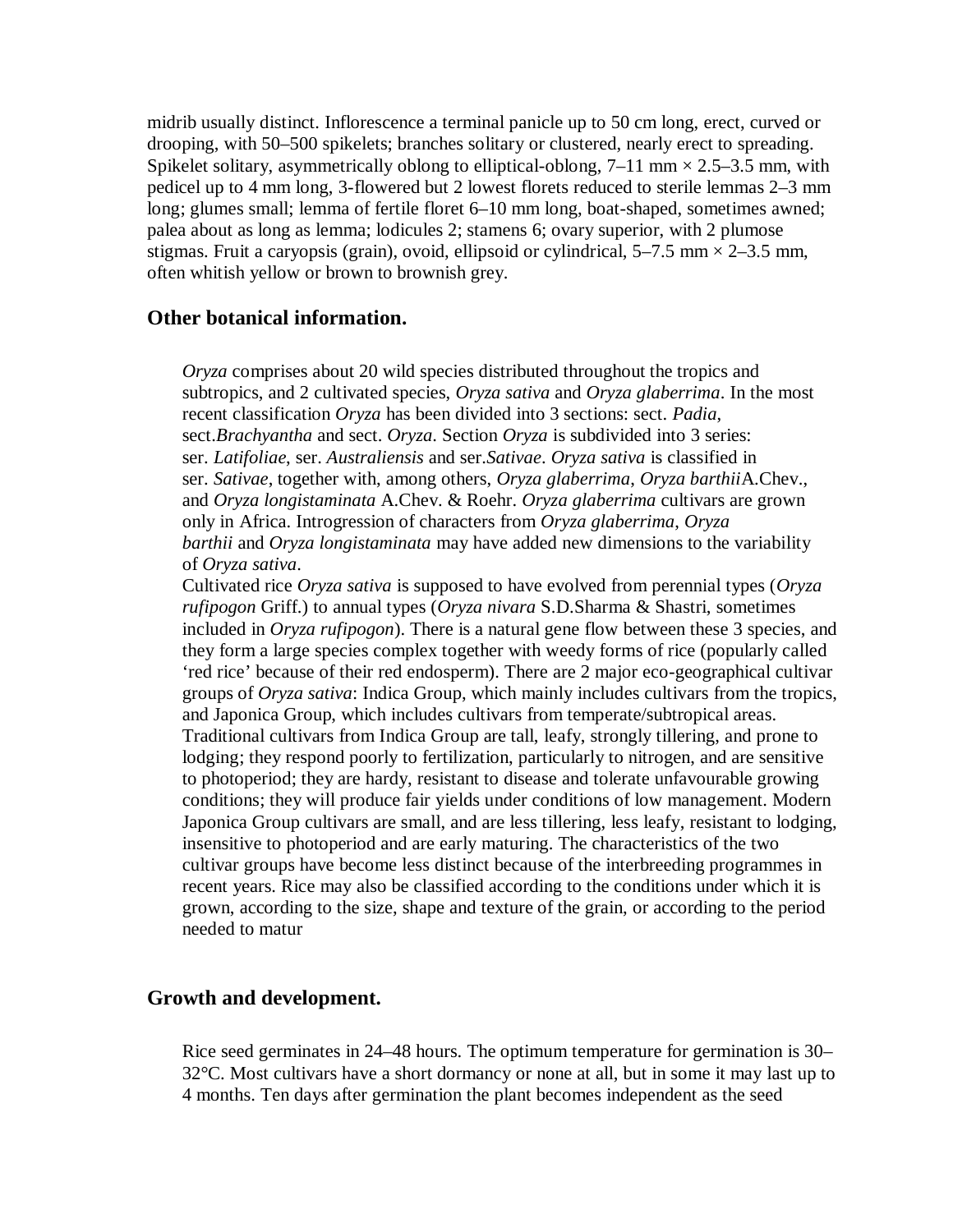reserve is exhausted. Tillering begins thereafter, although it may be a week later in transplanted seedlings. In modern cultivars with an average maturation period, maximum tillering stage is attained around 45 days after transplanting and coincides with panicle initiation. The duration of the vegetative stage ranges from 7 to more than 120 days. The reproductive stage starts at panicle initiation, and the period from panicle initiation to flowering is around 35 days. Rice is almost 100% self-pollinating, but small amounts of cross pollination by wind do occur. It takes around 7 days to complete the anthesis of all spikelets in a panicle, starting from the top and progressing downwards. The period from flowering to full ripeness of all the grains in a panicle is usually about 30 days. Low temperature can delay maturity and high temperature accelerates it. Floating rice has a long maturation period of 7 months or more. Rice roots can grow under low oxygen concentrations. The roots are not typically aquatic as they are much branched and have a profusion of root hairs; later, spongy tissue (aerenchyma) develops in the cortex.

# **Ecology.**

Rice is grown as far north as 53°N in Moho, northern China and as far south as 35°S in New South Wales, Australia. It grows on dry or flooded soil and at elevations ranging from sea level to at least 2400 m. The average temperature during the growing season varies from 20–38°C. Night temperatures below 15°C can cause spikelet sterility. Temperatures above 21°C at flowering are needed for anthesis and pollination. Upland rice requires an assured rainfall of at least 750 mm over a period of 3–4 months and does not tolerate desiccation. Lowland rice tends to be concentrated in flat lowlands, river basins and deltas. The average water requirement for irrigated rice is 1200 mm per crop or 200 mm of rainfall per month or an equivalent amount from irrigation. Relative humidity within the crop canopy is high, since there is standing water in most rice crops. A low relative humidity above the canopy during the dry season aggravated by strong winds can cause spikelet sterility. Traditional cultivars are generally photoperiod sensitive, and flower when daylengths are short (critical daylength of 12.5–14 hours). Many modern cultivars are photoperiod insensitive. The soils on which rice grows vary greatly: texture ranges from sand to clay, organic matter content from 1–50%, pH from 3–10, salt content up to 1%, and nutrient availability from acute deficiencies to surplus. Rice does best in fertile heavy soils. The optimum pH for flooded soil is 6.5–7.0. The often sandy texture of soils in tropical Africa is a constraint to productivity due to drought stress, low inherent soil fertility and leaching. Groundwater salinity problems occur in the dry Sahel zone where rice is grown under irrigation. In lowland coastal West Africa rice productivity is affected by saline water intrusion. The majority of mangrove swamp soils along the West African coast are furthermore potential or actual acid sulphate soils. In West Africa iron toxicity in valley bottoms is most severe in areas where the adjacent uplands are strongly leached Ultisols. Lowland rice and deep-water rice may be subjected to both drought or complete submergence. In submerged soil the pH tends to be neutral, i.e. the pH of acid soils increases whereas the pH of calcareous and sodic soils decreases. Ions of Fe, N and S are reduced, the supply and availability of the elements N, P, Si and Mo improve, whereas the concentration of water-soluble Zn and Cu decreases. Toxic reduction products such as methane, organic acids and hydrogen sulphide are formed. The flooding of rice soils also creates a favourable environment for anaerobic microbes and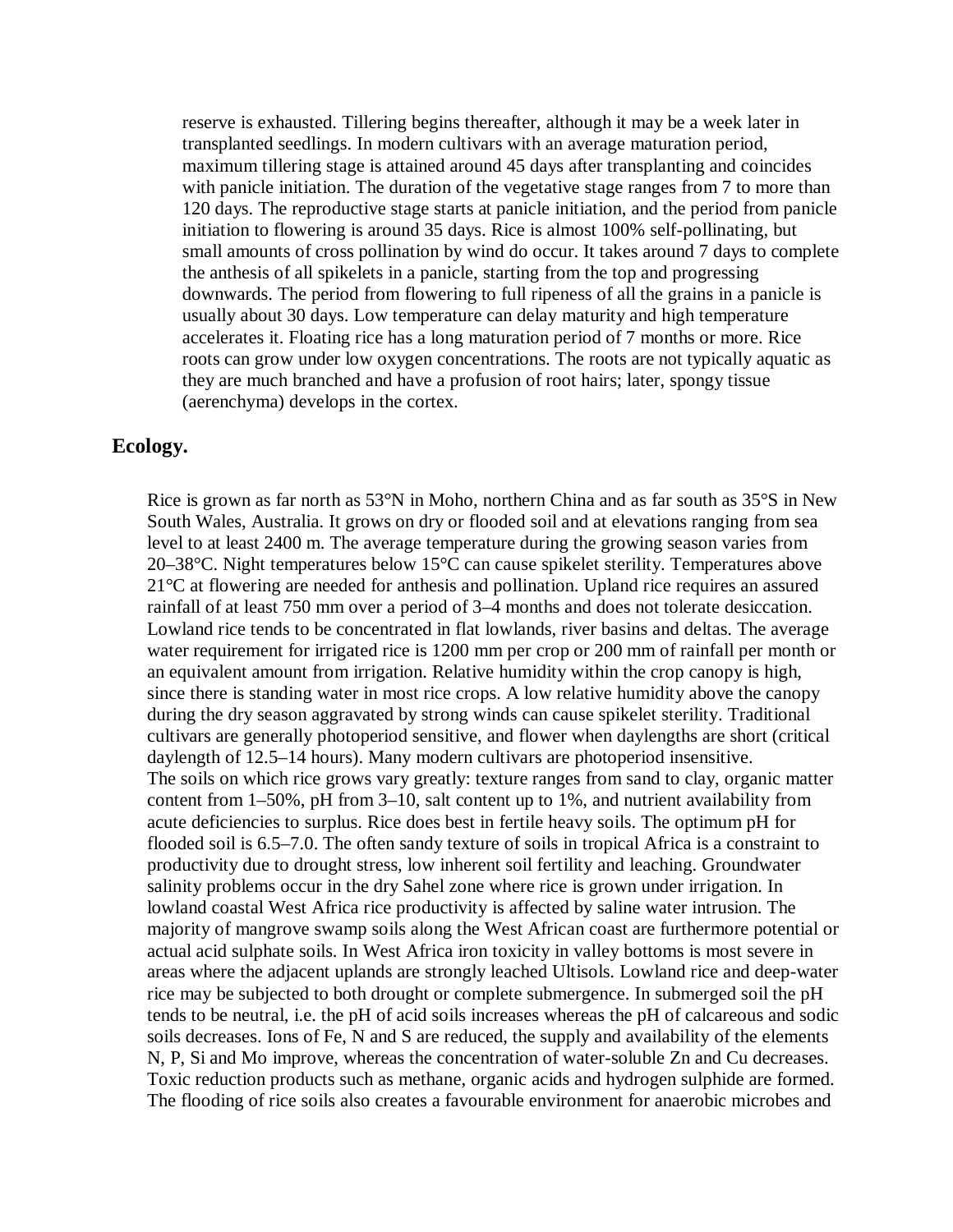the accompanying biochemical changes. As a result, the decomposition rate of organic matter decreases. However, a thin surface layer generally remains oxidized and sustains aerobic microbes

### **Propagation and planting.**

Rice is propagated by seed. The 1000-seed weight is 20–35 g. The seed may either be broadcast or drilled directly in the field, or seedlings may be grown in nurseries and transplanted. Direct seeding is done in dry or puddled soil. In puddled soil the (pregerminated) seeds are broadcast. After sowing the water level is kept at 0–5 cm under tropical conditions. In dry soil the seeds are sown just before or after land preparation. In the latter case the seeds are then covered lightly with soil. The seeds are sown just before the rains begin and germination occurs after heavy continuous rains. This method makes it possible to have initial crop growth from early rains.

In tropical Africa various rice-growing systems are distinguished:

– Upland rice, which may be subdivided into dryland rice, whereby moisture supply is entirely dependent on rainfall, and hydromorphic rice where the rooting zone is periodically saturated by a fluctuating water table, in addition to rainfall;

– Lowland rice, including mangrove swamp rice along the coastal regions with tidal intrusion, inland swamp rice on flat or V-shaped valley bottoms with varying degrees of flooding, and rice on bunded fields under rainfed or irrigated conditions;

– Deepwater rice, in which the rapid growth of the internodes keeps pace with the rising water up to 5 m or more, starting from 50 cm of standing water.

In upland rice cultivation the fields are normally cleared through the slash-and-burn practice. Soil preparation is normally minimal. The rice is broadcast or dibbled when the rains start. It is often grown as the first crop in rotation or intercropped with other crops such as cassava, maize, sorghum, cowpea, groundnut and other pulse crops.

In lowland rainfed-rice areas the land is mostly prepared while it is wet and only in rare occasions when it is dry. The wetland tillage method consists of soaking the land until the soil is saturated, ploughing to a depth of 10–20 cm using a plough drawn by oxen/small machines or by using a hand hoe, preferably when there is a little water on the land, and harrowing, during which big clods of soil are broken and puddled with water. The important benefits of puddling include the apparent reduction of moisture loss by percolation, better weed control, and easy transplanting. In lowland rice cultivation seedlings are mostly raised on wet nursery beds and sometimes on dry nursery beds. Wet nursery beds are made in the puddled or wet field. Normally farmers use 50–60 kg of rice seeds to plant one ha. Seeds are pre-germinated and spread on the bed which is kept constantly wet. Dry nursery beds are prepared near the water source before land preparation. The seeds are sown and then covered with a thin layer of soil and watered until saturation for uniform germination. Further watering is applied as needed. In both cases the seedlings are ready for transplanting 20–35 days after sowing. At transplanting heavy tillering cultivars in fertile valley bottoms are wider spaced (30 cm  $\times$  30 cm) than slightly tillering cultivars in upper, sandy fields (20  $cm \times 20$  cm). The spacing in irrigated rice is normally 20 cm  $\times$  20 cm with 2–4 plants per hill (500, 000–1,000,000 plants/ha). Rice is generally a sole crop under lowland conditions. Near harvest, relay planting is rarely practised. In many parts of the tropics 2 or even 3 crops of rice can be grown per year. There is a lack of accurate data on the extent of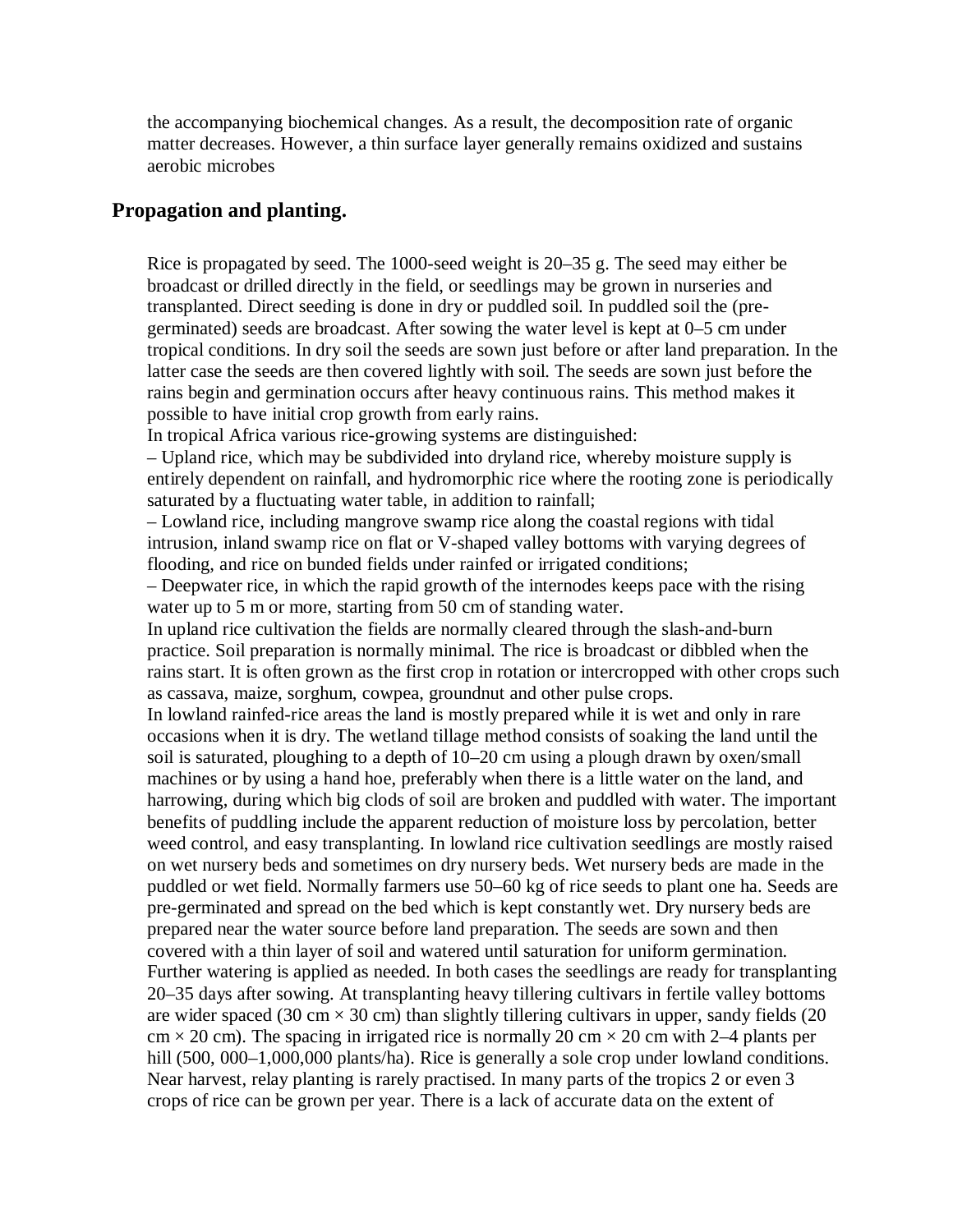different rice systems in tropical Africa. The upland rice ecosystem, including hydromorphic rice, accounts for an estimated 50% of the total rice area in tropical Africa; lowland rice cultivation, including mangrove swamp rice, inland swamp rice and irrigated rice, accounts for 45% of the total rice area; deep-water rice cultivation occupies the remaining 5%. Most rice is grown on smallholdings of 0.5–2 ha

#### **Management**

The agronomy of rice is diverse due to the differences in cultivation systems. Growing of upland rice is usually relatively labour-extensive, but transplanting rice by hand in puddled soil is a labour-intensive operation. Weeding is generally not necessary in the first 2 weeks. Manual weeding is common practice, although chemical weed control is also becoming popular in tropical Africa, especially in irrigated rice areas. Three timely weedings are normally necessary in broadcast rice.

In the cultivation of lowland rice, the land is inundated from the time of planting until the approach of harvest. The water is supplied either by flooding during the rainy season, by growing the crop in naturally swampy land or by controlled irrigation. The water level is kept at a height of 5–15 cm to suppress weed growth and to ensure water availability. Continuous flooding at a static 2.5–7.5 cm depth is best. The fields may be drained temporarily to facilitate weeding and fertilizing. At flowering the water level is gradually reduced until the field is almost dry at harvest. Generally 1.5–2 m of water (rainfall plus irrigation) are required to produce a good crop. The period in which rice is most sensitive to water shortage is from 20 days before to 10 days after the beginning of flowering. Fertilizer application is limited in rice cultivation in tropical Africa. Only in irrigated rice with controlled water supply and modern cultivars do farmers generally use significant amounts of mineral fertilizers. The amount of fertilizer used is usually 60–120 kg N, 10–20 kg P and 0–30 kg K per ha. Higher nitrogen rates are used during the dry season when solar radiation is higher and increase in grain yield is larger. Generally, nitrogen fertilizer is only topdressed, mostly before or at panicle initiation. Fertilizer is broadcast by hand. The most common mineral deficiencies in rice cultivation are of nitrogen and phosphorus, with potassium and sulphur in limited areas and sometimes zinc and silicon on peaty soils. Deficiency of potassium is often associated with iron toxicity. Upland rice often suffers from sulphur deficiency. Zinc deficiency occurs regularly in rice areas because of the high pH and strong reduction of the soil. Influenced by reduction and poor internal drainage, several toxic elements such as iron, which inhibit the uptake of phosphorus in the plant, may accumulate in the environment of the root. Often a harmful excess of elements such as calcium is accompanied by a lack of other elements such as phosphorus, iron and zinc. Double cropping is inadvisable where physiological diseases occur. Green manure and*Azolla* are rarely used in tropical Africa. However, the fast growing and actively nitrogen-fixing *Sesbania rostrata*Bremek. & Oberm. is a promising green manure crop. Nitrogen fixation also takes place in paddy soils by *Azotobacter*and blue green algae (cyanobacteria). Organic fertilizers such as farmyard manure and compost are not commonly applied to rice crops in tropical Africa. Although soil conditions are normally improved by incorporating organic fertilizers, the result is not immediately apparent. Poor availability, transport problems and the high amount of labour involved also discourage its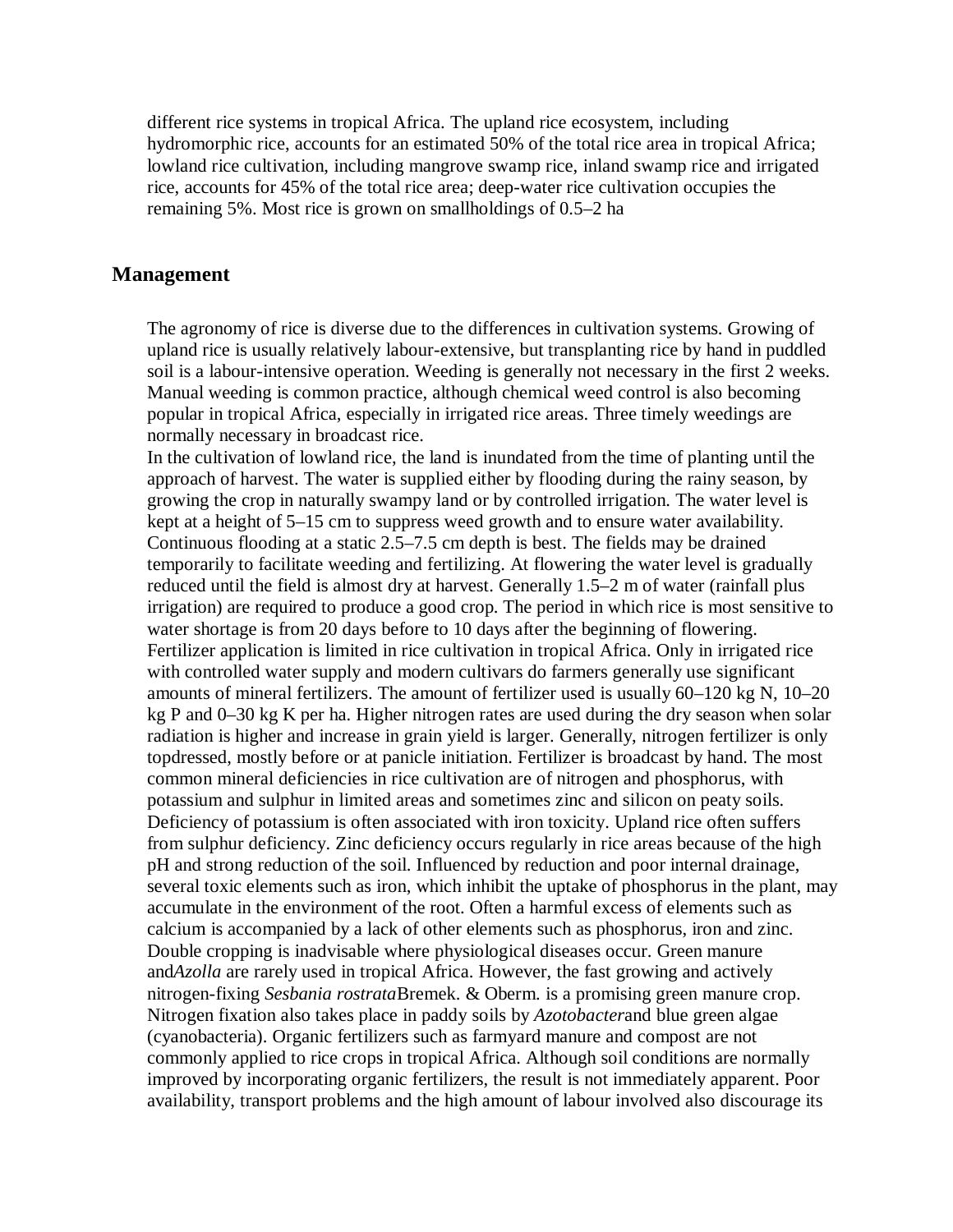use.

The degree of mechanization is in general limited in rice cultivation in tropical Africa. Occasionally farmers use tractors or small two-wheel power tillers for land preparation and powered threshing machines during harvest.

For various reasons many rice fields are left fallow in the dry season. In areas with suitable climatic and soil conditions for dry-season cultivation, rice may be rotated with crops such as other cereals, pulses and vegetables.

# **Diseases and pests.**

The most common and severe disease of rice in tropical Africa is blast (*Pyricularia grisea*, synonym: *Pyricularia oryzae*). Although this disease is often related to drought stress and therefore especially severe in upland and drought-prone areas, it may also be severe elsewhere. Low light intensity, nutritional imbalances (especially K-deficiency), excessive N-supply, and relatively low temperatures (20–28°C) are further factors favouring this disease. The blast fungus can infect rice leaves, nodes and floral parts, particularly the basal part of the panicle. Other important diseases of rice in tropical Africa are bacterial leaf blight (*Xanthomonas oryzae* pv. *oryzae*), rice yellow mottle virus (RYMV, only found in Africa), brown spot (*Cochliobolus miyabeanus*), leaf scald (*Microdochium oryzae*), sheath blight (*Thanatephorus cucumeris*), narrow brown leaf spot (*Cercospora janseana*) and sheath rot caused by *Sarocladium oryzae*. The use of resistant cultivars, the judicious application of N fertilizer, adjusted planting time, crop rotation and phytosanitary and quarantine measures limit losses from rice diseases. Chemical control for blast and other rice diseases is hardly used in tropical Africa.

Nematodes attack roots and young, unfurled leaves and reduce rice production in certain parts of tropical Africa. Most insect species causing damage to rice in the field and to the grain during storage in tropical Africa are indigenous, and different from those found in Asia. Internal stem feeders such as stem borers, the stalk-eyed fly and gall midge generally cause the most severe damage. The most common species of stem borers in tropical Africa are white stem borer (*Maliarpha separatella*), pink stem borers (*Sesamia* spp.) and striped stem borer (*Chilo* spp.). Damage results from larvae feeding within the stem, severing the vascular system. Dead heart is the damage to the tiller before flowering. White head is the damage after flowering which causes the entire panicle to dry. The damage from the stalkeyed fly (mainly*Diopsis macrophthalma*) resembles the dead heart damage from stem borers as it generally attacks the rice plant at the early tillering stage. The feeding of the gall midge maggot (*Orseolia oryzivora*) stimulates the leaf sheath to grow into a gall and tillers with galls do not bear panicles. Termites and mole crickets attack rice plants especially in rainfed upland rice.

The most serious insect pests of stored rice are the rice weevil (*Sitophilus oryzae*) and the lesser grain borer (*Rhyzopertha dominica*). These insects can completely destroy the grain. Insects can be controlled by chemical, cultural, and biological methods. In tropical Africa farmers use insecticides but at far lower levels than in Asia. It is important to use various crop protection methods in an integrated pest management (IPM) system for rice in tropical Africa that is sustainable, inexpensive, and environmentally safe. It should combine the use of resistant cultivars, cultural methods, biological control and, finally, chemical control when pest damage threatens to exceed the economic injury threshold. Cultural methods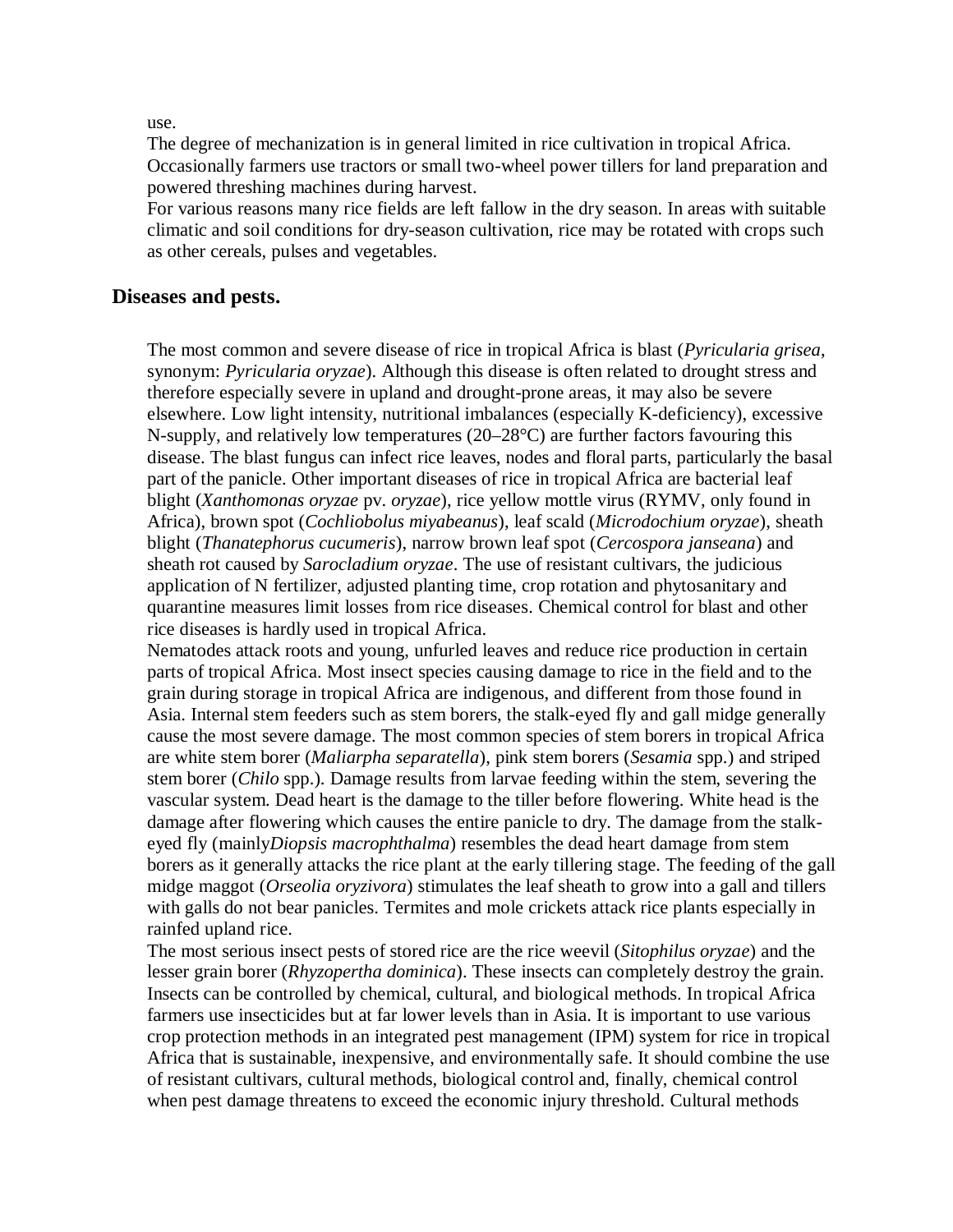include sanitation (the destruction of crop residues, of alternative hosts including weeds and of habitats), tillage and flooding of fields, crop rotation, intercropping, proper timing of planting and harvest, use of trap crops, and proper fertilizer and water management. Birds eat broadcast seeds, disturb young transplanted seedlings and eat rice grains; losses can be very high. Rodents attack rice at all stages of growth and also stored grain, and losses due to rodents are often serious. Less damage is caused by snails, crabs and shrimps. Parasitic weeds of the genus *Striga* may cause serious losses in upland rice, e.g. *Striga aspera* (Willd.) Benth. and*Striga hermonthica* (Delile) Benth. in West Africa, and *Striga asiatica* (L.) Kuntze in the Indian Ocean Islands.

# **Harvesting.**

Grain should be harvested before it is fully mature (around 21–24% moisture), usually about 30 days after flowering, or when 90% of the grains are firm and do not have a greenish tint. Wetting and drying cause grain cracking, cracks being formed more readily when the grain is quite hard. Harvesting by hand, the commonest method, is very labour-intensive. In some areas a small knife is used, but in many areas farmers use a sickle to cut the panicles plus some or all of the culms. Mechanical harvesters are very rare in tropical Africa. The harvested rice plants are either allowed to dry in the field or bundled for processing in a selected area.

# **Yield**

Average rice yields are 1.4 t/ha in tropical Africa, 4.1 t/ha in Asia and 4.0 t/ha in the world in general. Yields are generally higher during the dry season than during the wet season, and higher in lowland rice than in upland rice. The yield of upland rice varies between 0.5 and 1.5 t/ha in tropical Africa but may reach 4 t/ha in Latin America. Rainfed lowland rice is higher yielding than upland rice but may suffer a drastic reduction in years with drought or floods. In a rainfed bunded lowland rice area in Tanzania yields are 3–4 t/ha in good years, but can drop to 0.5 t/ha in bad years. Yields of irrigated lowland rice in tropical Africa are generally 3–6 t/ha. Yields in the deep-water rice areas are generally low (0.6–1.2 t/ha), but they are more stable than in the upland rice areas of tropical Africa.

# **Handling after harvest**

Threshing is generally done by hand, by beating the bundles on a stone or drum, or by beating the panicles with wooden sticks on a canvas. However, motorized and pedal-driven threshing machines are becoming popular. Winnowing is usually done by shaking and tossing the grain on a basket-work tray with a narrow rim. Sometimes hand-winnowing machines are used. After winnowing, the grain is dried in the sun and is then ready for hulling or transport to the mill. Proper drying of the rice grains is important to prevent germination and rapid loss of quality. Optimum moisture content for storage is 12.5%. Rice grain is mostly stored in sacks after drying. Increase in fat acidity during improper storage reduces the eating quality. Temperature and humidity during storage affect rice quality. Rice for home consumption is stored unhusked, as it is less susceptible to deterioration.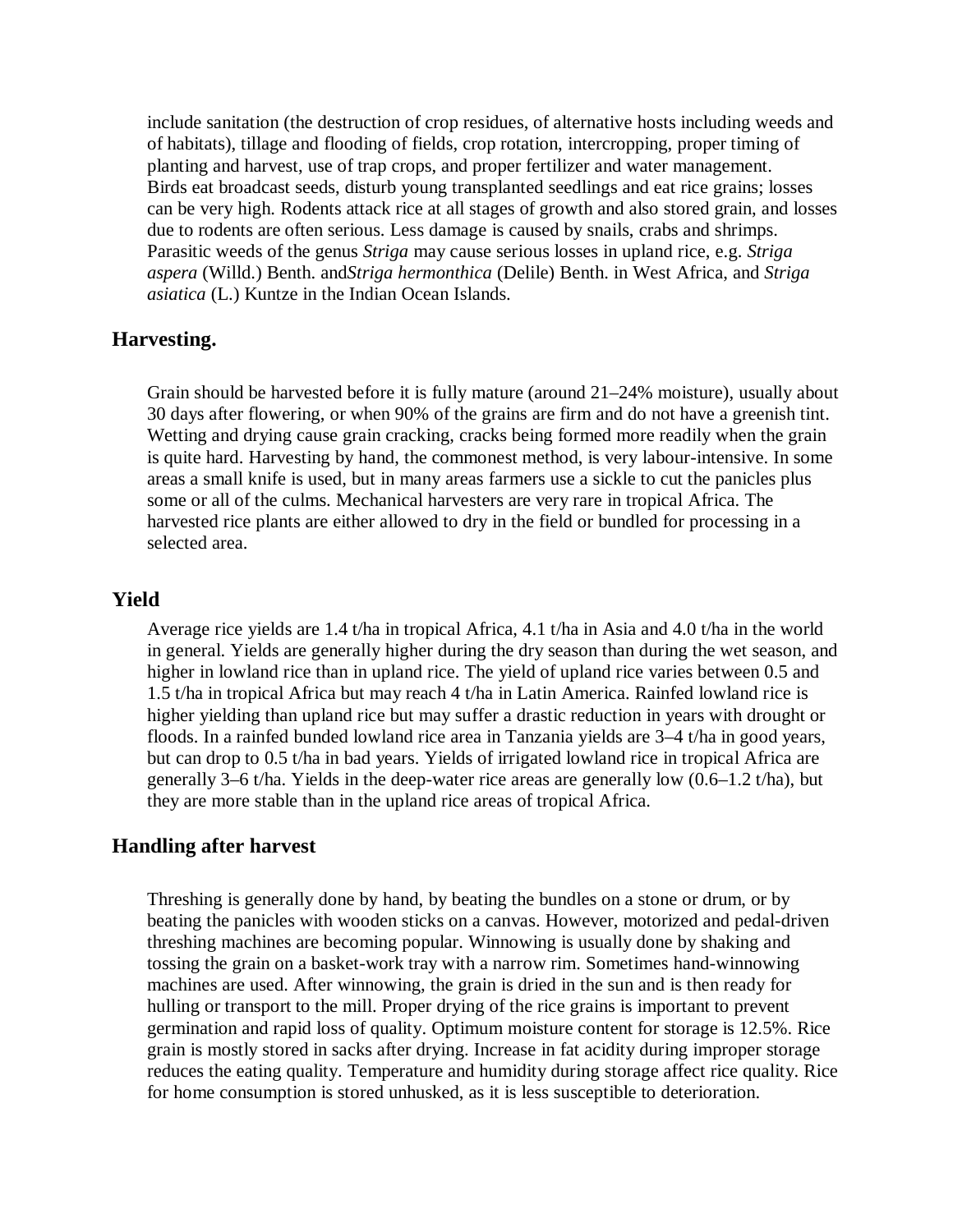In rice milling the aim is to avoid breaking the kernels because whole kernels command a higher price. There are different methods of milling. On milling, the grain gives approximately: husk 20%, whole kernels 50%, broken kernels 16%, bran and meal 14%. The husked or hulled rice is usually called brown rice, and this is then milled to remove the outer layers, after which it is polished to produce white rice. During milling and polishing some of the protein and much of the fat, minerals and vitamins are removed, reducing the nutritional value but increasing storability and reducing cooking time. Parboiling (soaking, boiling and drying) before milling improves the nutrient value of the grains but it is not common in tropical Africa.

### **Genetic resources and breeding**

The exploration and collection of germplasm of African wild and cultivated rice species was started in 1959 by Japanese researchers who were attracted by the great diversity. The earliest collections of rice genetic resources in West Africa were built up at research stations at Rokupr, Sierra Leone and Badeggi, Nigeria. Later on the French research institutes ORSTOM and IRAT started collecting rice germplasm from francophone countries and IITA, Ibadan, Nigeria, from mainly anglophone countries. A combination of these germplasm collections with almost 15,000 accessions was then established by WARDA at Bouaké, Côte d'Ivoire. Most of these accessions are also available in the International Rice Germplasm Collection at the International Rice Research Institute (IRRI), Los Baños, the Philippines where the largest*Oryza sativa* collection is found with more than 86,000 accessions, characterized on the basis of about 80 traits. These traits not only include morphological characters but also susceptibility to diseases and pests, and reaction to environmental stresses, mineral deficiencies or toxicities. Large germplasm collections of *Oryza sativa* are also held in China (China National Rice Research Institute, Huangzhou, 70,000 accessions) and India (National Bureau of Plant Genetic Resources, New Delhi, 26,000 accessions). Apart from at WARDA, in tropical Africa large collections are present in Nigeria (International Institute of Tropical Agriculture (IITA), Ibadan, 9400 accessions; National Cereals Research Institute, Badeggi, 3500 accessions) and Madagascar (Département de Recherches Agronomiques de la République Malgache, Antananarivo, 2000 accessions). Collection of wild rices is being emphasized for possible new sources of important genes.

# **Breeding**

Rice grain yields in the tropics have increased dramatically since the mid 1960s with the introduction of 'IR8' and other semi-dwarf cultivars, which do not lodge easily and allow high nitrogen fertilizer doses. In tropical Africa these green revolution cultivars are mainly used in irrigated rice with controlled water supply. Genetic improvement of rice in Africa was mainly focused on the upland crop. This has led to the 'New Rice for Africa' ('NERICA') cultivars, WARDA's major breakthrough in the early 1990s. 'NERICA' cultivars were the result of successful crossing of *Oryza glaberrima*with *Oryza sativa*. They combined higher tolerance to deep water, drought, weeds, blast and stalk-eyed fly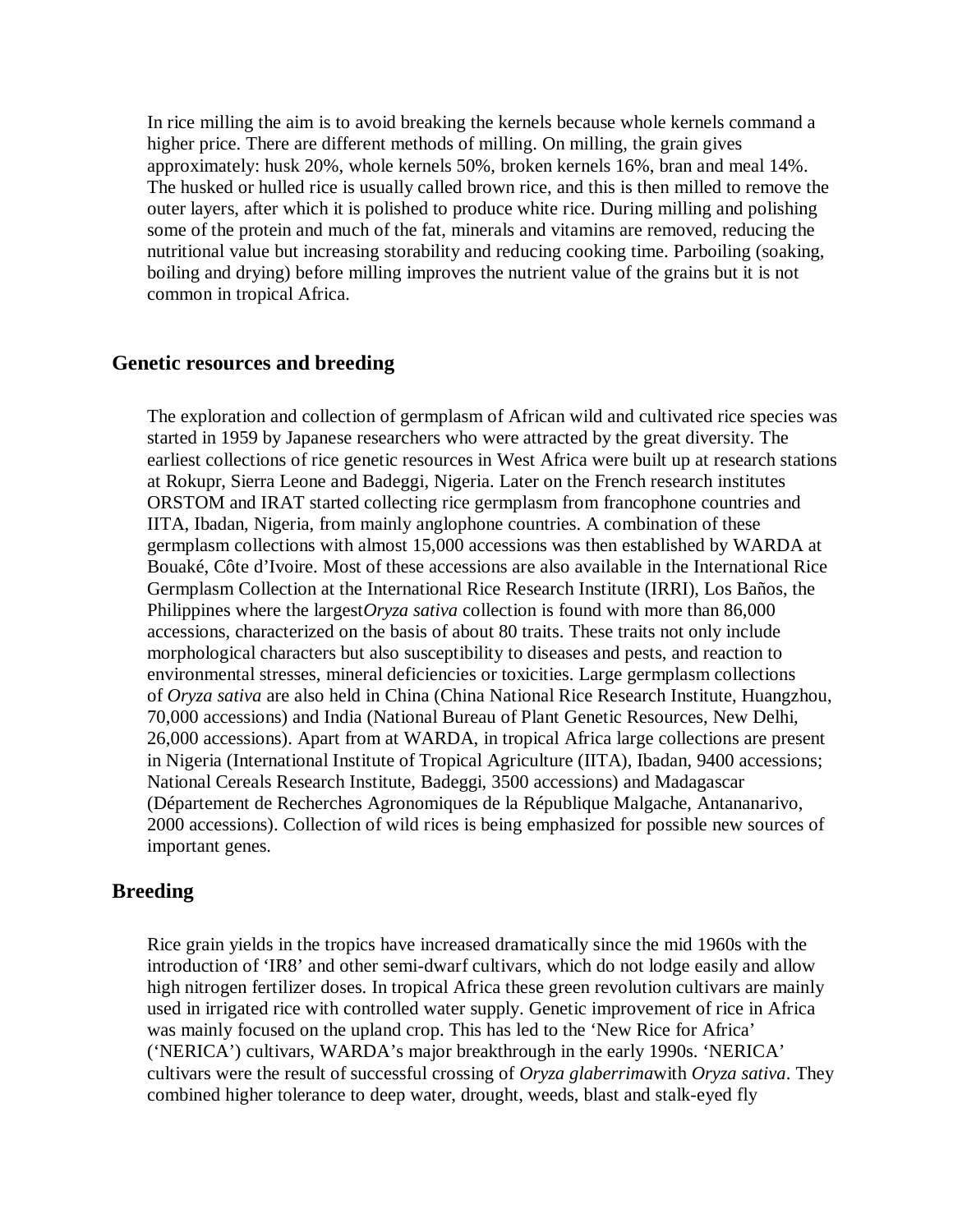from *Oryza glaberrima* with greater grain productivity and retention on the plant from *Oryza sativa*. 'NERICA' cultivars are proving to be popular with farmers, not only because of their growth characteristics, but also for their grain quality and nutritive value. They are further well suited to low-input conditions. Breeding activities of WARDA on lowland cultivars have led to the release of cultivars with improved grain yield, resistance to blast and rice yellow mottle virus and tolerance to drought and iron toxicity. The improved cultivar 'Sahel 108', released in 1994 by WARDA, has a short life cycle enabling doublecropping in the irrigated rice systems in the Sahel. Wild *Oryza* species, such as *Oryza barthii*, *Oryza longistaminata* and *Oryza punctata* are useful sources of resistance to various biotic and abiotic stresses. For instance, resistance to bacterial leaf blight has successfully been transferred from *Oryza longistaminata*.

Biotechnology techniques used in rice breeding include plant tissue culture, molecular biology and genetic engineering. Two tissue culture techniques, embryo rescue and anther culture, have already made important contributions. Saturated genetic linkage maps based on molecular markers have been developed for rice, using crosses between cultivars of Indica Group and Japonica Group, or between *Oryza sativa* and *Oryza longistaminata*. These maps have made possible the identification of QTLs for many useful traits, such as resistance to diseases and tolerance to drought. More than 3000 molecular markers are available now, making rice the best characterized crop. The project for sequencing the complete rice genome has recently been completed. Biotechnology's most novel contribution will probably be in adding alien genes to the rice gene pool through genetic engineering. One example is 'Golden Rice', which is rice enriched with vitamin A. It is, however, still not clear if this genetically modified rice will yield well, not be susceptible to diseases and pests and be palatable. Several insecticidal toxin genes from *Bacillus thuringiensis* (Bt) have been transferred to rice and plants containing Bt genes have shown substantial resistance to stem borers and leaf folders. Recently, transgenic rice has been obtained conferring resistance to sheath blight. Genetic engineering is a relatively new technology and one of the principal biosafety concerns is the spread of foreign genes by pollen dispersal from transgenic rice to other rice cultivars and wild rice species.

# **Prospects**

At present, only an estimated 2% of the 200 million ha of wetlands in tropical Africa are used for lowland rice cultivation. Therefore one of the biggest challenges for rice development in tropical Africa is the utilization of the large potential for expansion of lowland rice. The emphasis of genetic improvement should be directed to lowland rice ecosystems, which have a higher production potential than upland rice, for example the breeding of crosses of *Oryza sativa* and *Oryza glaberrima* for lowland rice ecosystems. Any new types recommended should be well adapted to the local environment and methods of cultivation. For that matter it is advisable that in the breeding process greater use is made of farmer participatory varietal selection (PVS) and farmer participatory plant breeding (PPB). Breeding activities for tropical Africa should include tolerance of and adaptation to iron toxicity, salinity, alkalinity, acid sulphate soils, and relatively extreme cool and hot temperatures. In tropical Africa there is still much room for increased and integrated use of organic and mineral fertilizers with a higher efficiency and greater use of nitrogen-fixing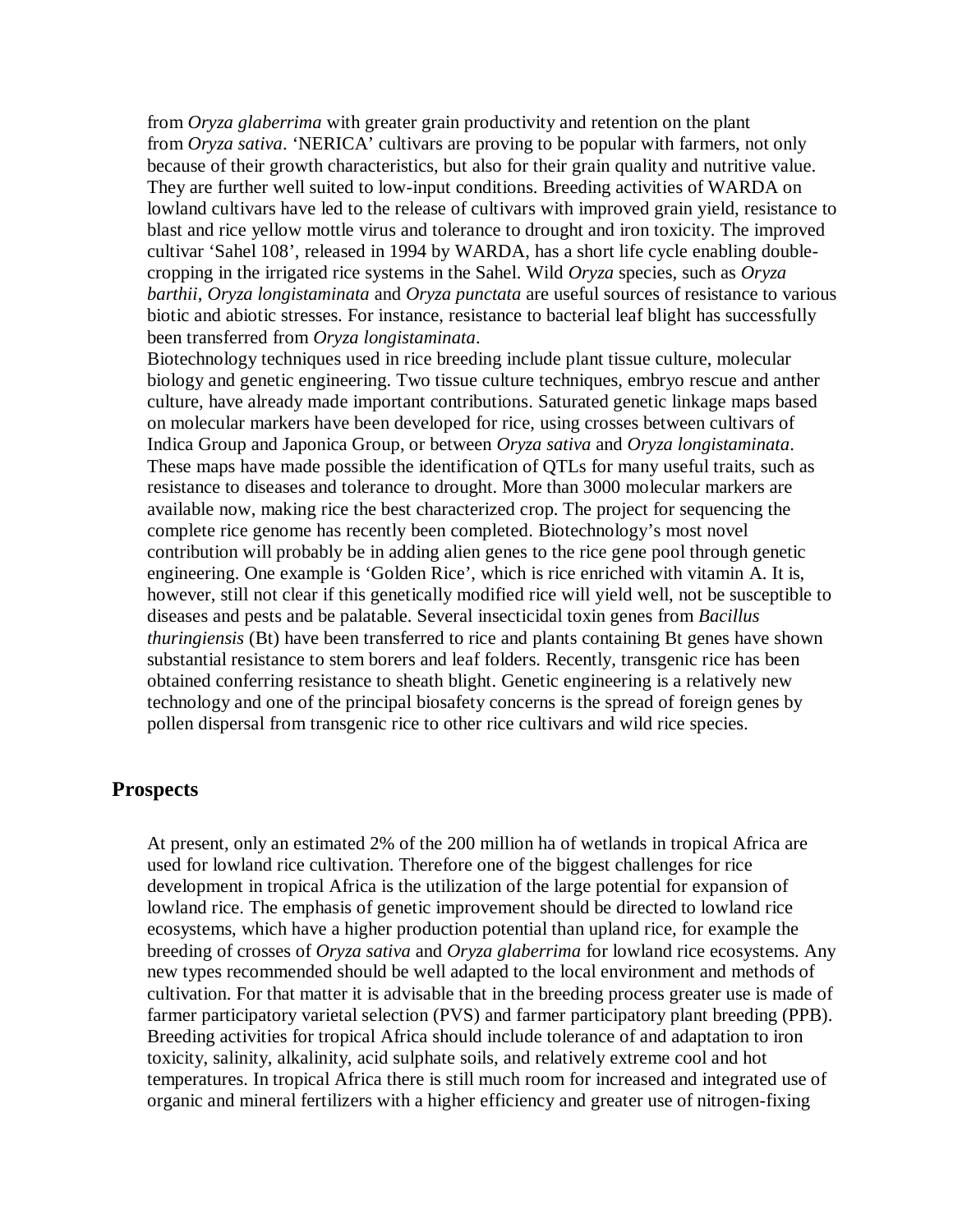legumes, bacteria and blue-green algae. The applicability of methods of integrated soil fertility management (ISFM) in a certain locality can be best tested through farmer field schools. An increased use of farmer field schools is also advocated for the adoption of methods of integrated pest management (IPM) by more rice farming households in tropical Africa. Further improvements are expected from mechanization of rice farming, especially regarding land preparation, weeding, harvesting, threshing and further processing. All these suggestions require research adjusted to the local conditions, a well-functioning extension service, government support, and active participation of farming households. Some of the above topics are already being researched.

# **References.**

- Alam, M.S., John, V.T. & Zan, K., 1985. Insect pests and diseases of rice in Africa. In: Rice improvement in Eastern, Central, and Southern Africa. IRRI, Manila, Philippines. pp. 67–82.
- Buddenhagen, I.W. & Persley, G.J. (Editors), 1978. Rice in Africa. Academic Press, London, United Kingdom. 356 pp.
- Catling, D., 1992. Rice in deep water. The MacMillan Press Ltd., London, United Kingdom. 542 pp.
- Grist, D.H., 1986. Rice. 6th Edition. Longman, London, United Kingdom. 599 pp.

• Lorieux, M., Ndjiondjop, M.N. & Ghesquière, A., 2000. A first interspecific Oryza sativa  $\times$  Oryza glaberrima microsatellite-based genetic linkage map. Theoretical and Applied Genetics 100: 593–601.

• Meertens, H.C.C., Ndege, L.J. & Lupeja, P.M., 1999. The cultivation of rainfed, lowland rice in Sukumaland, Tanzania. Agriculture, Ecosystems and Environment 76:  $31-45.$ 

• Schalbroeck, J.-J., 2001. Rice. In: Raemaekers, R.H. (Editor). Crop production in tropical Africa. DGIC (Directorate General for International Co-operation), Ministry of Foreign Affairs, External Trade and International Co-operation, Brussels, Belgium. pp. 59–78.

• Smith, C.W. & Dilday, R.H., 2003. Rice: origin, history, technology, and production. John Wiley & Sons, Hoboken, New Jersey, United States. 642 pp.

• Vergara, B.S. & de Datta, S.K., 1996. Oryza sativa L. In: Grubben, G.J.H. & Partohardjono, S. (Editors). Plant Resources of South-East Asia No 10. Cereals. Backhuys Publishers, Leiden, Netherlands. pp. 106–115.

• Zan, K., John, V.T. & Alam, M.S., 1985. Rice production in Africa: an overview. In: Rice improvement in Eastern, Central, and Southern Africa. IRRI, Manila, Philippines. pp. 7–27.

# **MAIZE (Zea mays L.)**

# **Family**

Poaceae (Gramineae)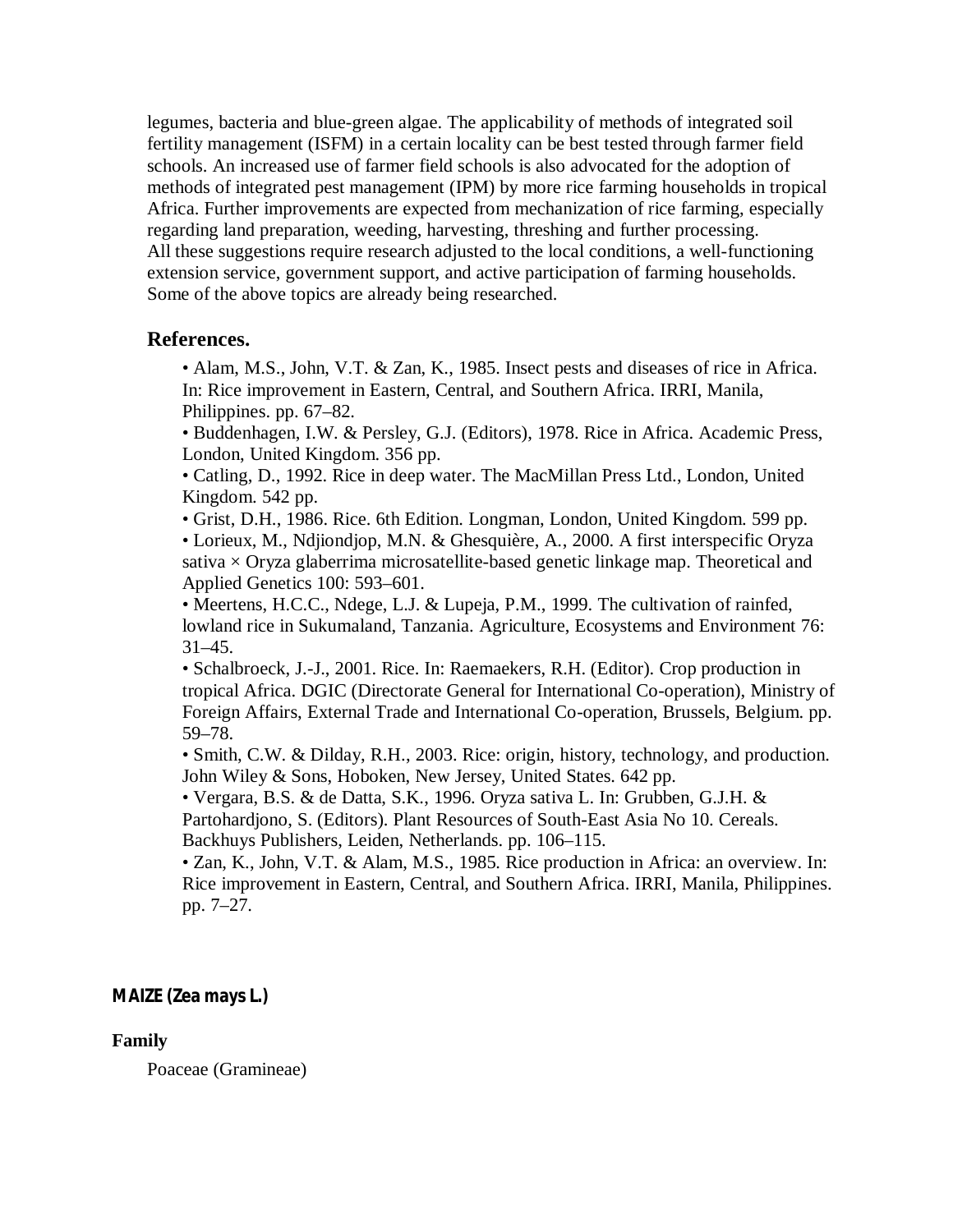#### **Chromosome number**

 $2n = 20$ 

#### **Origin and geographic distribution**

Maize was domesticated in southern Mexico around 4000 BC. Early civilizations of the Americas depended on maize cultivation. When the Europeans arrived in the Americas, maize had already spread from Chile to Canada. Maize was reported for the first time in West Africa in 1498, six years after Columbus discovered the West Indies. The Portuguese brought floury grain types from Central and South America to São Tomé, from where they spread to the West African coast. Portuguese and Arab traders introduced Caribbean flint maize types into East Africa in the mid 1500s, from where they spread to southern Africa. Through the trans-Saharan trade, the Arabs introduced the flinty types that had been brought to northern Africa into sub-Saharan Africa. The flinty types still predominate in northern parts of West Africa while the floury types prevail in the southern parts, with some variation from this pattern. Maize had become a staple food in East and southern Africa by the 1930s. Maize has an extremely wide distribution. It is grown from latitude 58°N in Canada and Russia, throughout the tropics, to latitude 42°S in New Zealand and South America, and in areas below sea level in the Caspian Plain up to areas as high as 3800 m in Bolivia and Peru. It is grown in all countries of Africa, from the coast through savanna regions to the semiarid regions of West Africa, and from sea-level to the mid- and high-altitudes of East and Central Africa.

#### **Uses**

Maize grain is used for three main purposes: as a staple food, as feed for livestock and poultry, and as a raw material for many industrial products. In tropical Africa nearly all maize grain is used for human food, prepared and consumed in many ways. It may be eaten fresh on the cob and simply roasted, but the grain is usually ground and the meal is boiled into porridge or fermented into beer. In tropical Africa maize is mainly consumed as thick porridge ('ugali' in East Africa, 'sadza' in Zimbabwe). It is commonly eaten with cooked vegetables and, when available, meat. A thin porridge ('uji' in East Africa, 'ogi' in Nigeria, 'koko' in Ghana) is also commonly eaten especially as weaning food. In Ethiopia local beer ('tella') and spiritual liquor ('arakie') are prepared from maize grain malt. Popcorn is a popular snack.

The main industrial products obtained from maize are breakfast products such as cornflakes, starch, sugar and oil. The main product is starch that is used for human consumption or made into syrup, alcohol, but also among others as laundry starch and as a source material for many chemical products. Most industrial products are obtained by the wet-milling process, in which the grain is first steeped in water, after which the germ and bran are separated from the endosperm. The various products are subsequently obtained by physical or chemical processes, and e.g. sugars from maize now account for half of the sugars used in human nutrition. Dry milling produces grits, consisting of coarsely ground endosperm from which most of the bran and the germ have been separated. The germ yields an oil that can be refined for human consumption, widely used as cooking or salad oil and in margarines. It is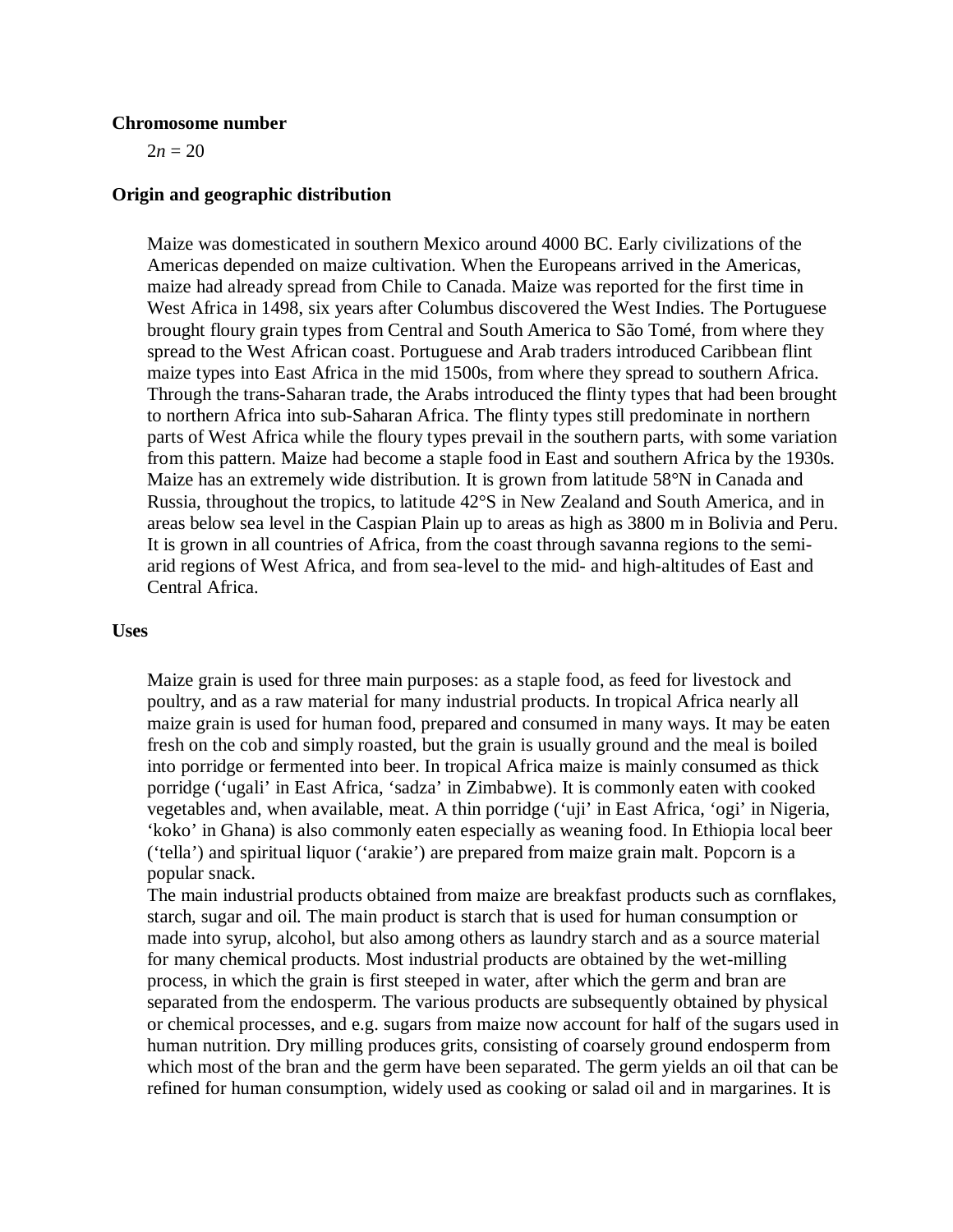the second most widely consumed vegetable oil in the United States and is also made into soap or glycerine. The residues from the production of starch or oil, together with the bran, are used in animal feeds (corn gluten meal and corn gluten feed).

Unripe cobs are consumed as vegetable or green maize, boiled or roasted. Very young female inflorescences ('baby cobs') are a fancy vegetable in Western countries and in Asia. Mature maize plants are used for animal feed. Silage maize is one of the leading crops in industrialized Western countries, where special cultivars and production technologies have been developed. The stalks are used for fuel, fodder and thatching and as compost. The fibre in the stems and the inner leaves surrounding the cob are made into paper. These cob leaves are often used to wrap foods, and may also be made into cloth or mats, and be used for mattress filling. Ash of the burnt stem is sometimes a substitute for salt. The cob is made into pipe-bowls. In southern Africa the incinerated cob is included in a snuff. Maize has a range of uses in traditional African medicine. Urino-genital problems are treated with prescriptions based on the whole or parts of the maize plant, especially a decoction of the styles, which is also used to treat jaundice. A leaf maceration is drunk to treat fever. Charcoal made from the culms is included in medicines to treat gonorrhoea; an infusion from the burnt cob is used to wash wounds.

#### **Properties**

The composition of mature white maize grain per 100 g edible portion is: water 10.4 g, energy 1527 kJ (365 kcal), protein 9.4 g, fat 4.7 g, carbohydrate 74.3 g, dietary fibre 7.3 g, Ca 7 mg, Mg 127 mg, P 210 mg, Fe 2.7 mg, Zn 2.2 mg, thiamin 0.39 mg, riboflavin 0.20 mg, niacin 3.6 mg, vitamin  $B_6$  0.62 mg, folate 19 µg and ascorbic acid 0 mg. The essential amino-acid composition per 100 g edible portion is: tryptophan 67 mg, lysine 265 mg, methionine 197 mg, phenylalanine 463 mg, threonine 354 mg, valine 477 mg, leucine 1155 mg and isoleucine 337 mg. The principal fatty acids per 100 g edible portion are: linoleic acid 2097 mg, oleic acid 1247 mg and palmitic acid 569 mg (USDA, 2004). Maize is deficient in tryptophan and lysine, but cultivars with higher content of these amino acids have been bred using the recessive gene Opaque-2 with modifiers. These cultivars are referred to as Quality Protein Maize (QPM). In general 100 kg of whole maize, with 16% moisture content, yields about 64 kg starch and 3 kg oil. The endosperm, which accounts for 80% of the weight of the grain, is poor in phosphorus and calcium and contains most of the starch and two-thirds of the protein. More than 80% of the fat and most minerals are in the embryo or germ, which constitutes about 12% of the grain. The starch of the endosperm usually consists of a mixture of about 75% amylopectin and 25% amylose, but waxy maize contains only amylopectin. The most common grain colours are yellow and white. Yellow maize predominates in the United States, China and Brazil, whereas white maize predominates in tropical Africa, Central America and the northern part of South America. White maize has harder grain and gives sweeter, more flavourful products; it is primarily grown for food, whereas yellow maize is mainly used as animal feed. Yellow maize contains the provitamin A cryptoxanthin. Most vitamins are found in the outer layers of the endosperm and in the aleurone layer. Maize is deficient in gluten and therefore unsuitable for making leavened bread; it is tolerated by patients with coeliac disease. Maize oil is considered a premium oil for human consumption, due to its flavour, colour and stability and the presence of linoleic acid and vitamin E.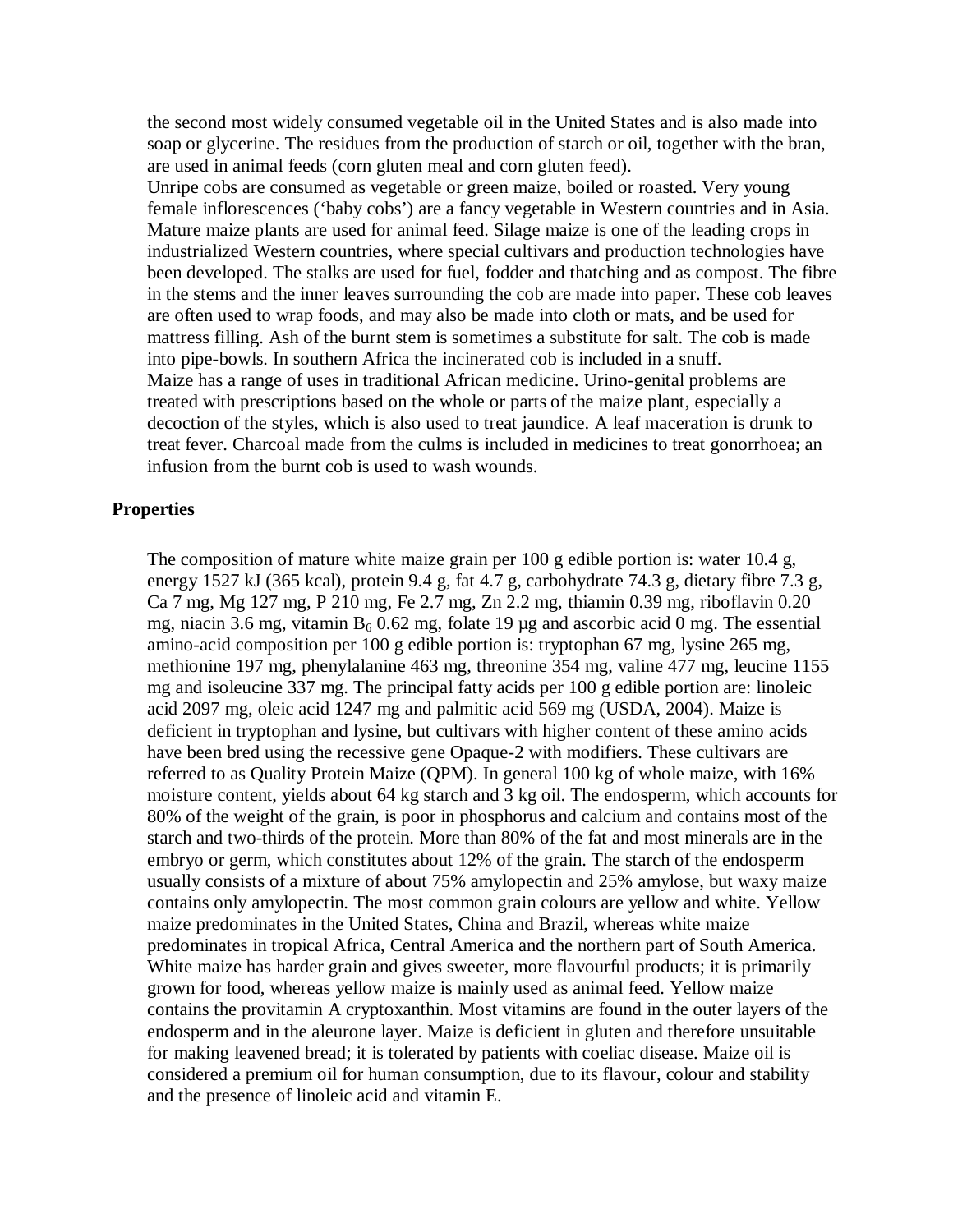Maize grain in tropical Africa often contains mycotoxins such as aflatoxins and fumosinins, which are harmful to humans and livestock. Aflatoxins are produced by *Aspergillus* spp., especially *Aspergillus flavus*; they are powerful carcinogens, especially affecting the liver, and have immunosuppressive properties. Fumosinins are produced by*Fusarium* spp., especially *Fusarium verticillioides*; they have been implicated in various animal diseases. Human health risks due to fumosinins are possible, but so far there is no conclusive evidence, although correlation studies have suggested a link between consumption of maize with fumosinins and high incidence of human oesophageal carcinoma.

#### **Description**

Robust annual grass up to 4(–6) m tall; root system consisting of adventitious roots, developing from the lower nodes of the stem near the soil surface, usually limited to the upper 75 cm of the soil, but single roots sometimes penetrating to a depth of over 2 m; stem (culm) usually single and simple, solid. Leaves alternate, simple; leaf sheaths overlapping, auricled at the top; ligule c. 5 mm long, colourless; blade linear-lanceolate,  $30-150$  cm  $\times$  5– 15 cm, acuminate, margins smooth, midrib pronounced. Male and female inflorescences separate on the same plant; male inflorescence ('tassel') a terminal panicle up to 40 cm long, lateral branches with paired spikelets 8–13 mm long, one sessile, the other on a short pedicel, each spikelet with 2 glumes and 2 florets, each floret with an ovate lemma, a thin palea, 2 fleshy lodicules and 3 stamens; female inflorescence a modified spike, usually 1–3 per plant in leaf axils about half way up the stem, composed of a thick spongy axis with paired sessile spikelets in 8–20 longitudinal rows and enclosed by 8–13 modified leaves (spathes), spikelet with 2 glumes and 2 florets, lower floret sterile, consisting solely of a short lemma and palea, upper floret with a short, broad lemma and palea, a single superior ovary and a long threadlike style and stigma ('silk') up to 45 cm in length and emerging from the top of the inflorescence, receptive throughout most of its length. Fruit a caryopsis (grain), usually obovate and wedge-shaped, variously coloured from white, through yellow, red and purple to almost black, up to 1000 together in an infructescence ('cob') enclosed by modified leaves up to 45 cm  $\times$  8 cm.

#### **Other botanical information**

*ZEA* comprises 5 species, including cultivated *ZEA mays* and 4 wild relatives, all from tropical America and called teosintes. *ZEA mays* is a heterogeneous species and cultivars can be divided into 8 types (or cultivar groups) according to the structure and shape of the grain:

– Dent maize: the sides of the grain have corneous endosperm, but the inside has soft white starch, extending to the apex, shrinking on drying to produce the characteristic dent, the wedge-shaped grains are usually yellow or white; it is the principal maize in the United States and northern Mexico;

– Flint maize: the grain can be coloured variously and consists mainly of hard endosperm with a little soft starch in the centre, it has rounded ends and is generally smaller than the grain of dent maize, it matures earlier, is harder, and when dry it is more resistant to insect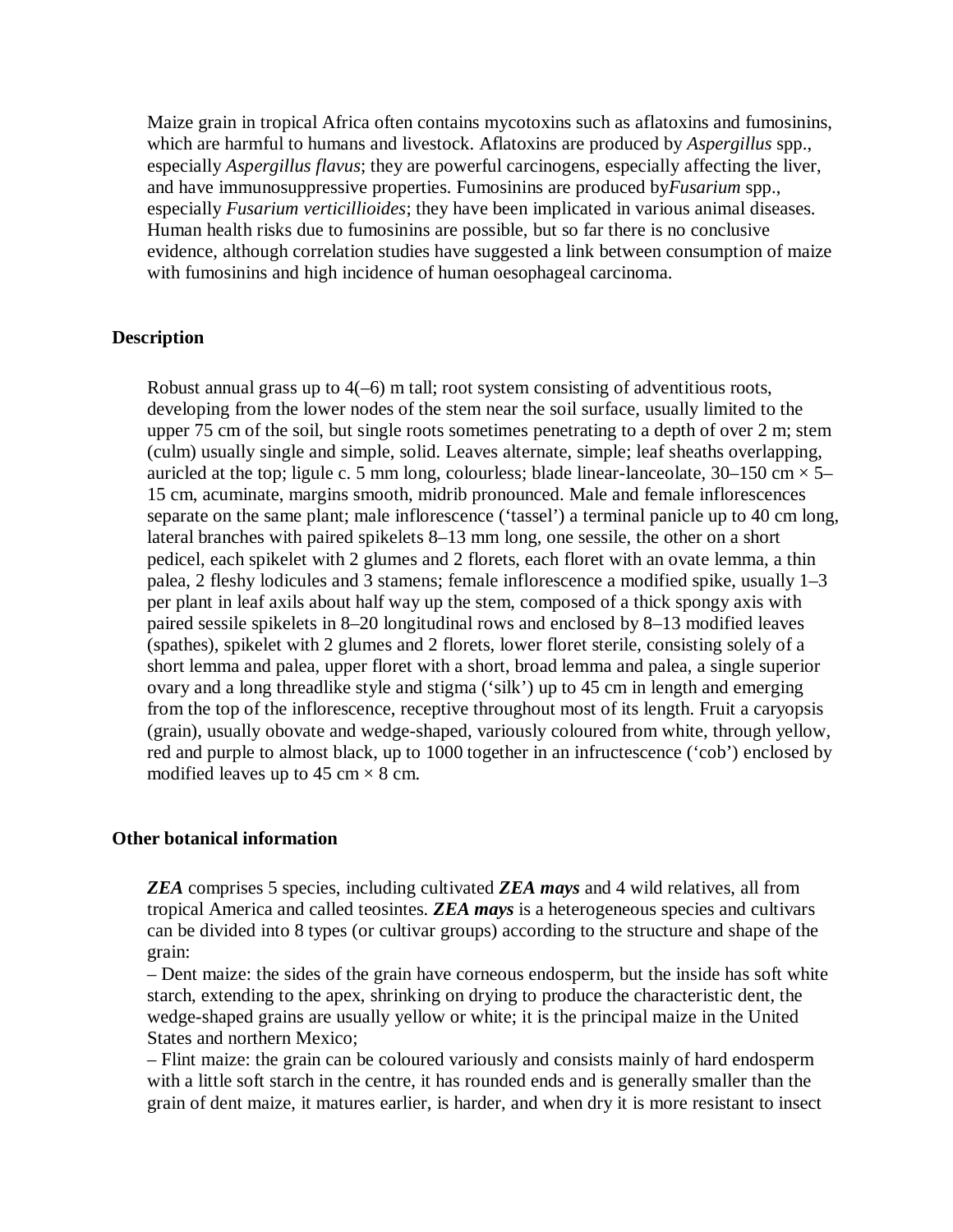attack; it is the predominant type grown in Europe, Asia, Central and South America and parts of tropical Africa;

– Flint-dent maize: this group resulted from hybridization between flint and dent maize, and has intermediate characteristics; it appeared first in the United States at the end of the  $18<sup>th</sup>$  century, and spread to Europe in the  $20<sup>th</sup>$  century, where it is widely cultivated; – Pod maize: this is the most primitive type of maize in which the grain is enclosed in bracts; it is not grown commercially;

– Pop maize or popcorn: it has small grains with a high proportion of very hard corneous endosperm and a little soft starch in the centre; on heating the steam generated inside the grain causes it to pop and explode, the endosperm becoming everted about the embryo and hull to produce a palatable white fluffy mass ('popcorn'); in 'rice popcorn' cultivars the grains are pointed and in 'pearl popcorn' cultivars rounded; popcorn is most important in the United States and Mexico, but has also become a popular snack in tropical Africa;

– Flour maize or soft maize: the grain can have all types of colours, it usually has no dent and the endosperm consists of soft starch, when parched it can be chewed more easily than flint maize and it is also easier to grind, but it is susceptible to mould and breakage during handling; it is one of the oldest maize types and was widely grown in the drier parts of the United States, western South America and South Africa, and it is still widely grown in the Andes and small amounts are grown in the United States; people in the southern parts of West Africa relish flour maize;

– Sweet maize: the grain contains glossy endosperm with little starch, giving a wrinkled appearance after drying, and it is usually eaten in the immature state as a fresh vegetable; it is mostly grown in the United States, but has become popular among the elites in African countries;

– Waxy maize: the starch is composed entirely of amylopectin and is used for the manufacture of adhesives; it is mainly grown in eastern Asia for human consumption, but also in the West for industrial applications..

Within the various grain types, there are many cultivars grown in different parts of the world.

#### **Growth and development**

The first leaf of maize emerges from the soil usually 4–6 days after planting. The minimum temperature for germination is 10°C; the optimum around 20°C. The plant sometimes has a few tillers that are of value in low density stands. At a later stage some whorls of aerial roots ('brace roots') may develop from the lower nodes above the ground which partly help to anchor the plant while also contributing to the uptake of water and nutrients. Flower initiation is generally 20–30 days after germination. Maize is protandrous: in cultivars that mature in 4 months the male inflorescence emerges 50–60 days after planting and the styles of the female inflorescence appear about a week later. Maize is mature 7–8 weeks after flowering. The period from planting to harvesting varies considerably. It may be as short as 70 days in some extra early cultivars and as long as 200 days in some very late cultivars. Climatic conditions, latitude and altitude influence growth duration. In tropical highland areas it may take 9–10 months to maturity. Maize is predominantly cross-pollinating (90– 95%), but is self-fertile. Maize follows the  $C_4$ -cycle photosynthetic pathway.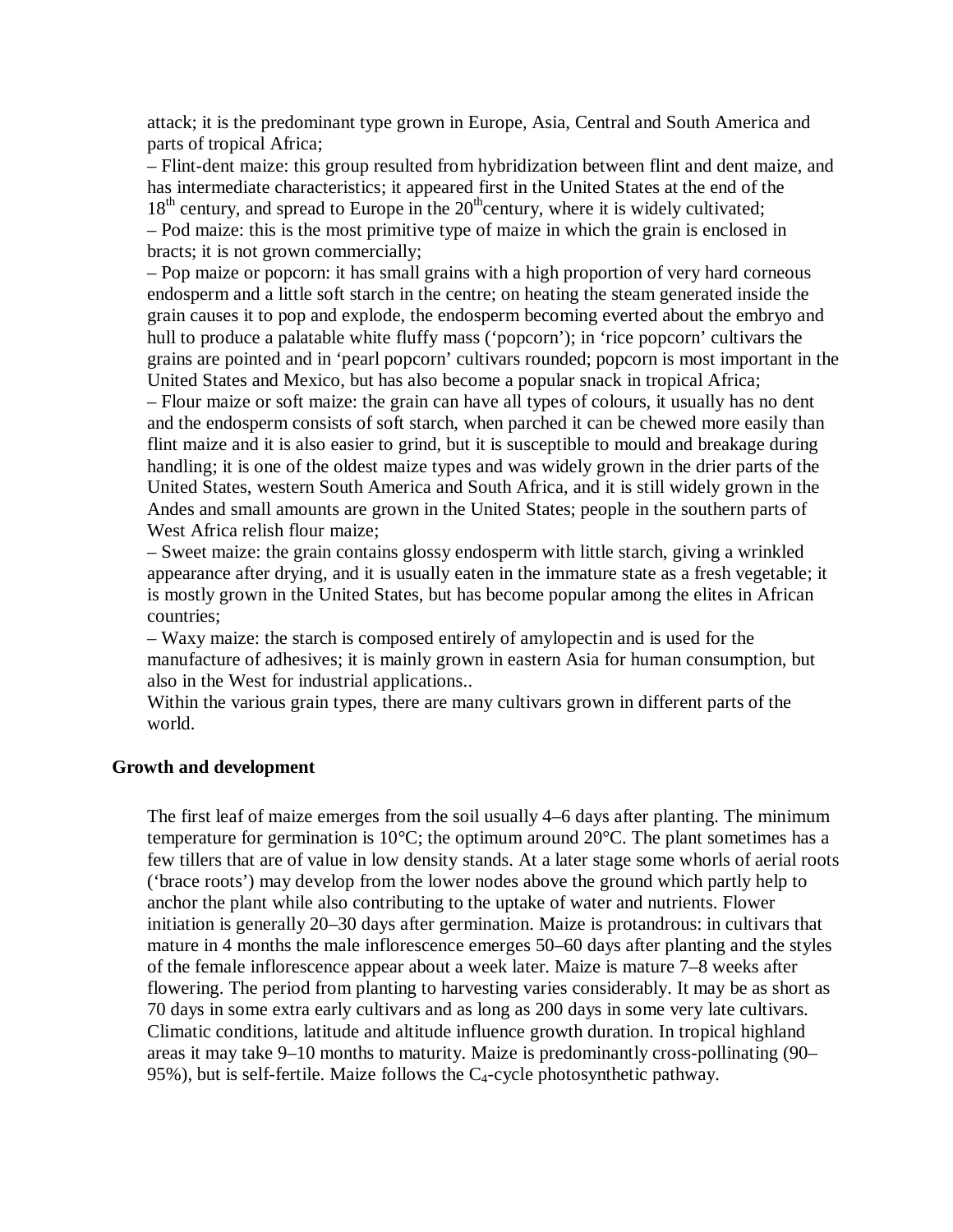#### **Ecology**

Maize is adapted to a wide range of environments, but it is essentially a crop of warm regions where moisture is adequate. The bulk of the crop is grown in tropical and subtropical regions. In West and Central Africa the Guinea savanna zone offers the best ecological conditions for maize. The mid-altitude regions of East and southern Africa are also suitable for maize production. In Ethiopia, for instance, maize is mainly grown at 1000–2400 m altitude. Maize is generally less suited to semi-arid or equatorial climates, although drought-tolerant cultivars adapted to semi-arid conditions are now available. The crop requires an average daily temperature of at least 20°C for adequate growth and development; the optimum temperature for growth and development is 25– 30°C; temperatures above 35° reduce yields. Frost is not tolerated. Maize requires abundant sunlight for optimum yields. The time of flowering is influenced by photoperiod and temperature; maize is considered a quantitative short-day plant. Maize is less drought-resistant than sorghum, pearl millet and finger millet. In the tropics it does best with 600–900 mm well-distributed rainfall during the growing season. It is especially sensitive to drought and high temperatures around the time of flowering. Maize can be grown on a wide range of soils, but performs best on well-drained, wellaerated, deep soils containing adequate organic matter and well supplied with nutrients. The high yield of maize is a heavy drain on soil nutrients and maize is therefore often grown as a first crop in the rotation. It can be grown on soils with a pH of 5–8, but 5.5– 7 is optimal. It does not tolerate waterlogging and is sensitive to salinity. Since a young crop leaves much of the ground uncovered, soil erosion and water losses can be severe and attention should be paid to adequate soil and water

#### **Propagation and planting**

Maize is propagated by seed and direct sowing is common. The 1000-grain weight is 150– 300 g. Sowing should preferably be done early in the season, as soon as soil conditions and temperature are favourable and the rainfall is well established. Smallholders plant maize by hand while mechanical planting is practised on large commercial farms. Planting by hand requires 5–10 man-days/ha. Seed is dropped in the plough furrow or in holes made with a planting stick or hoe. Planting may be done on hills or in rows, on flat land or on ridges. Ridging or heaping is usually done on heavy soils, to improve drainage. The seed rate is up to 25 kg/ha in sole cropping, and 10–15 kg/ha in intercropping. When maize is sown in rows, the spacing is usually 75–90 cm between rows and 25–50 cm within the row, with 1–3 seeds per pocket, resulting in a plant density of 40,000–80,000 plants/ha. Wide spacing results in more weed growth and increases erosion. To obtain a high yield, a uniform crop stand is very important, as the tillering capacity of maize is limited. The sowing depth is commonly 3–8 cm, depending on soil conditions and temperature. Deep sowing is recommended on light, dry soils. On smallholdings the land is usually cultivated by hand or by animal traction. The usual depth of ploughing is 8–10 cm and ploughing is done just before or at planting time. Sometimes animal manure or fertilizers are applied at the time of planting.

Maize may be grown as a sole crop or in intercropping with other food crops such as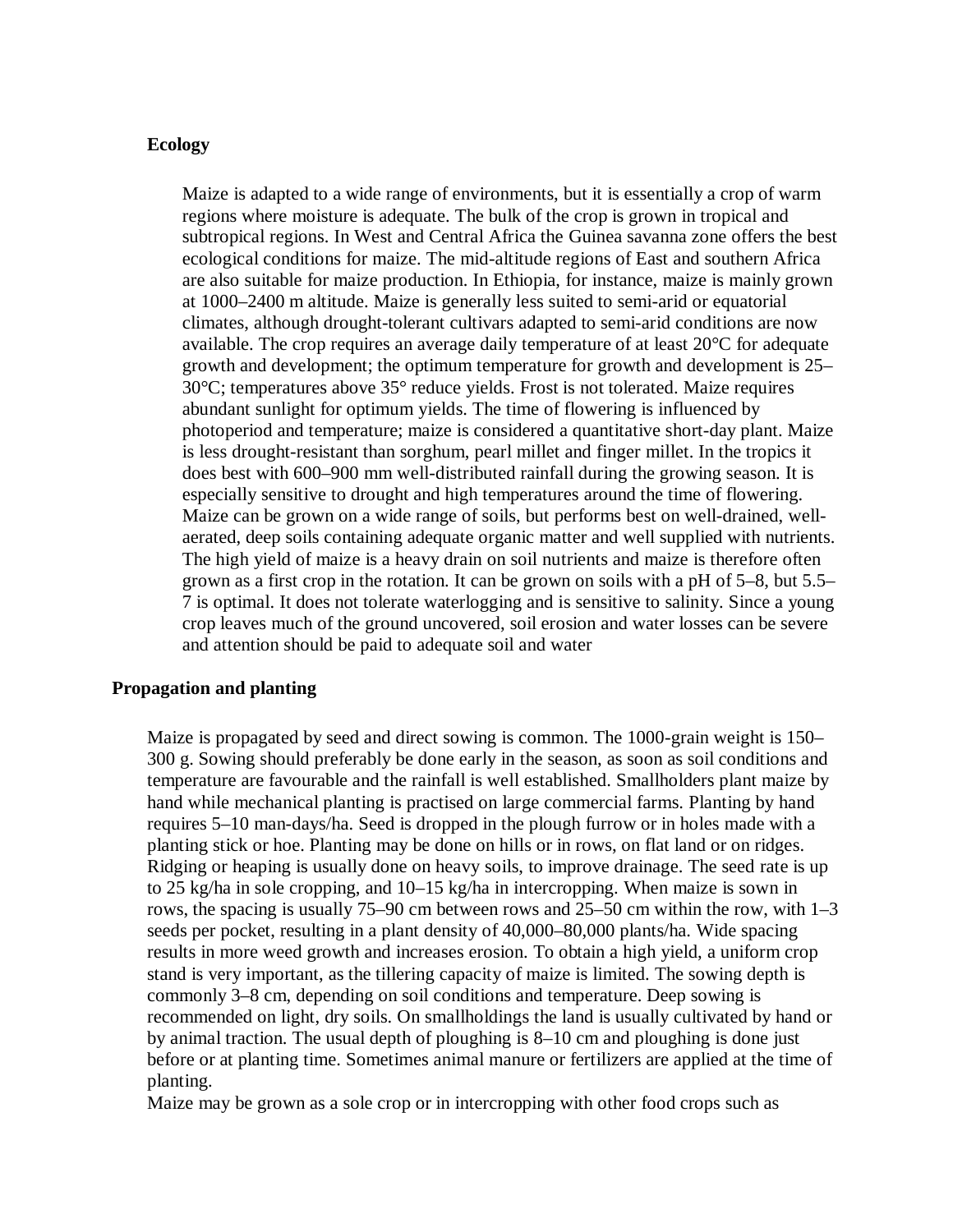common bean, cowpea, pigeon pea, groundnut, yam, cassava, sweet potato, pumpkin, melon or watermelon. In some parts of tropical Africa two crops of maize are planted per year. In areas where the rainy season is shorter, the crop is planted only once, although a second planting is possible under irrigation, on residual moisture on heavy soils or on hydromorphic soils.

#### **Management**

Maize is very sensitive to weed competition during the first 4–6 weeks after emergence, and weed control is very important. The crop should be planted as soon as possible after the preparation of the seed-bed. Interrow cultivation to control weeds and to break up a crusted soil surface may be done until the plants reach a height of about 1 m. Weeding is mostly done by hand, requiring at least 25 man-days/ha. Chemical weed control is gaining importance in tropical Africa, because hand weeding is time-consuming and expensive as a result of the increasing scarcity of labour. Ridging or earthing-up is sometimes practised. Most maize production in tropical Africa is rainfed. Occasionally it is grown on bunds in irrigation schemes. Maize usually responds well to fertilizers. A maize crop yielding 2 t grain and 5 t stover per ha removes about 60 kg N, 10 kg P and 70 kg K per ha from the soil. Nitrogen uptake is slow during the first month after planting, but increases to a maximum during formation of the inflorescences. Maize has a high demand for nitrogen, which is often the limiting nutrient. High nitrogen levels should be applied in 2 doses; the first dose at planting or 2–3 weeks after emergence and the second one about 2 weeks before flowering. Phosphate is not taken up easily by maize and, moreover, many tropical soils are deficient in available phosphate. It is advisable to apply organic manures before ploughing to improve soil structure and supply nutrients. Smallholder farmers in tropical Africa apply little or no fertilizer to the maize crop. When they do, it is usually only once, about 4 weeks after planting when the crop is knee high.

Maize is grown in rotation with groundnut, common bean, cowpea, cotton and tobacco. Rotation with soya bean is gaining popularity in northern Nigeria; it increases maize yields by providing nitrogen and by reducing parasitism. In the United States maize is often grown in rotation with soya bean.

#### **Diseases and pests**

The most important fungal diseases of maize in tropical Africa are rots affecting female inflorescences (*Fusarium* spp. and other fungi), the stalk-rot complex (*Diplodia maydis*, *Fusarium moniliforme*, *Macrophomina phaseoli* and*Pythium aphanidermatum*) and leaf blights (*Exserohilum turcicum* and *Bipolaris maydis*). Of more local importance are downy mildew (*Peronosclerospora sorghi*), smut (*Ustilago maydis*) and rusts (*Puccinia sorghi* and *Puccinia polysora*). Grey leaf spot (*Cercospora zeae-maydis*) is important in East and southern Africa, but in West and Central Africa it occurs only in mid-altitude regions. Host-plant resistance is the most effective disease control measure. Cultivars resistant to *Exserohilum turcicum* leaf blight and downy mildew are available. Maize cultivars that possess resistance to multiple diseases are now available in tropical Africa.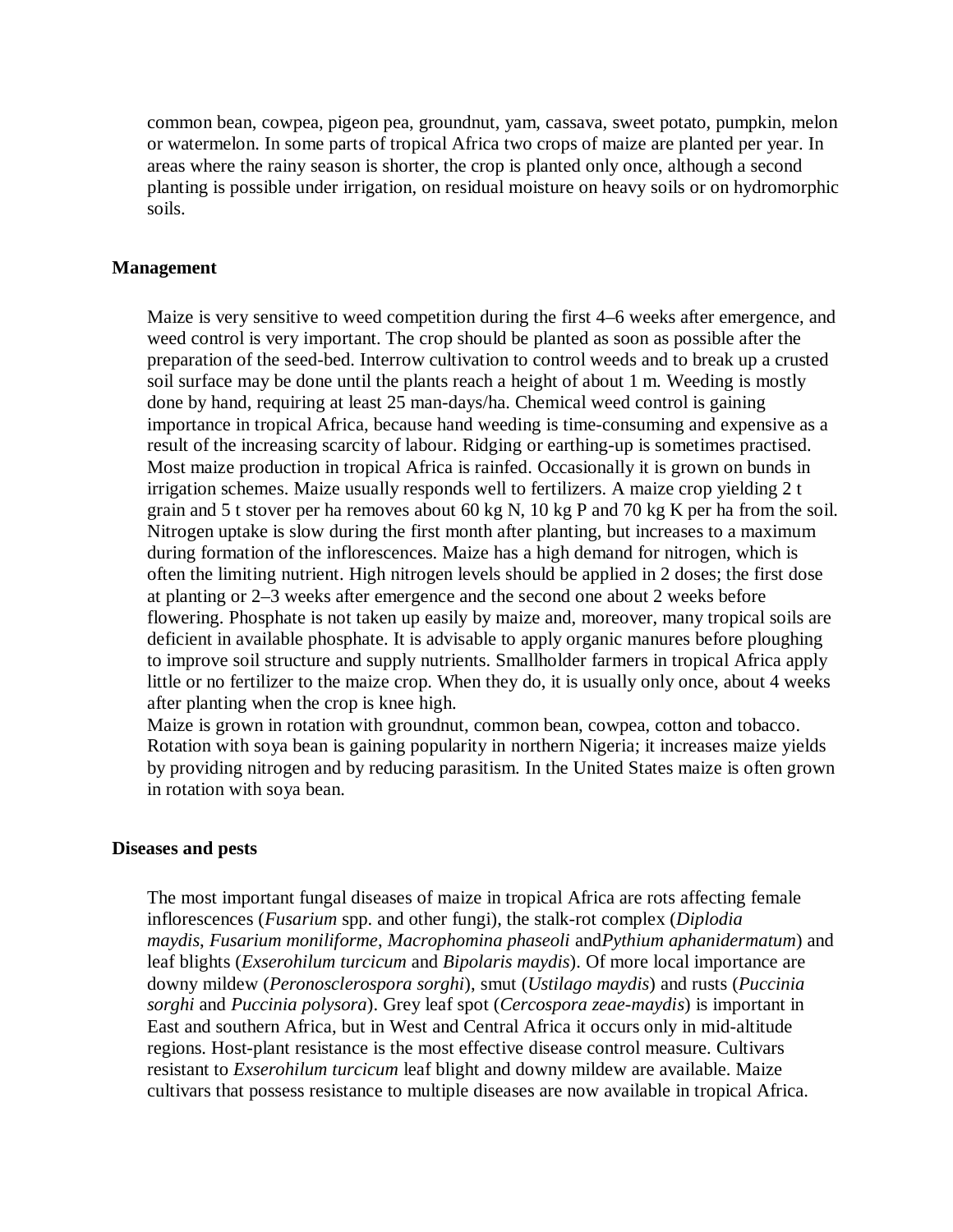Measures to reduce mycotoxin contamination of the cob include early harvesting, rapid drying, sorting out of damaged and infected grains, sanitation (removal of crop residues, cleaning of stores, removal of heavily damaged cobs), improved storage, and the use of fungicides. The most important virus disease of maize is maize streak virus (MSV), which is restricted to Africa and may cause 100% yield loss. It is transmitted by leafhoppers (*Cicadulina* spp.) and is most serious in late-planted crops. Cultivars resistant to maize streak virus are available. Of lesser importance in tropical Africa are maize dwarf mosaic virus (MDMV), sugar cane mosaic virus (SCMV) and maize chlorotic mottle virus (MCMV). Maize is relatively tolerant to nematodes occurring in tropical soils. The most serious insect pests of maize in tropical Africa are cutworms (*Agrotis* spp.), stem borers (especially *Busseola fusca*, *Eldana saccharina*, *Sesamia calamistis* and *Chilo partellus*), cob borer (*Mussidia nigrivenella*), cotton bollworm (*Helicoverpa armigera*), armyworm (*Spodoptera exempta*), leafhoppers (*Cicadulina* spp.) and less commonly variegated grasshopper (*Zonocerus variegatus*). Occasionally termites and locusts also infest maize fields. Application of insecticides may be necessary to control these pests. Cultural methods for insect control include early planting and burying or burning of crop residues. Although biological control of stem borers using natural enemies has not been very successful, it is still considered a potentially viable control option. Maize is not prone to bird damage.

Common storage pests of maize are grain moths (*Sitotroga cerealella* and *Ephestia cautella*), grain weevils (*Sitophilus*spp.) and the larger grain borer (*Prostephanus truncatus*). Grains may be mixed with small amounts of an insecticide (e.g. malathion) to control these pests. Rodents are also major storage pests in tropical Africa.

The parasitic witchweed (*Striga* spp.) is a serious constraint to maize production in many parts of tropical Africa, especially *Striga hermonthica* (Delile) Benth. in West and Central Africa and *Striga asiatica* (L.) Kuntze in southern Africa. No single control measure is effective for this weed, and an integrated approach is recommended, involving planting maize seed that is free from *Striga* seeds, planting resistant cultivars, adequate fertilizer application (especially N), crop rotation (e.g. with cotton, soya bean or cowpea), and removal of *Striga* plants before they flower.

# **Harvesting**

Maize is usually harvested by hand. Mechanical harvesting is practised on large farms. Indicators of maturity are yellowing of the leaves, yellow dry papery leaves around the cobs, and hard grains with a glossy surface. In the dry season, maize is often left in the field until the moisture content of the grain has fallen to 15–20%. In case of harvesting by hand, the cobs should be broken off with as little attached stalk as possible. Cobs may be harvested with the surrounding leaves still attached. These may be turned backward and used to tie several cobs together and hung up to dry. Alternatively, the leaves are completely removed from the cobs, which are then stored in cribs to dry.

### **Yield**

Maize has the highest yield potential among the cereal crops. The current average world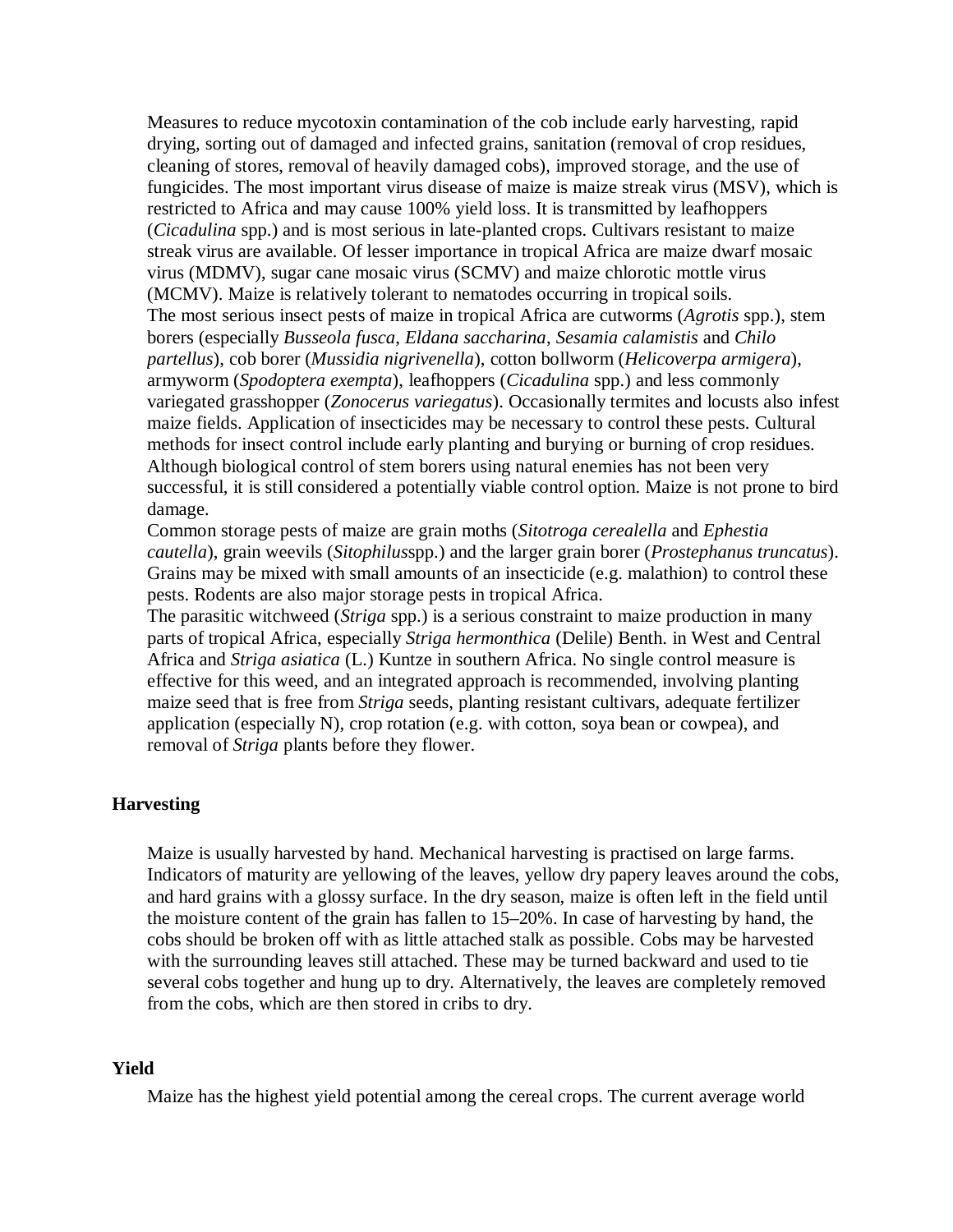yield of maize is 4.4 t/ha, but grain yields over 20 t/ha are possible. Average grain yields of maize in tropical Africa are about 1.25 t/ha, varying greatly from less than 1 t/ha for smallholders to about 6 t/ha in commercial farms. Yields higher than 10 t/ha have been recorded, but these are exceptional. In 2001 the average yields of maize in the different subregions of tropical Africa were: West Africa 1.3 t/ha, Central Africa 1.0 t/ha, East Africa 1.6 t/ha and southern Africa 1.4 t/ha.

#### **Handling after harvest**

The major post-harvest problems of maize in most production areas are reducing the moisture content of the grain to 12–15%, protection from insects and rodents, and proper storage. A high grain moisture content combined with high ambient temperatures can cause considerable damage, making the product unsuitable for consumption by humans and livestock. Maize grain for home consumption is either sun-dried for several days by hanging up whole cobs tied together by their leaves, or these are put in a well-ventilated store or crib. Shelling (the removal of grains from the cob) is usually carried out by hand, although mechanical shellers are available. The average shelling percentage is about 75%. The shelled grain is dried for a few days and then stored in bags, tins or baskets. The optimum moisture content for storage is 12–13%, but often it is not below 18%. Smallholder farmers generally select seed for the next crop from the last harvest. The selected cobs are stored at home in the surrounding leaves above the fireplace to prevent insect damage.

#### **Genetic resources and breeding**

The largest germplasm collections of maize are held in India (Indian Agricultural Research Institute, New Delhi, 25,000 accessions), Mexico (International Maize and Wheat Improvement Center (CIMMYT), Mexico City, 22,140 accessions), the United States (USDA-ARS North Central Regional Plant Introduction Station, Iowa State University, Ames, Iowa, 17,910 accessions) and China (Institute of Crop Germplasm Resources (CAAS), Beijing, 15,840 accessions). In tropical Africa substantial germplasm collections are held in Kenya (Kenya Agricultural Research Institute (KARI), National Agricultural Research Centre, Kitale, 1780 accessions), Malawi (Malawi Plant Genetic Resources Centre, Chitedze Agricultural Research Station, Lilongwe, 970 accessions), Rwanda (Institut des Sciences Agronomiques du Rwanda (ISAR), Butare, 580 accessions).

#### **Breeding**

Maize breeding in tropical Africa started with introduction of improved materials from Central and South America. Some of the cultivars were multiplied and distributed to farmers directly, while others were subjected to genetic improvement. Breeding for resistance to various diseases, such as rust, blight, smut and leaf spots, was a major objective. Many cultivars resistant to the prevalent diseases were released. At the initial stages of maize improvement in the region, composites (mixtures of genotypes from various sources that are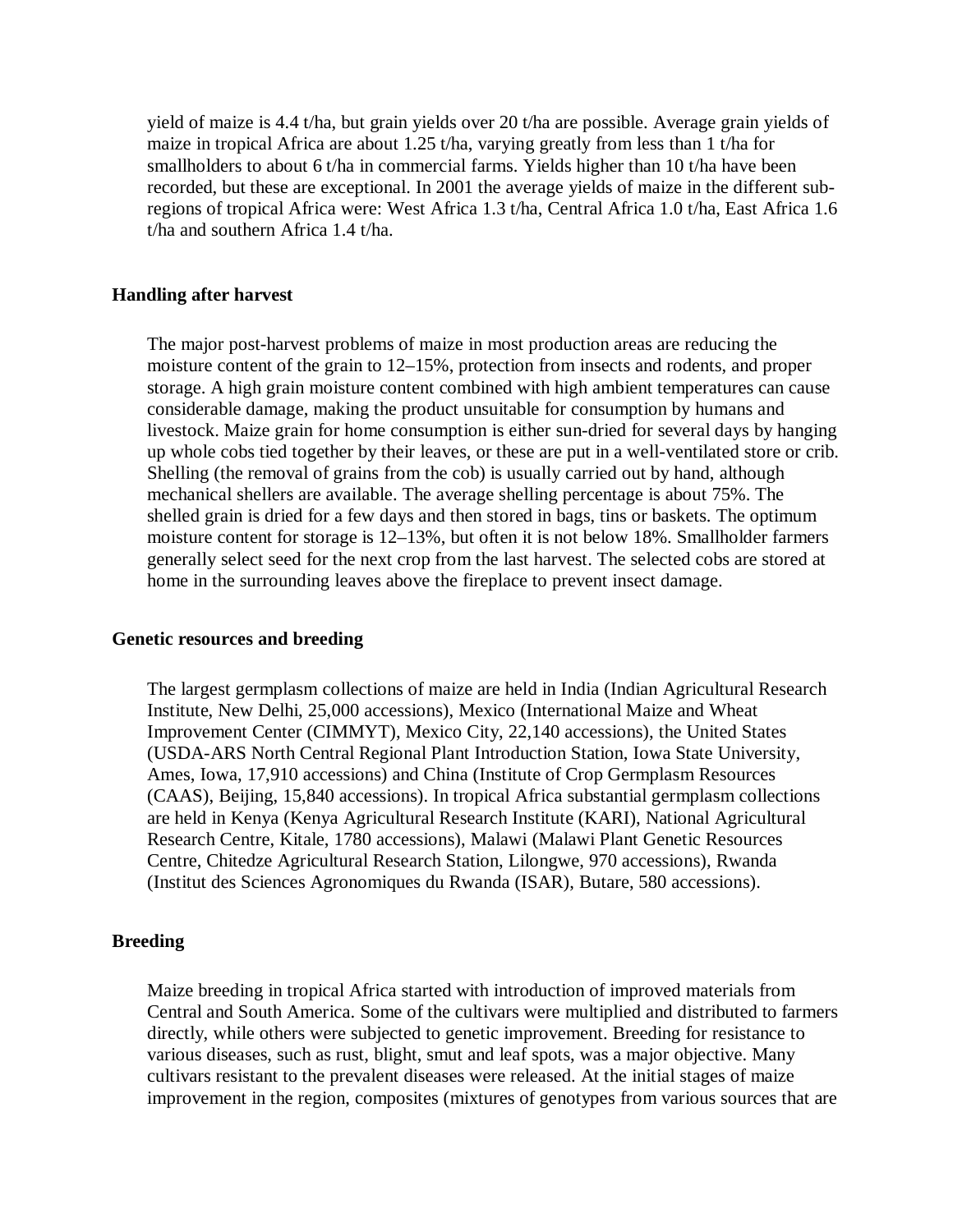maintained by normal pollination) and synthetic cultivars (cultivars produced by crossing a number of genotypes in all possible combinations, with subsequent maintenance by open pollination) were developed for the farmers.  $F_1$  hybrids (first generation progeny of crosses between genetically distinct parents) with greatly increased grain yield were produced in the United States and in some tropical African countries during the early part of the  $20<sup>th</sup>$  century. Zimbabwe, for example, adopted hybrids at that time; most other tropical African countries could not produce hybrids because there were no seed companies that could produce and distribute hybrid seed in commercial quantities. Two international research institutes, IITA (International Institute of Tropical Agriculture) and CIMMYT, established breeding programmes in the region and greatly boosted the development of improved cultivars. With time, many African countries also established their own breeding programmes and developed maize cultivars for their special needs. Germplasm from CIMMYT and IITA has been widely used in these programmes. The demand for maize continued to increase, thus necessitating attempts to improve the yield of the cultivars grown by the farmers. Hybrid seed is commonly used in high-input farming with high fertilizer use and adequate facilities for seed production. In tropical Africa breeding methods such as recurrent selection, inbreeding and hybridization have been used in maize breeding. Seed companies are now being established in many of the countries, thereby making it possible to produce hybrid seed in commercial quantities. In low-input farming, composite or synthetic cultivars may be preferable, as they permit farmers to save seed from one crop to the next, while their wider genetic base provides a better adaptation to variable growth conditions. Emphasis in maize breeding is on incorporation of resistance to biotic and abiotic stresses. Several open-pollinated cultivars and  $F_1$  hybrids that are resistant to one or more stress factors, including*Striga*, diseases, insect pests, drought and low soil N, are now available for farmers in tropical Africa. 'Obatanpa', a Quality Protein Maize (QPM) with higher contents of tryptophan and lysine, developed by maize breeders in Ghana, is widely grown in West and Central Africa, and also in some East and southern African countries. Compared to other crops, the adoption level of improved maize cultivars is relatively high in tropical Africa. It has been estimated that 35–50% of the maize area in tropical Africa is planted with improved open-pollinated cultivars and  $F_1$  hybrids, but large differences exist between countries.

A range of techniques is available for in-vitro regeneration of maize, using callus tissue, cell suspensions, excised plant parts and immature embryos. Genetic transformation of maize is possible using *Agrobacterium* -mediated and biolistic methods, but the efficiency of the latter is relatively low. Genetic transformation of maize is now routinely and commercially employed, although genotype-independent techniques are not yet available. In 2001 the world area under transgenic maize was estimated at 9.8 million ha, and maize was only second to soya bean in area planted to transgenic crops. The main transgenic maize types planted are Bt maize (maize that possesses genes from *Bacillus thuringiensis*conferring resistance to the European maize borer, *Ostrinia nubilalis*), herbicide-tolerant maize or types with both traits. Bt maize has been commercially released in South Africa. CIMMYT is working on Bt maize for tropical Africa, especially to control stem borers. Industrial and academic research is testing transgenes capable of improving grain quality, e.g. by increasing the lysine content. Maize was one of the earliest crops to be subjected to molecular mapping; the first molecular map was reported in 1986. Many genetic linkage maps have been constructed since then, using mainly RFLP, SSR and SNP markers; maps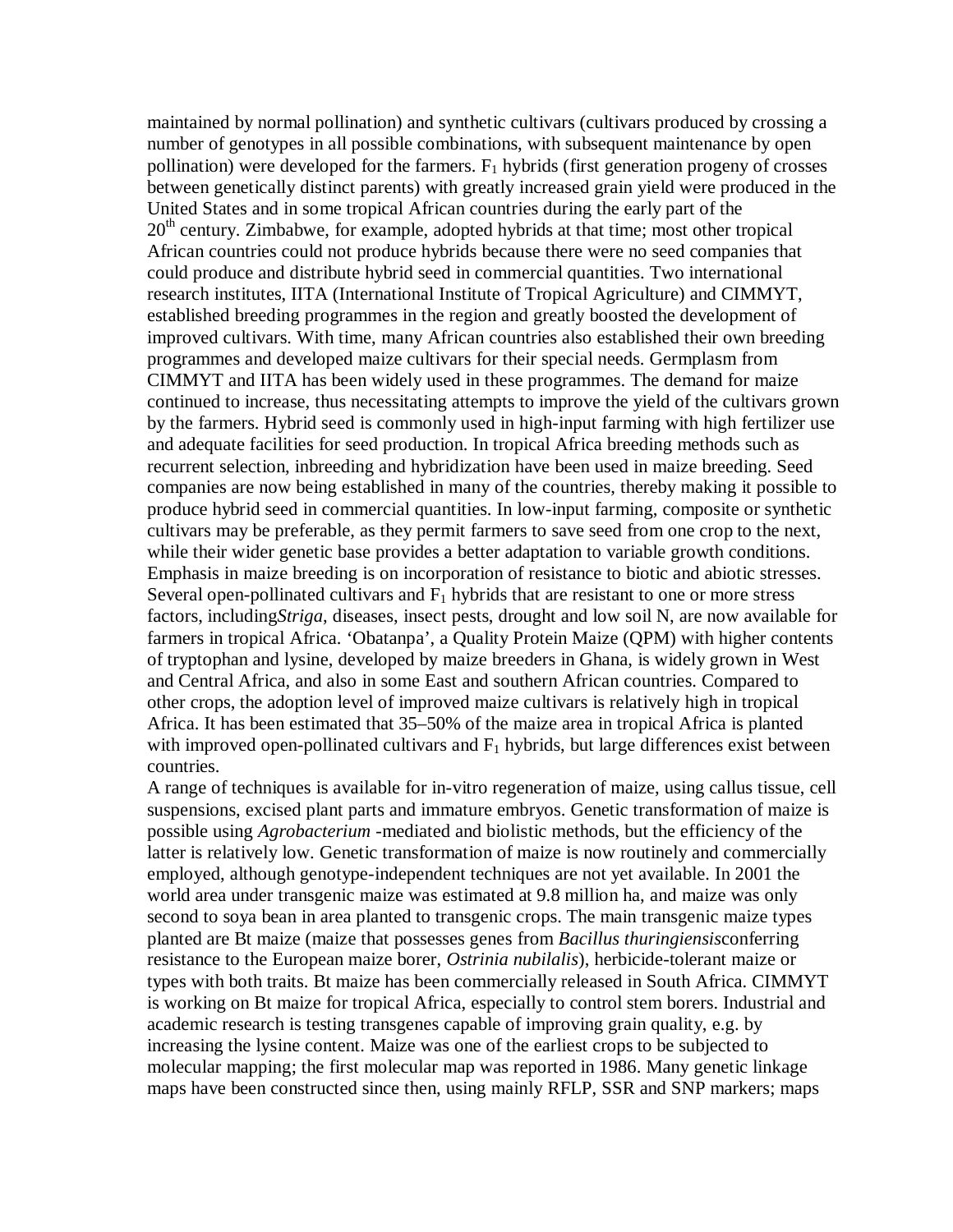have been integrated into a high-density linkage map. Quantitative trait loci (QTLs) for a wide range of traits have been localized, including grain yield, resistance to diseases and pests, drought tolerance, and oil and protein contents of the grain. Genome sequencing of maize is difficult because of its large size (2500 Mbp), complexity and highly repetitive character.

### **Prospects**

Maize will continue to play a large and important role in Africa's food production. It is the principal staple food in large parts of East and southern Africa. Although less important in West and Central Africa, it is a major source of energy in these regions, especially in parts of Côte d'Ivoire, Ghana, Benin and Nigeria. Of the cereals, maize gives the highest yield per man-hour invested; it is usually the first crop to be harvested for food during the hunger period of the year; it is easy to grow as sole crop or intercropped with other crops; it is easy to harvest, it does not shatter and is not liable to bird damage. Many maize technologies have been developed in national and international research stations in Africa but most of these are yet to be adopted by the farmers. This has led to a large yield gap between the researchers' and the farmers' fields. High-quality seed is in short supply because most countries, especially in West and Central Africa, do not have adequately organized seed sectors. Farmers also need improved access to fertilizers, crop protection chemicals and other inputs. Cultivars and cropping techniques that fit well into the prevailing cropping systems are now being developed in collaboration with farmers in what is called participatory plant breeding.

# **References.**

• Abalu, G.I., 2001. Policy issues in maize research and development in sub-Saharan Africa in the next millennium. In: Badu-Apraku, B., Fakorede, M.A.B., Ouedraogo, M. & Carsky, R.J. (Editors). Impact, challenges and prospects of maize research and development in West and Central Africa. Proceedings of a regional maize workshop, IITA-Cotonou, Benin Republic, 4–7 May 1999. WECAMAN/IITA, Ibadan, Nigeria. pp. 3–30.

• Badu-Apraku, B., Fakorede, M.A.B., Ouedraogo, M., Carsky, R.J. & Menkir, A. (Editors), 2003. Maize revolution in West and Central Africa. Proceedings of a regional maize workshop, IITA Cotonou, Benin Republic, 14–18 May, 2001. WECAMAN/IITA, Ibadan, Nigeria. 566 pp.

• Byerlee, D. & Eicher, C.K. (Editors), 1997. Africa's emerging maize revolution. Lynne Rienner Publishers, Boulder, Colorado, United States. 301 pp.

• IITA (International Institute of Tropical Agriculture), 1992. Sustainable food production in sub Saharan Africa. 1. IITA's contribution. IITA, Ibadan, Nigeria. 195 pp.

• Kulp, K. & Ponte, J.G. (Editors), 2000. Handbook of cereal science and technology. 2nd Edition. Marcel Dekker, New York, United States. 790 pp.

• Kling, J.G. & Edmeades, G., 1997. Morphology and growth of maize. 2nd Edition.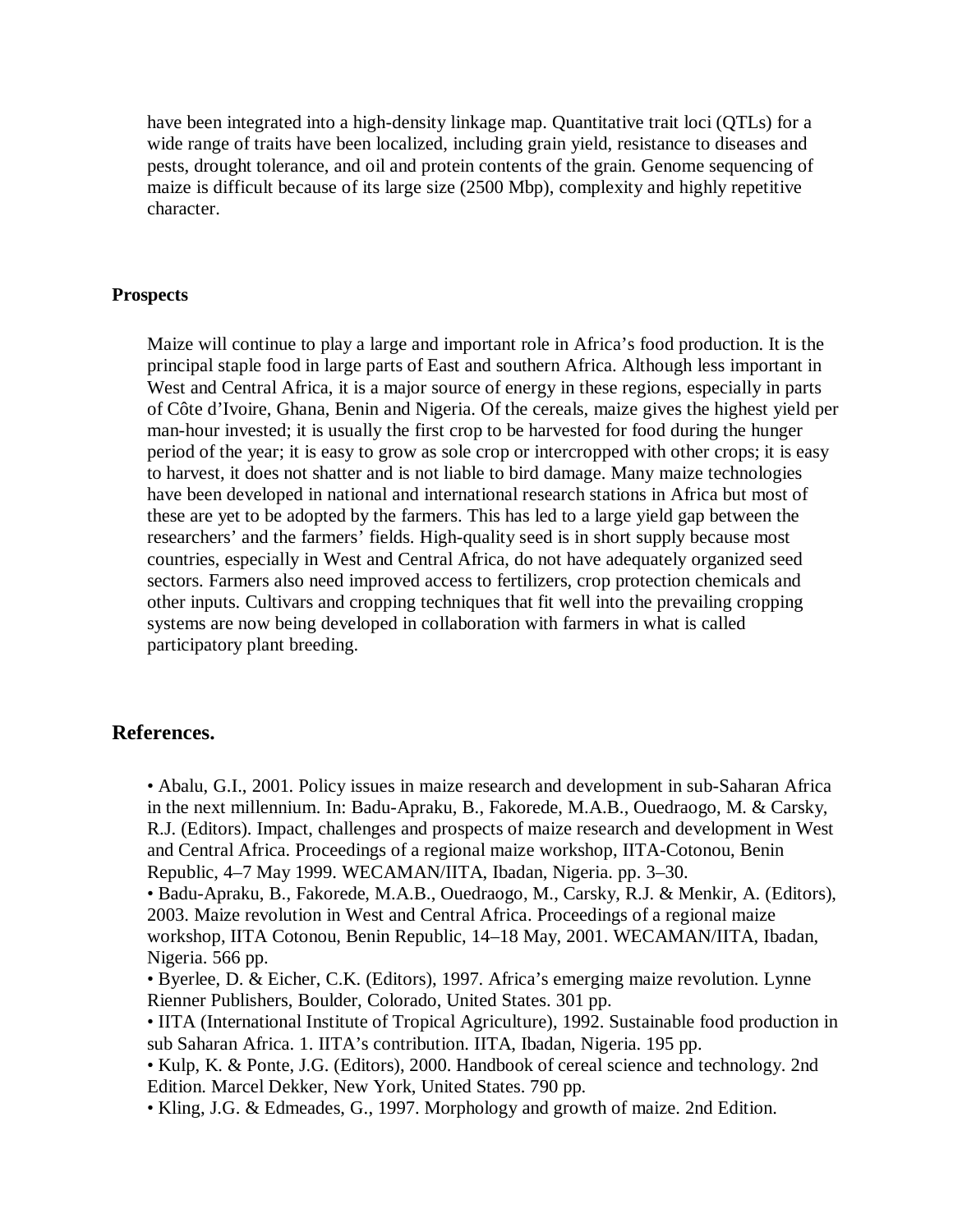IITA/CIMMYT Research Guide No 9. IITA, Ibadan, Nigeria. 36 pp.

• Koopmans, A., ten Have, H. & Subandi, 1996. **ZEA mays** L. In: Grubben, G.J.H. & Partohardjono, S. (Editors). Plant Resources of South-East Asia No 10. Cereals. Backhuys Publishers, Leiden, Netherlands. pp. 143–149.

• Ristanovic, D., 2001. Maize. In: Raemaekers, R.H. (Editor). Crop production in tropical Africa. DGIC (Directorate General for International Coöperation), Ministry of Foreign Affairs, External Trade and International Coöperation, Brussels, Belgium. pp. 23–45.

• Smith, C.W., Betrán, J. & Runge, E.C.A. (Editors), 2004. Corn: origin, history,

technology, and production. John Wiley & Sons, Hoboken, New Jersey, United States. 949 pp.

• White, P.J. & Johnson, L.A. (Editors), 2003. Corn: chemistry and technology. 2nd Edition. American Association of Cereal Chemists, St. Paul, Minnesota, United States. 892 pp.

### **MILLET (Pennisetum glaucum (L.) R.Br.)**

#### **Family**

Poaceae (Gramineae)

# **Chromosome number**

 $2n = 14$ 

#### **Origin and geographic distribution**

Pearl millet was domesticated in the Sahel 4000–5000 years ago from *Pennisetum violaceum* (Lam.) Rich. It spread to East Africa and from there to southern Africa, and, about 3000 years ago, to the Indian subcontinent. It reached tropical America in the  $18<sup>th</sup>$  century and the United States in the  $19<sup>th</sup>$  century. Pearl millet is commonly grown as a grain crop in the semi-arid regions of West Africa and the driest parts of East and southern Africa and the Indian subcontinent. It is also grown as a fodder crop, e.g. in Brazil, the United States, South Africa, and Australia.

# **Uses**

Pearl millet is the staple food for over 100 million people in parts of tropical Africa and India. Decorticated and pounded into flour it is consumed as a stiff porridge ('tô') or gruel in Africa, or as flat unleavened bread ('chapatti') in India. In Africa there are various other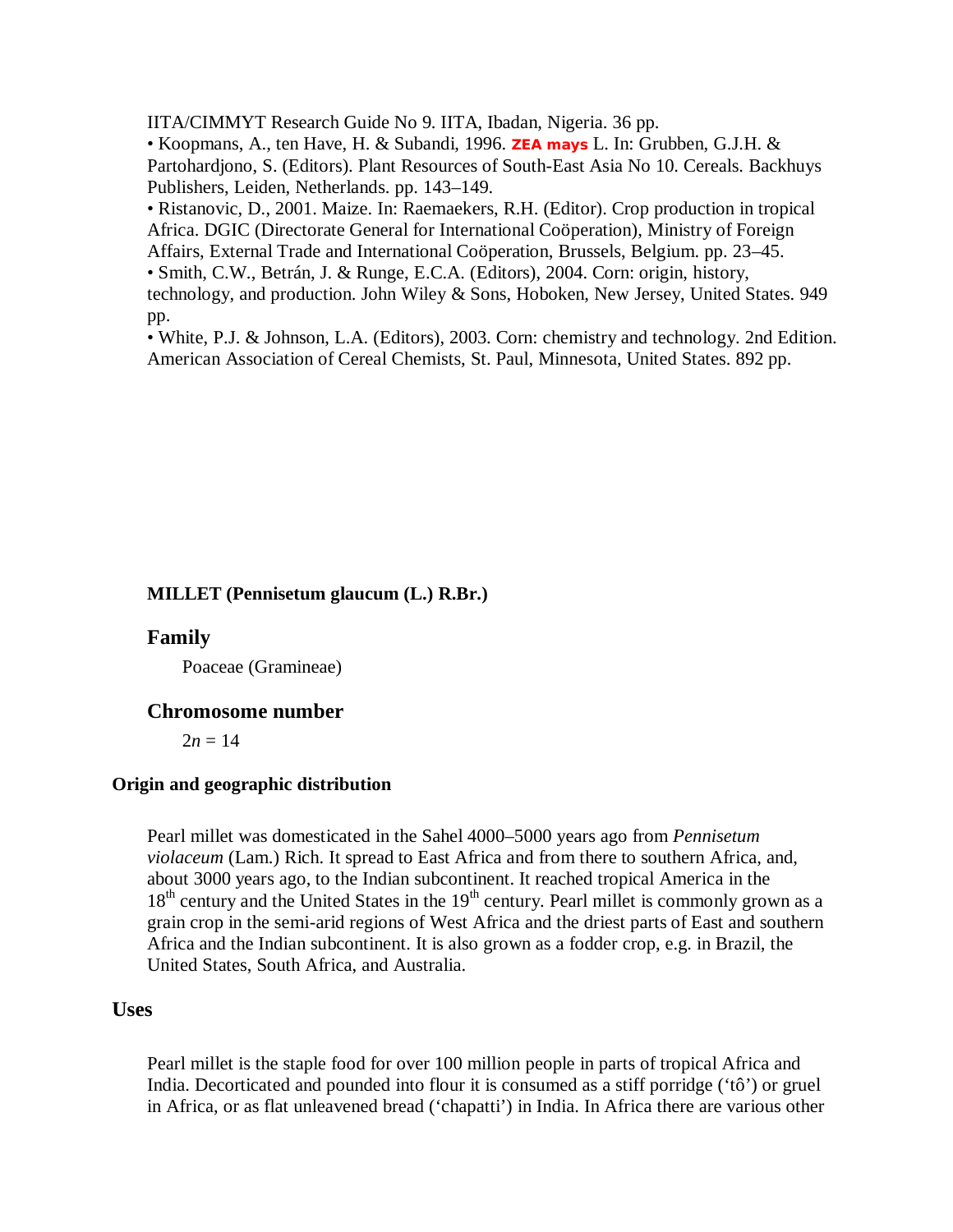preparations such as couscous, rice-like products, snacks of blends with pulses, and fermented and non-fermented beverages. In several Indian preparations parched seeds are used. The stems are widely applied for fencing, thatching and building, as fuel and as a poor-quality fodder. Split stems are used for basketry. A dye for leather and wood is obtained from red- and purple-flowered types. In African traditional medicine the grain has been applied to treat chest disorders, leprosy, blennorrhoea and poisonings, and the ground grain as an anthelmintic for children. A root decoction is drunk to treat jaundice; the vapour of inflorescence extracts is inhaled for respiratory diseases in children. In some areas the grains are used in rituals. Outside Africa and India pearl millet is mostly grown as a green fodder crop for silage, hay making and grazing. Following the discovery that pearl millet can suppress root-lesion nematodes (*Pratylenchus penetrans*) it is increasingly being used as an alternative to soil fumigation in tobacco and potato cropping in Canada.

# **Production and international trade**

Production statistics often combine data on all millet species. Estimates based on total millet production (FAO statistics) and relative importance of pearl millet in different countries indicate an annual grain production of about 18 million t from a planted area of 26.5 million ha mostly in the dry regions of Africa (60% of area and 58% of production) and the Indian subcontinent (38% of area and 41% of production). Production statistics over the past 10 years show a 20% increase in area planted in Africa, with a 12% increase in yield. Most of the area increase is in Burkina Faso, Chad, Mali, Niger and Nigeria, but yield levels increased only in the latter two countries. During the same period, the area planted to pearl millet in India declined by 16%, but yield levels increased by 30%. Negligible quantities are traded internationally.

### **Properties**

Whole dried grain of pearl millet contains per 100 g edible portion: water 12.0 g, energy 1428 kJ (341 kcal), protein 10.4 g, fat 4.0 g, carbohydrate 71.6 g, fibre 1.9 g, Ca 22 mg, P 286 mg, Fe 20.7 mg, β-carotene traces, thiamin 0.30 mg, riboflavin 0.22 mg, niacin 1.7 mg and ascorbic acid 3 mg (Leung, Busson & Jardin, 1968). The content of essential amino acids per 100 g food is: tryptophan 189 mg, lysine 332 mg, methionine 239 mg, phenylalanine 467 mg, threonine 374 mg, valine 535 mg, leucine 927 mg and isoleucine 397 mg (FAO, 1970). From a nutritional viewpoint pearl millet is better than maize and sorghum. Compared to that of other millets, the protein of pearl millet is rich in tryptophan.

### **Description**

Robust annual grass up to 4 m tall, with basal and nodal tillering; root system extremely profuse, sometimes the nodes at ground level produce thick, strong prop roots; stem slender, 1–3 cm in diameter, solid, often densely villous below the panicle, nodes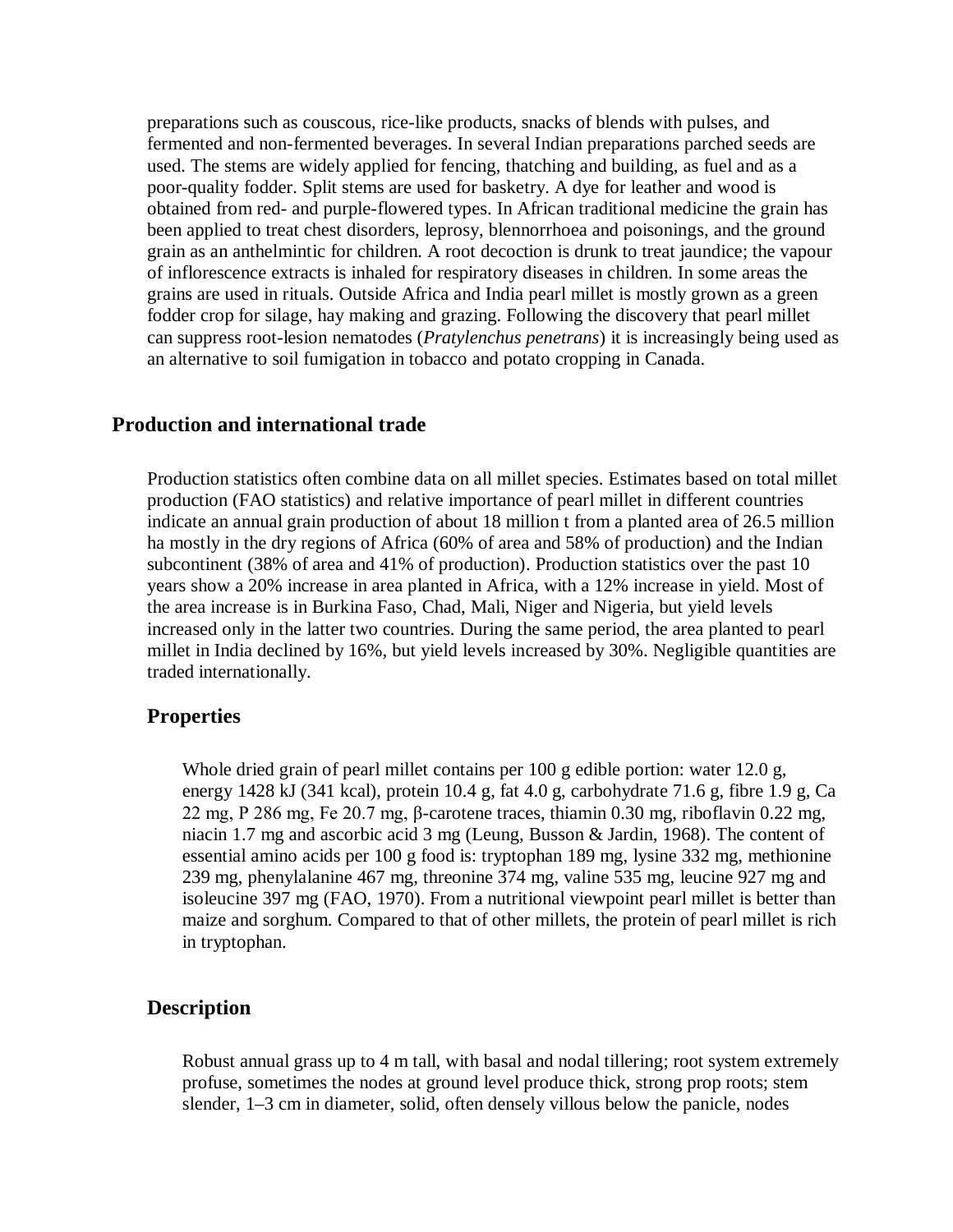prominent. Leaves alternate, simple; leaf sheath often hairy; ligule short, membranous, with a fringe of hairs; blade linear to linear-lanceolate, up to  $1.5 \text{ m} \times 8 \text{ cm}$ , often pubescent, margins minutely toothed, somewhat rough. Inflorescence a cylindrical, contracted, stiff and compact panicle, suggesting a spike, up to 200 cm long; rachis cylindrical, bearing densely packed clusters of 1–5(–9) spikelets, subtended by a tuft (involucre) of up to 90 bristles about as long as spikelets, but in some cultivars with a few stiff bristles up to 2 cm long. Spikelets obovate, 3–7 mm long, usually 2-flowered; glumes 2, lower one c. 1 mm long, upper one c. 2.5 mm; lower floret male or sterile, upper one bisexual; lemma ovate, pubescent on margins; palea almost as long as lemma; lodicules absent; stamens 3, anthers 2–5 mm long, tipped with brush-like bristles; ovary superior, obovoid, smooth, with 2 hairy stigmas, connate at the base. Fruit a free-threshing caryopsis (grain), globose to cylindrical or conical, 2.5–6.5 mm long, variously coloured, from white, pearl-coloured or yellow to grey-blue or brown, occasionally purple, hilum marked by a distinct black dot at maturity.

# **Other botanical information**

*Pennisetum* comprises about 80 species and occurs throughout the tropics. Pearl millet is not closely related to most other *Pennisetum* species, although it hybridizes easily with elephant grass (*Pennisetum purpureum* Schumach., a tetraploid with 2*n* = 28). *Pennisetum glaucum* belongs to a complex of 3 taxa that hybridize freely and are sometimes considered as subspecies of *Pennisetum glaucum*. However, as long as the complicated taxonomy of pearl millet has not been fully cleared up, it is preferable to keep these taxa separate: – *Pennisetum glaucum*: cultivated types, with persistent, stiped involucres; the dense inflorescences and non-shattering habit are conspicuous. – *Pennisetum sieberianum* (Schltdl.) Stapf & C.E.Hubb. (synonyms: *Pennisetum stenostachyum* (A.Braun & Bouché) Stapf & C.E.Hubb., *Pennisetum dalzielii* Stapf & C.E.Hubb., *Pennisetum americanum* (L.) Leeke subsp. *stenostachyum* (A.Braun & Bouché) Brunken): weedy types, resulting from introgression between wild *Pennisetum violaceum* and cultivated *Pennisetum glaucum* and ranging in morphology between wild and cultivated types; in the latter case they are termed 'shibras' and they look much like *Pennisetum glaucum* cultivars, but differ in having deciduous shortly stiped involucres, and spikelets which shatter before harvest; bristles numerous, longer than spikelets; widespread in the Sahel and also found, though less frequently, in East and southern Africa.

– *Pennisetum violaceum* (Lam.) Rich. ex Pers. (synonyms: *Pennisetum fallax* (Fig. & De Not.) Stapf & C.E.Hubb., *Pennisetum americanum* (L.) Leeke subsp. *monodii* (Maire) Brunken): wild, variable type, with deciduous sessile involucres which always contain a single spikelet; bristles numerous, longer than spikelets; distributed from the West African Sahel region to Eritrea in very dry locations, independent of farming; sometimes harvested as a wild cereal in times of scarcity.

Although many intermediate cultivars occur, 4 cultivar groups (originally described as races) can be distinguished in cultivated *Pennisetum glaucum*, based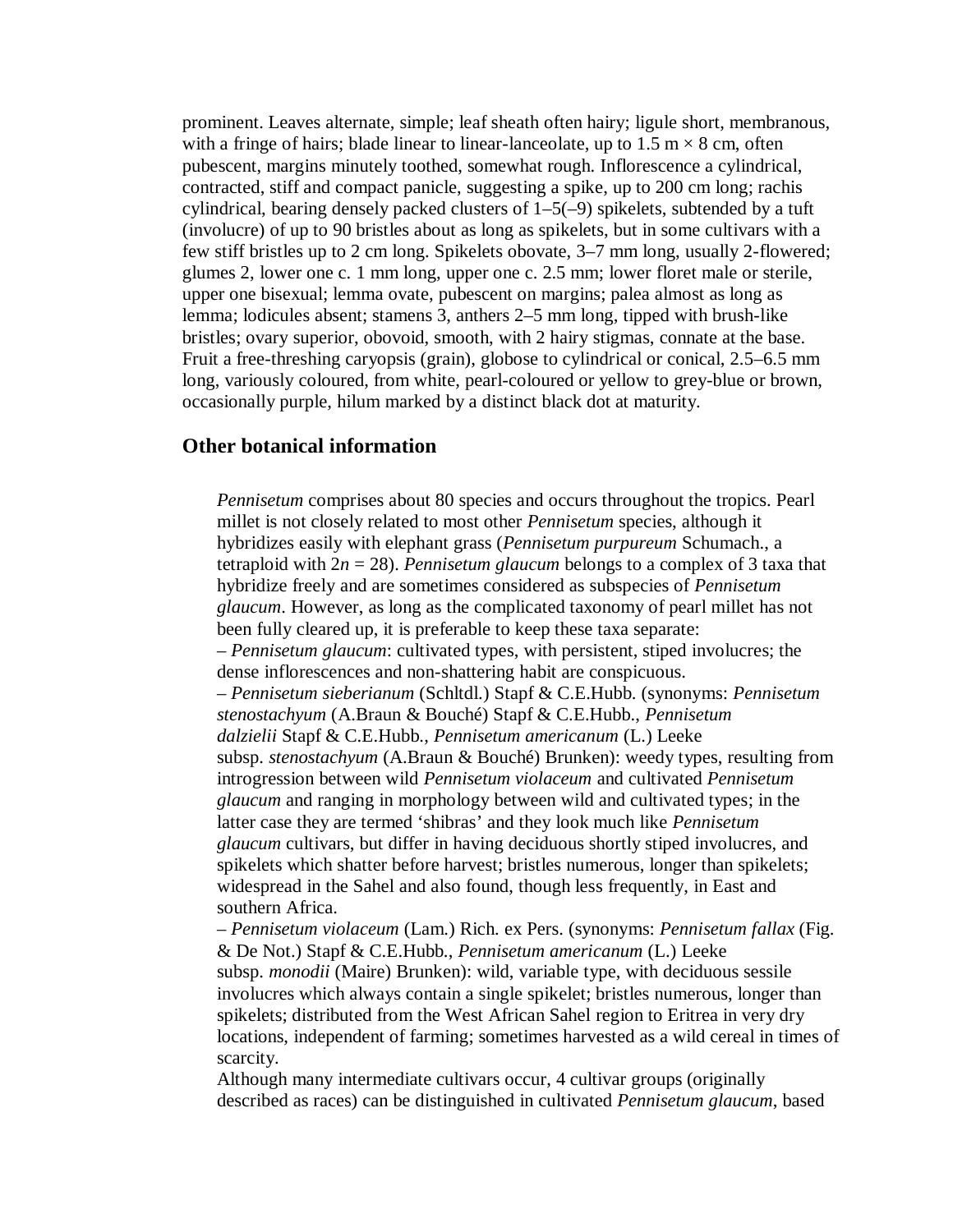mainly on grain shape and partly on distribution:

– Typhoides Group; grain obovoid, circular in cross-section, 2.5–5.5 mm  $\times$  1.5–3  $mm \times 1-2.5$  mm, inflorescence cylindrical or ellipsoidal, usually less than 0.5 m long; it is the most primitive, the most variable and most widely distributed group, occurring all over the pearl millet range in Africa and India, and is probably ancestral for the other groups.

– Globosum Group: grain globose, more than 2.5 mm in diameter, inflorescence cylindrical, often longer than 1 m; most common in the Sahel region west of Nigeria.

– Leonis Group: grain oblanceolate in outline, circular in cross-section, 4–6.5 mm  $\times$  2–2.5 mm  $\times$  2–2.5 mm, apex acute, inflorescence cylindrical; this is the smallest group and is grown in Mauritania, Senegal and Sierra Leone.

– Nigritarum Group; grain obovoid but angular in cross-section,  $3-5$  mm  $\times$  1.5–2.5  $mm \times 1.5-2$  mm, inflorescence cylindrical; most common in semi-arid regions from Nigeria to Sudan.

Agronomically two main groups of cultivars are recognized in West Africa, based on growth duration : short-duration Gero (or Souna) cultivars and long-duration Maiwa (or Sanio) cultivars. Gero cultivars are less photoperiod-sensitive, are more widely grown and exhibit more genetic diversity than Maiwa cultivars, in which flowering date is strongly controlled by daylength. Maiwa types are grown in regions where the rainy season is longer and where sorghum is the major cereal, but on poorer, more drought-prone soils. Certain Maiwa millets are transplanted from nurseries into the field and are known as Dauro millet.

The improved cultivars and dwarf single-cross hybrids grown in India are stronger tillering, early (80 days) to very early (65 days) maturing and less photoperiodsensitive than African cultivars

#### **Growth and development**

Pearl millet cultivars vary in time to maturity from 55–280 days, but mostly from 75–180 days. Time to flower initiation is the main factor determining the life cycle of a cultivar. Floral initiation is weakly to strongly controlled by photoperiod, with short days accelerating flower initiation. Photoperiod response allows crop cycle length to be adjusted by time of planting, needed when rains begin late, to ensure that flowering and grain production occur at the same optimum time each year for a specific latitude. In short-duration, photoperiod-insensitive cultivars the developmental stages (from germination to flower initiation, to flowering and to maturity) are of approximately equal duration.

Field establishment of pearl millet is affected by its relatively small seed size, especially in crusting soils. Other factors that influence stand establishment include high soil surface temperatures at emergence (as high as 50–55<sup>o</sup>C), sand storms and early season moisture stress. During early development the roots grow more than the above-ground parts. Pearl millet produces an extensive and dense root system, which may reach a depth of 1.2–1.6 m, exceptionally 3.5 m. Basal tillering occurs 2–6 weeks after sowing, and when planted in widely spaced pockets up to 40 tillers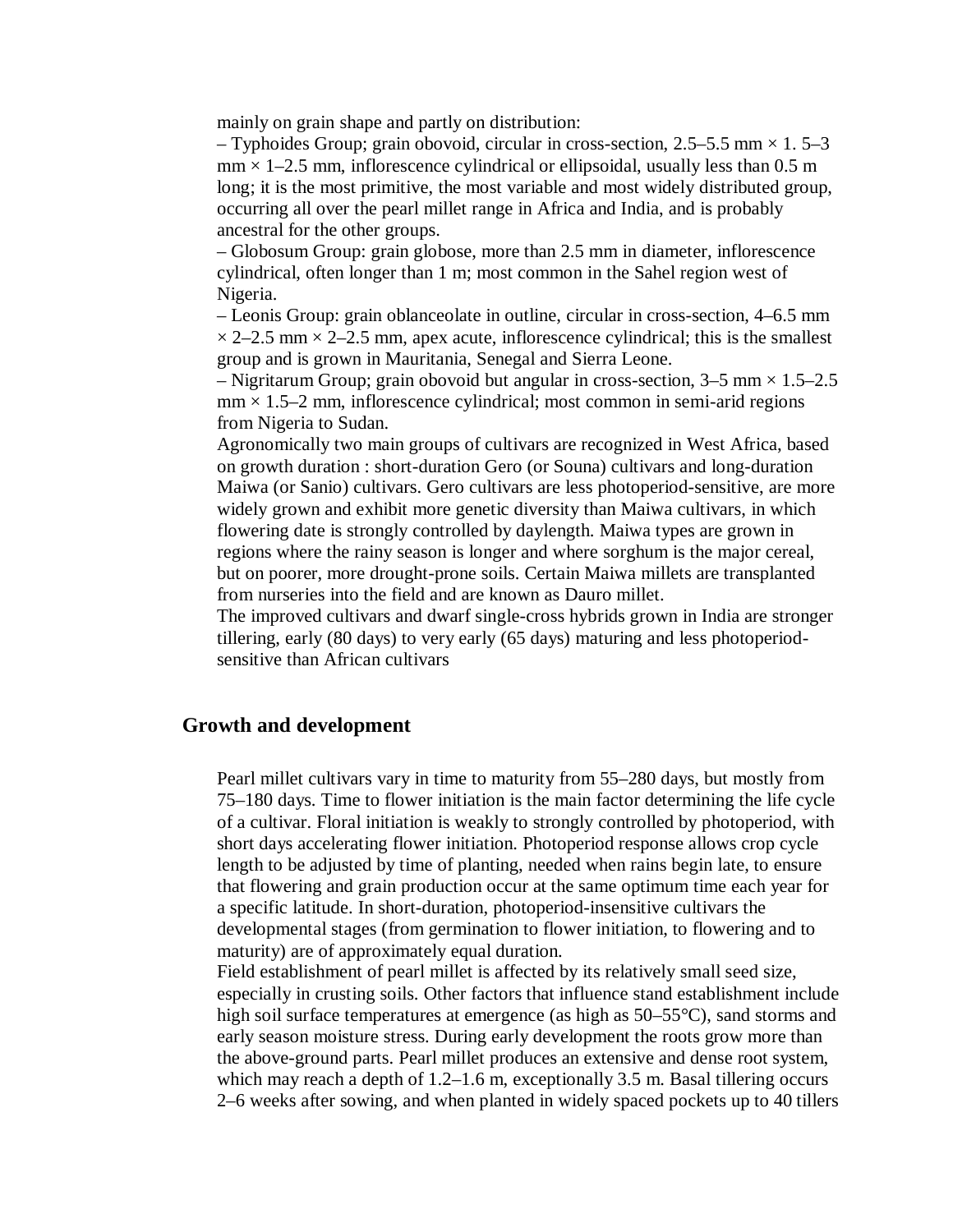may be produced, especially on long-season cultivars. Secondary tillering from the upper nodes of stems is a common response to drought, or to damage to the stem or inflorescence. These aerial tillers produce 2–3 leaves and a small inflorescence within 10–20 days; they may contribute 15% and occasionally up to 50% of grain yield. It takes 15–20 days from inflorescence differentiation to flowering. Pearl millet has a protogynous breeding system, which encourages but does not enforce cross-pollination; 10% or more inbreeding may occur, depending on overlap in flowering between florets within an inflorescence and among tillers. Pearl millet cultivars are therefore heterogeneous and heterozygous random mating populations, which exhibit substantial inbreeding depression. Heavy rainfall, low temperature and moisture stress reduce seed set. The grain-filling period normally takes 22–25 days. The harvest index of landraces is low (0.15–0.20), attaining 0.35 in improved cultivars, and up to 0.45 in dwarf hybrids. Pearl millet is characterized by the  $C_4$  photosynthetic pathway. Vesiculararbuscular mycorrhizae (e.g. *Gigaspora* and *Glomus* spp.) and nitrogen-fixing bacteria (e.g. *Azospirillium* spp.) are commonly found associated with pearl millet roots, which may assist with the uptake of water, N and P

### **Ecology**

In West Africa, from the oases of the Sahara desert (under irrigation) to the northern Sahel (characterized by 250 mm annual rainfall), pearl millet cultivars are grown that are photoperiod insensitive and mature in 55–65 days. In the 250–400 mm rainfall zone, where very high temperatures are common, especially at planting time, it is the dominant cereal. The optimum temperature for germination of pearl millet seeds is 33–35°C; no germination occurs below 12°C. The optimum temperature for tiller production and development is 21– 24°C, and for spikelet initiation and development about 25°C. Extreme high temperatures before anthesis reduce pollen viability, panicle size and spikelet density, thus reducing yield. Pearl millet is tolerant of various soil conditions, especially of light and acid soils. Its large and dense root system allows it to grow on soils with a low nutrient status. Pearl millet does not tolerate waterlogging. Once established, the crop is fairly tolerant of salinity.

# **Propagation and planting**

Propagation of pearl millet is by seed, usually sown directly in the field. Transplanting is carried out on a very limited scale in India and West Africa (Dauro millet). The 1000-seed weight is 2.5–16 g. In Africa short-duration cultivars are sown early, after the first 20 mm rain of the season and land preparation is limited to a light hoeing. Land preparation for long-duration cultivars, which are sown later, is done more thoroughly. Pearl millet is usually sown directly in pockets (hills) in rows at plant distances of  $45 \text{ cm} \times 45 \text{ cm}$  to  $200$  $\text{cm} \times 200 \text{ cm}$  depending on the cropping system (intercrop or sole crop). The pockets are opened with a hoe or a stick, a pinch of seeds is thrown in, and the hole is covered by soil using the foot. At the first weeding the crop is thinned to 2 or 3 plants per pocket. Farmers tend to adjust plant density based on average rainfall and soil fertility; it generally ranges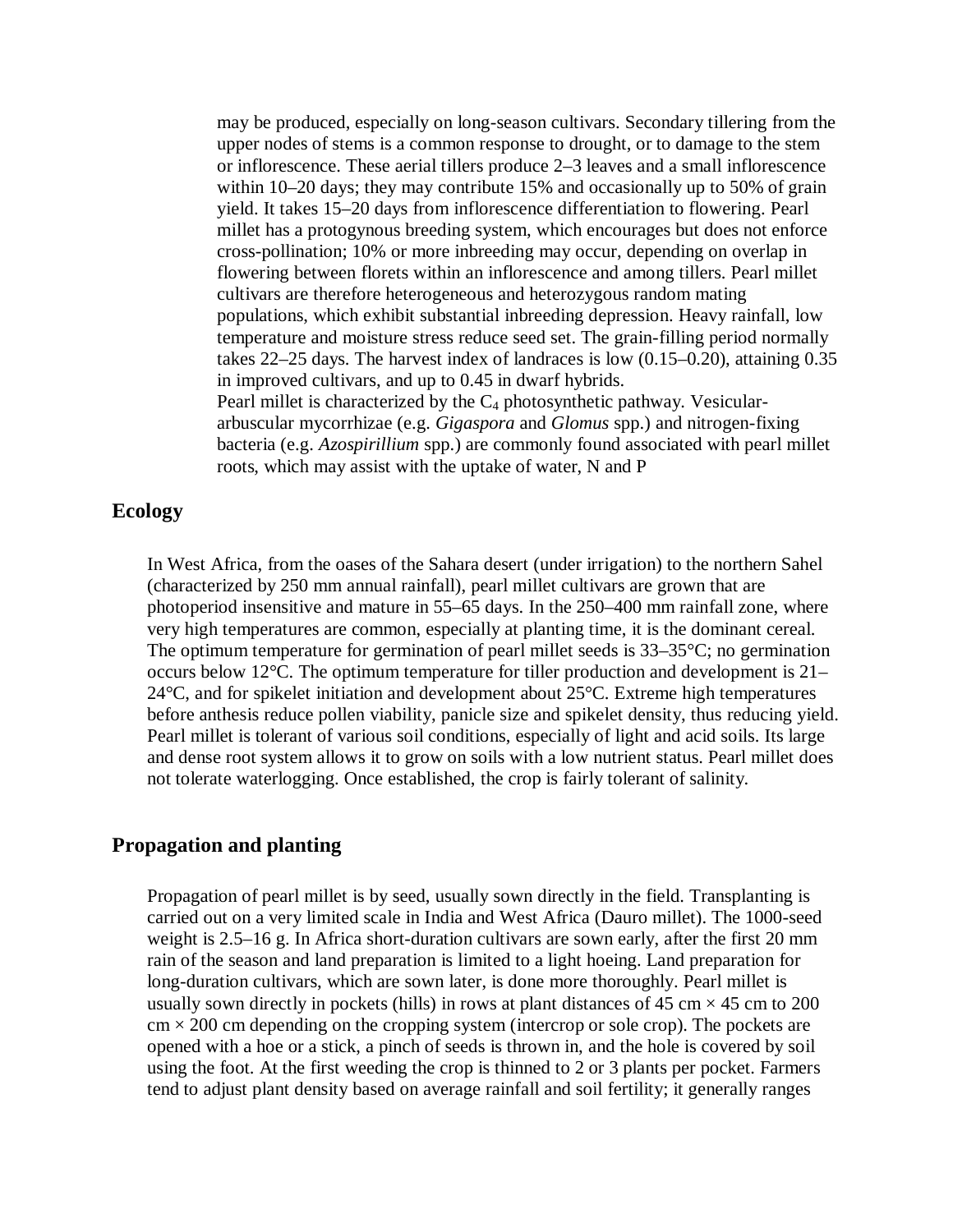from 20,000–50,000 plants per ha in pure stands. Seed rates vary accordingly from 2–5 kg per ha. Pearl millet is often intercropped with one to several crops, including cowpea, sorghum and groundnut.

# **Management.**

Pearl millet frequently needs 2–3 weedings, which are done mostly by hand. With shortduration cultivars in Africa, weeding coincides with land preparation and planting of later crops. Manual weeding places severe demands on available labour and limits the area that can be managed properly. In a few regions animal-drawn implements are used for weeding. Pearl millet is highly responsive to increased soil fertility, but under traditional rainfed farming conditions the application of manure and chemical fertilizers is limited. Because of the depleted fertility status of most pearl millet soils some phosphorus and potassium is needed for an optimal response to nitrogenous fertilizers. As fertilizers increase water use of the crop, plant populations and average seasonal water availability also need to be considered when making fertilizer recommendations. A pearl millet crop yielding about 3.1 t grain per ha in the West African savanna was recorded as removing 132 kg N, 28 kg P, 65 kg K and 31 kg Ca per ha from the soil.

# **Diseases and pests.**

Green ear caused by downy mildew (*Sclerospora graminicola*), grain smut (*Tolyposporium penicillariae*), rust (*Puccinia substriata* var. *penicillariae*) and ergot (*Claviceps fusiformis*) are important diseases of pearl millet, both in Africa and in Asia. Sources of resistance against all four have been identified and are being incorporated into new cultivars, except for resistance to ergot which is polygenic and recessively inherited. Birds are the major pest in pearl millet, especially*Quelea* spp. Bird scaring for several weeks before the harvest is essential. Farmers in West Africa often do not harvest a larger area than they can protect from birds. Cultivars with long, hard bristles are less vulnerable than those without. Stem borer (*Coniesta ignefusalis*), millet head miner (*Heliocheilus albipunctella*) and millet midge (*Geromyia penniseti*) are locally important. Other pests are white grubs, grasshoppers, locusts, and various Lepidoptera. Pearl millet is sometimes seriously attacked by adapted strains of the root parasite *Striga hermonthica* (Delile) Benth. in West Africa.

# **Harvesting.**

Pearl millet is harvested by hand, either by picking the panicles or by harvesting whole plants. In cultivars where tillers ripen unevenly, several pickings are required. Cultivars with long panicles are favoured for ease of harvest, bundling and transport.

# **Yield**

Grain yields range from 250 kg/ha in the driest areas to 500–1500 kg/ha in the main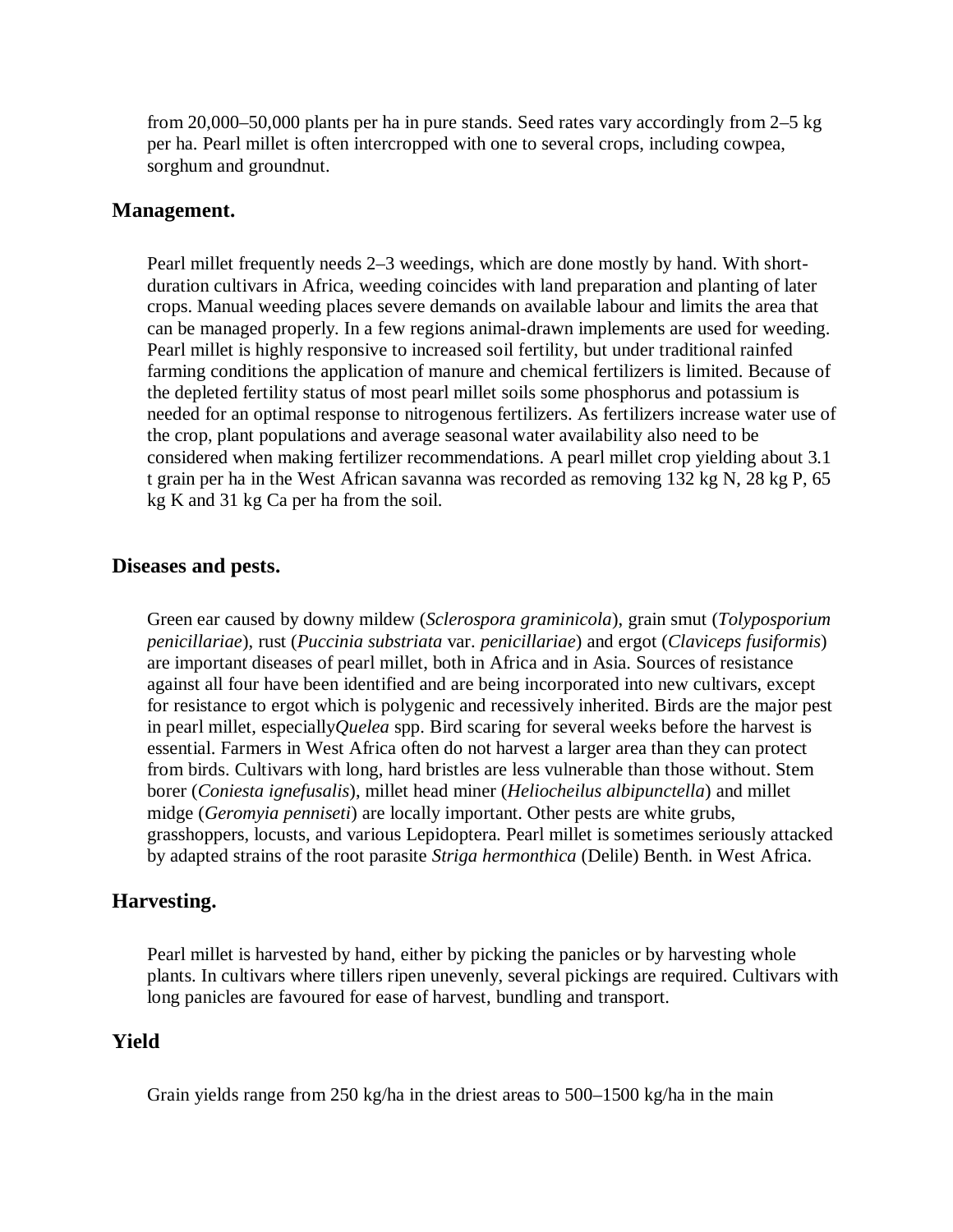production areas. Average yields in Africa and India are about 670 and 790 kg/ha, respectively. Under optimal conditions hybrids may reach grain yields of 5 t per ha in 85 days and yields of 8 t per ha have even been obtained. In landraces the above-ground dry matter yield may be 3–10 t/ha. In hybrids bred specifically for forage dry matter yields in a season range from 10–20 t/ha.

# **Handling after harvest**

A harvested pearl millet crop is dried in the sun for a few days. In Africa whole panicles are commonly stored in elevated granaries, built of mud or plant materials and covered with thatch. Sometimes they are stored in pits. Ash or neem (*Azadirachta indica* A.Juss.) leaves may be put in layers to reduce insect attack. Threshing is normally done manually when grain is needed. If dry and protected from insects, seed can be stored adequately at room temperature for several years. Pearl millet flour, unless dry-milled and well-packed, has poor storage quality because of rancidity due to the high oil content.

#### **Genetic resources and breeding**

Landraces of pearl millet have evolved over thousands of years through natural and human selection. Selection at different latitudes and in different agro-climatic zones for crop duration, yield, adaptability to nutrient-poor soils, resistance to drought and diseases, and grain type has resulted in local cultivars with a large range of morphological diversity and photoperiod sensitivity. Continual introgression with wild and weedy relatives in West Africa has further contributed to the crop's genetic diversity. Genetic variation is conserved and evaluated at the Coastal Plains Experiment Station, Tifton (Georgia, United States) and the International Crops Research Institute for the Semi-Arid Tropics (ICRISAT) in Hyderabad (India), where the world collection of over 24,000 entries is housed. The International Plant Genetic Resources Institute (IPGRI) supports a programme, started in Burkina Faso, to improve the description and evaluation of material at the time and location of collection. One particular germplasm source, the 'Iniadi' cultivar from northern Togo and Ghana, has had a profound effect on pearl millet breeding. Selections from it have been successful as cultivars in northern India, Namibia and Botswana, and it has been extensively used in all breeding programmes.

# **Breeding**

Both improved open-pollinated types and hybrids have been developed in pearl millet ; cytoplasmic male sterility is available for the commercial production of hybrid seed. Cultivar breeding of pearl millet started in Africa in the 1950s and traditional cultivars are still widely used. Breeding work by the Indian Council of Agricultural Research and ICRISAT has been most successful in developing cultivars that were rapidly adopted by farmers. The discovery of cytoplasmic male sterility in 1958 in the forage breeding programme at Tifton (Georgia, United States) led to the production of early-maturing, semidwarf grain hybrids in India, which covered 3 million ha by 1970. Despite the occurrence of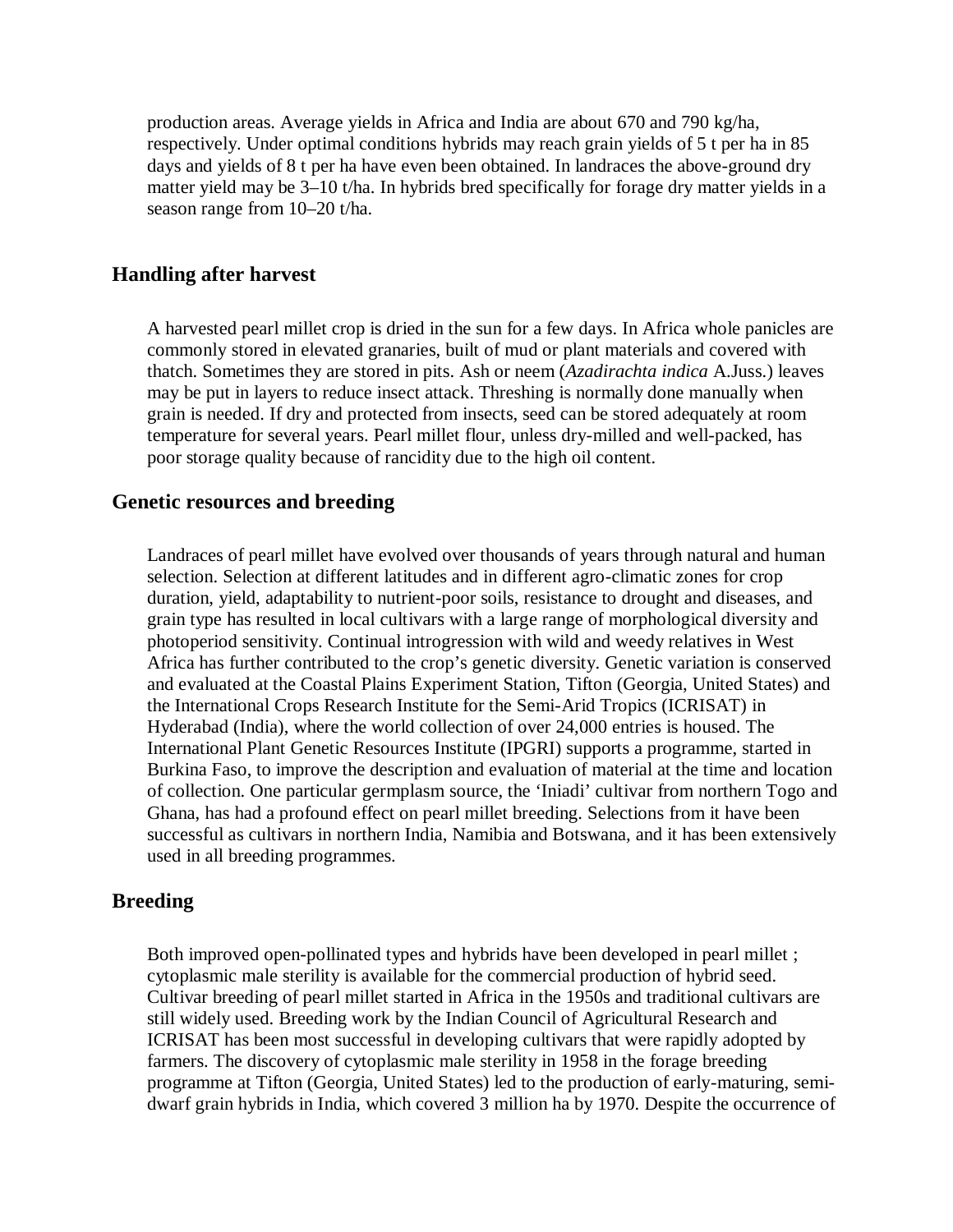disease epidemics, some 50% of the Indian pearl millet crop on family farms now consists of hybrids and improved cultivars, and yields have increased by 40% since 1965. Early breeding work in West Africa by the Institut de Recherches Agronomiques Tropicales et de Cultures Vivrières (IRAT) and the East African Agriculture and Forestry Research Organization (EAAFRO) produced improved local cultivars, but adoption was negligible. Since the early 1980s ICRISAT, working with a broader germplasm base and in conjunction with national agricultural research programmes in West, East and southern Africa, has produced better cultivars. In 8 countries in West Africa 24 cultivars (11 for the Sahel zone and 13 for the Sudan Zone) have been released and in East and southern Africa 19 new cultivars are available for 8 countries with adoption rates of up to 50% (Namibia, Zimbabwe). Work at ICRISAT is focused on the identification of stable stress tolerance, wide adaptability and high yield potential. Sources of tolerance of the major diseases have been identified and are being incorporated into new cultivars. Two further cytoplasmic male sterility systems (A4 and A5), which have superior attributes both for hybrid breeding and seed production, have been discovered. These allow access to different heterotic patterns and more rapid development of new hybrids, particularly topcross hybrids which are most suited to the higher disease pressures in Africa. On average, single-cross hybrids (malesterile  $\times$  inbred restorer) give about 20% more grain yield than open-pollinated cultivars of similar maturity. Topcross hybrids (male-sterile  $\times$  open-pollinated cultivars) benefit from the adaptability and durable disease resistance of the open-pollinated type, and give 10–15% more yield. The pearl millet genome has now been well mapped, and marker-assisted selection is being used to improve downy mildew and rust resistance. Transgenic pearl millet plants with various marker genes have been obtained using particle bombardment. Forage breeding work, mainly in the United States, Australia, Brazil and southern Africa, has also produced pearl millet hybrids. Interspecific hybrids between pearl millet and elephant grass (*Pennisetum purpureum*) are available; these are vigorous, variable, triploid and sterile, but selections are easily vegetatively propagated and used as a persistent perennial forage by small farmers in South-East Asia, East and southern Africa and South America. In the United States dwarf plant stature and synchronous maturity of tillers, in addition to earliness and tolerance of diseases have been successfully incorporated into pearl millet to convert it to a new feed grain crop suitable for mechanical cultivation. Commercial production of grain pearl millet for poultry feed has commenced in Georgia (United States).

# **Prospects**

Pearl millet has great potential because it has one of the highest rates of dry matter gain among the C4-cycle cereals, a very flexible breeding system and a large amount of genetic variability in the primary gene pool yet to be used. The results of pearl millet breeding work in India, where gains from breeding have been 1–2% per year over the last 35 years, demonstrate what can be achieved in Africa. Half of the millet area in India is now planted to improved cultivars, including hybrids. Proven breeding techniques and wider use of genetic resources will continue to produce better cultivars.

In Africa small and seasonably variable grain markets, lack of credit and bulk grain storage have constrained farmers from making the monetary investments which will increase production. However, the growing urban demand for pearl millet flour, and food products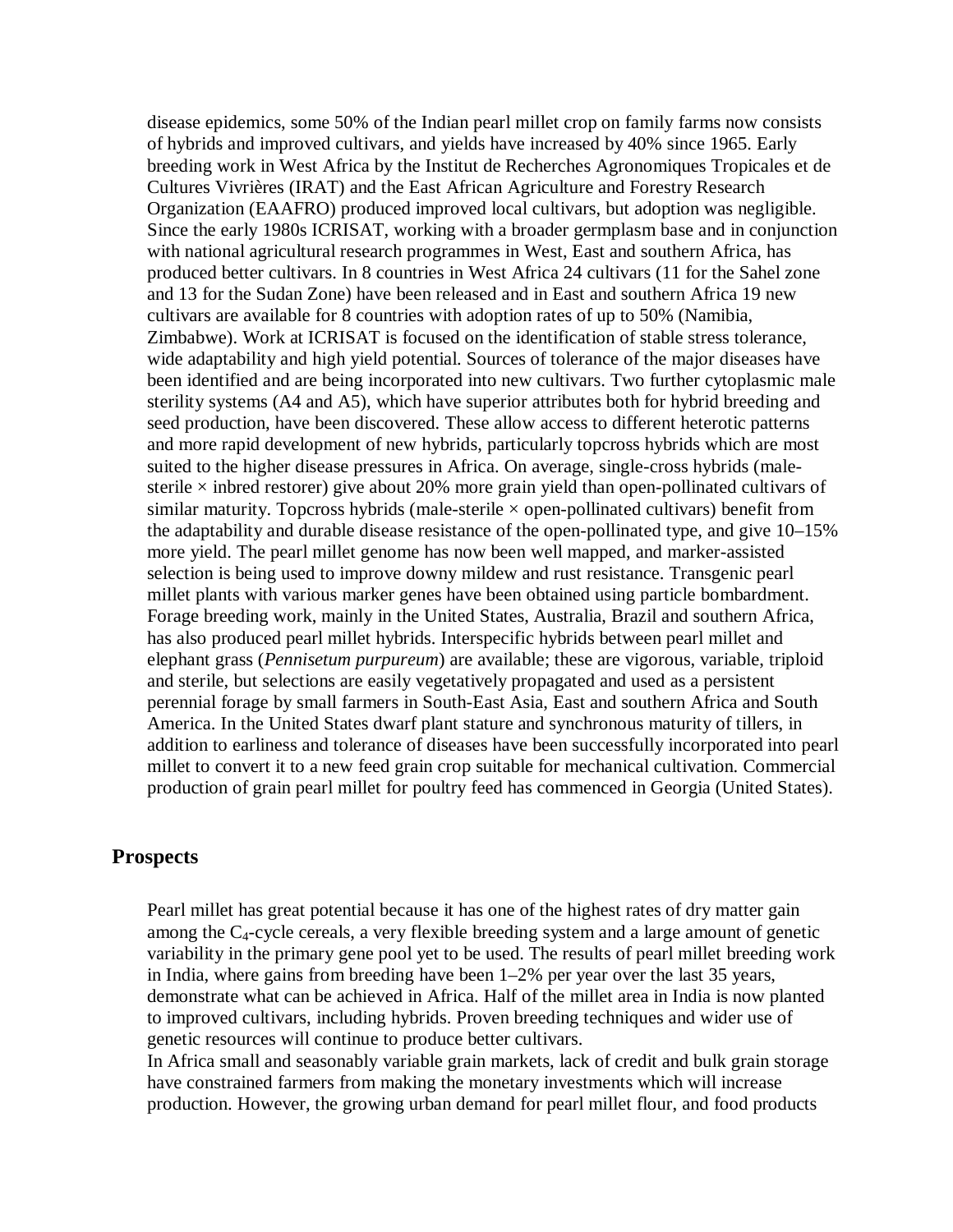like couscous allow farmer cooperatives in Niger, Mali and Senegal to make contracts before planting directly with urban grain processors, for the supply of grain meeting given standards, including grain type and colour, milling quality, flavour and freedom from impurities. In Senegal the cultivar is also specified. This enables subsistence farmers to benefit from seed of improved cultivars, and from purchased inputs such as fertilizer. Better cultivars, produced by certified seed farmers, are being marketed in Namibia, Nigeria and Senegal. Many production technologies have been researched and tested both for family farmers and larger-scale pearl millet cultivation, including improved cultivars, better crop management, soil improvement and moisture conservation techniques for the major pearl millet producing regions in Africa. If reliable grain markets are established, pearl millet production in Africa can follow the example of India, and increase substantially on existing land.

# **References**

• Anand Kumar, K. & Andrews, D.J., 1993. Genetics of qualitative traits in pearl millet: a review. Crop Science 33: 1–20.

• Andrews, D.J. & Bramel-Cox, P., 1993. Breeding cultivars for sustainable crop production in low input dryland agriculture in the tropics. In: Buxton, D.R., Shibles, R., Forsberg, R.A., Blad, B.L., Asay, K.H., Paulsen, G.M. & Wilson, R.F. (Editors). International Crop Science 1. Crop Science Society of America, Madison, Wisconsin, United States. pp. 211–222.

• Andrews, D.J. & Kumar, K.A., 1992. Pearl millet for food, feed and forage. Advances in Agronomy 48: 89–139.

• Bidinger, F.R. & Hash, C.T., 2004. Pearl millet. In: Nguyen, H.T. & Blum, A. (Editors). Physiology and biotechnology integration for plant breeding. Marcel Dekker, New York, United States. pp. 225–270.

• Brunken, J., de Wet, J.M.J. & Harlan, J.R., 1977. The morphology and domestication of pearl millet. Economic Botany 31: 163–174.

• Dendy, D.A.V. (Editor), 1995. Sorghum and millets: chemistry and technology. American Association of Cereal Chemists, St. Paul, Minnesota, United States. 406 pp.

• Khairwal, I.S., Rai, K.N., Andrews, D.J. & Harinarayana, G., 1999. Pearl millet breeding. Science Publishers, Enfield, New Hampshire, United States. 511 pp.

• Oyen, L.P.A. & Andrews, D.J., 1996. Pennisetum glaucum (L.) R. Br. In: Grubben, G.J.H. & Partohardjono, S. (Editors). Plant Resources of South-East Asia No 10. Cereals. Backhuys Publishers, Leiden, Netherlands. pp. 119–123.

• Pearson, C.J. (Editor), 1985. Pearl millet, special issue. Field Crops Research 11(2–3): 111–290.

• Renard, C. & Anand Kumar, K., 2001. Pearl millet. In: Raemaekers, R.H. (Editor). Crop Production in tropical Africa. Directorate General of International Co-operation (DGIC), Ministry of Foreign Affairs, External Trade and International Co-operation, Brussels, Belgium. pp. 46–58.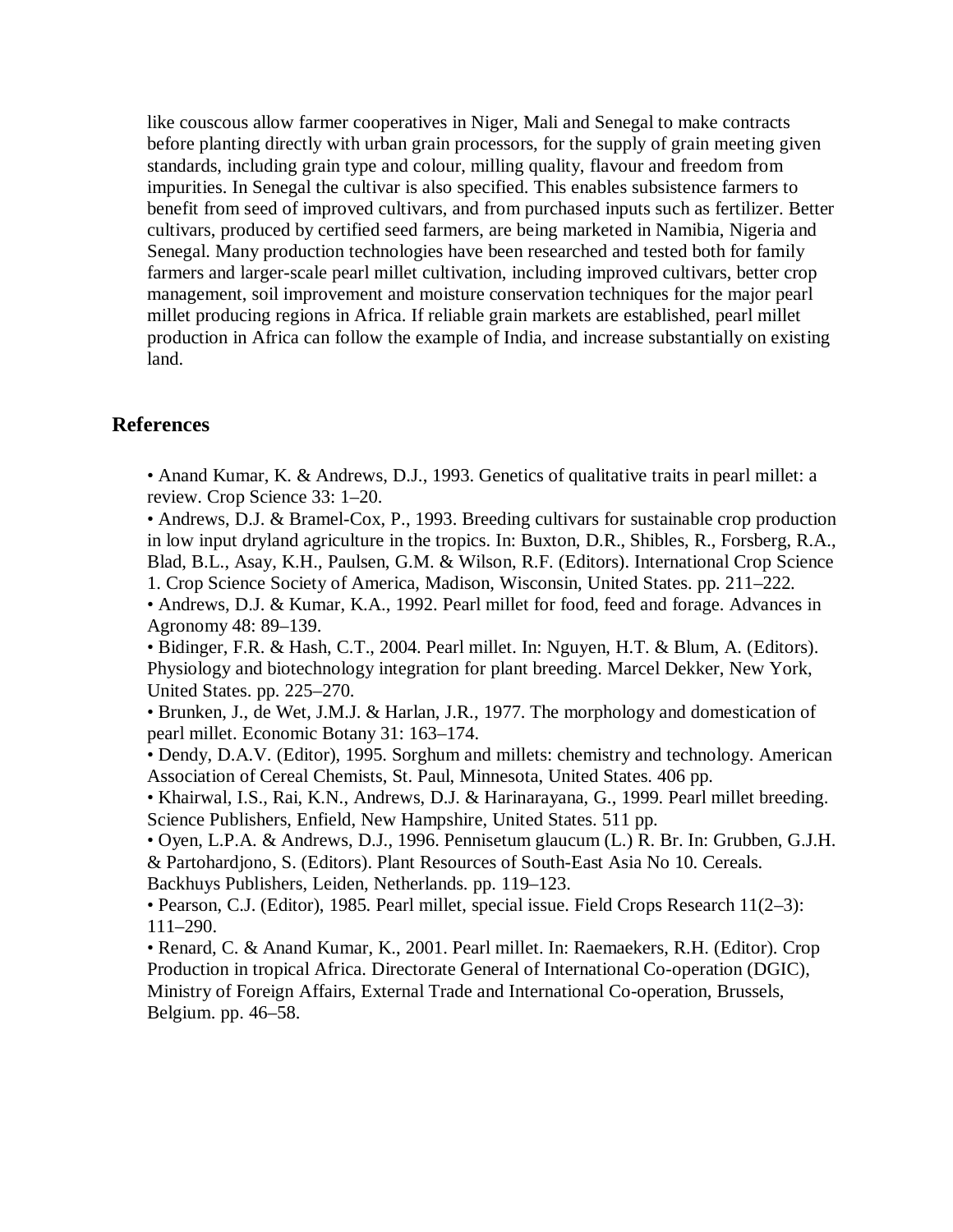### **SORGHUM (Sorghum bicolor (L.) Moench)**

#### **Family**

Poaceae (Gramineae)

#### **Chromosome number**

 $2n = 20$ 

#### **Origin and geographic distribution.**

The greatest diversity in both cultivated and wild types of *Sorghum* is found in north-eastern tropical Africa. The crop may have been domesticated in that region, possibly Ethiopia. Various hypotheses have been put forward as to when the crop was domesticated, from as early as 5000–3000 BC to around 1000 BC, but the latter period is more widely accepted now. From north-eastern Africa sorghum was distributed all over Africa and along shipping and trade routes through the Middle East to India. From India it is believed to have been carried to China along the silk route and through coastal shipping to South-East Asia. From West Africa sorghum was taken to the Americas through the slave trade. It was introduced into the United States for commercial cultivation from North Africa, South Africa and India at the end of the 19<sup>th</sup> century. It was subsequently introduced into South America and Australia. It is now widely cultivated in drier areas of Africa, Asia, the Americas, Europe and Australia between latitudes of up to 50°N in North America and Russia and 40°S in Argentina. Sorghum types exclusively cultivated for the dye in the leaf sheaths can be found from Senegal to Sudan.

#### **Uses**

Sorghum is an important staple food, particularly in semi-arid tropical regions of Africa and Asia, and an important feed grain and fodder crop in the Americas and Australia. In the simplest food preparations, the whole grain is boiled (to produce a food resembling rice), roasted (usually at the dough stage), or popped (like maize). More often the grain is ground or pounded into flour, often after hulling. Sorghum flour is used to make thick or thin porridge, pancake, dumplings or couscous, opaque and cloudy beers and non-alcoholic fermented beverages. In Africa sorghum grain is germinated, dried and ground to form malt, which is used as a substratum for fermentation in local beer production. White grain is generally preferred for cooking while red and brown grains are normally used for beer making. Where bird pressure is high, e.g. around Lake Victoria, red and brown types rich in tannin may be grown for food instead of white types. In China sorghum is extensively distilled to make a popular spirit and vinegar. Sorghum grain is a significant component of cattle, pig and chicken feeds in the United States, Central and South America, Australia and China, and is becoming important in chicken feed in India. It requires grinding, rolling, flaking or steaming to maximize its nutritional value.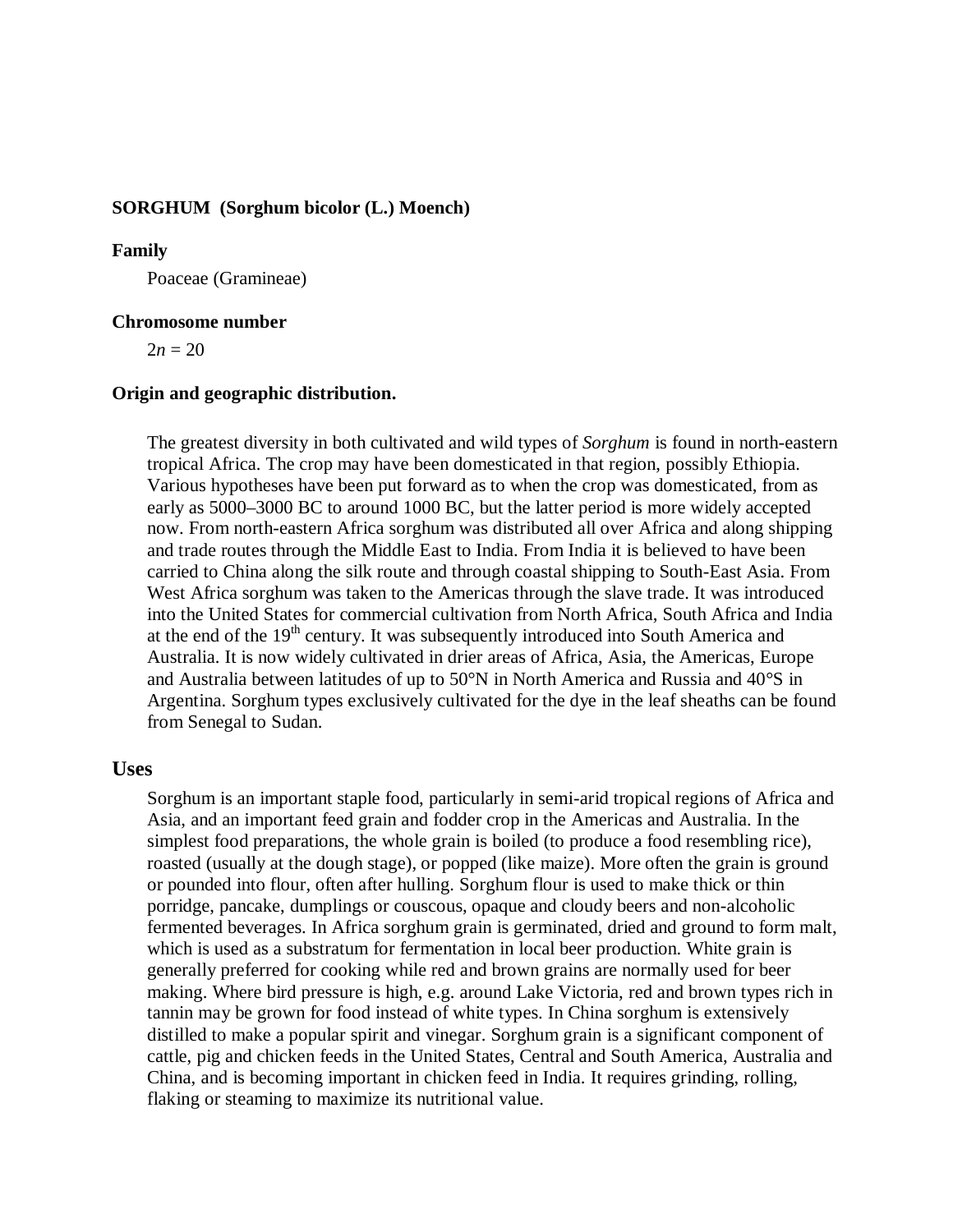Several non-edible sorghum cultivars are exclusively grown for the red dye present in the leaf sheaths and sometimes also in adjacent stem parts. In Africa this dye is used particularly for goat-skin leather (e.g. in Nigeria), but also for mats, textiles, strips of palm leaves and grasses used in basketry and weaving, ornamental calabashes, wool (e.g. in Sudan), as a body paint and to colour cheese and lickstones for cattle (e.g. in Benin). A similar dye can be extracted from the grain refuse (glumes and grain wall) of several red sorghum cultivars grown for food or for beer-making. In Nigeria the red sorghum dyes were traditionally used by the Bunu, Aworo, Igbira and Okpella people for a fabric called 'abata', used as a funeral hanging, decorated with patterns made by thick threads added to the weft of the fabric. The fabrics in which the dominant colours were derived from sorghum were known as 'ifala'. Sorghum is also used to provide the violet colours decorating the masks worn during certain dances by Yoruba people in southern Benin and in south-western Nigeria. In Côte d'Ivoire sorghum and other tannin-rich dyes are used in combination with mud to create the patterns of the painted cloths produced in the Korhogo region. The dye was formerly exported to Morocco where it was used in the leather industry. In China sorghum types with red panicles and leaf sheaths were also used for dyeing. In the  $19<sup>th</sup>$  century red sorghums were exported to Europe where the dye was known as 'carmin de sorgho'. It was extracted by squeezing out the juice, which was then fermented. Used with wool or silk mordanted with tin or chrome, the result was a colourfast red-brown that was once known as 'rouge badois'. 'Durra red', a similar product, was imported from India into the United Kingdom where the dye was known as 'Hansen brown' or 'Meyer brown'. Recently the use of sorghum dye in hair dying products has been patented.

The stems of sweet sorghum types are chewed like sugar cane and, mainly in the United States, a sweet syrup is pressed from them. In North America and eastern Europe special types with very long, fibrous and few-seeded inflorescences, known as 'broomcorn', are grown to make brooms. Sorghum plant residues are used extensively as material for roofing, fencing, weaving and as fuel. The stems can be used for the production of fibre board. Danish scientists have made good panelling using stem chips of sorghum. The stover remaining after harvesting the grain is cut and fed to cattle, sheep and goats, or may be grazed. Some farmers grind harvested stover and mix it with sorghum bran or salt to feed livestock. Sorghum is also grown for forage, either for direct feeding to ruminants or for preservation as hay or silage. Sorghum flour is used to produce an adhesive in the manufacture of plywood. Sweet sorghum is suitable for the production of alcohol, while the bagasse is a suitable source of paper pulp for the production of kraft paper, newsprint and fibre board. Sorghum has various applications in African traditional medicine: seed extracts are drunk to treat hepatitis, and decoctions of twigs with lemon against jaundice; leaves and panicles are included in plant mixtures for decoctions against anaemia. The Salka people in northern Nigeria use sorghum in arrow-poisons. The red pigment is said to have antimicrobial and antifungal properties and is also used as a cure for anaemia in traditional medicine.

### **Production and international trade.**

Sorghum grain is the fifth most important cereal in the world after wheat, rice, maize and barley. In Africa it comes second after maize in terms of production. According to FAO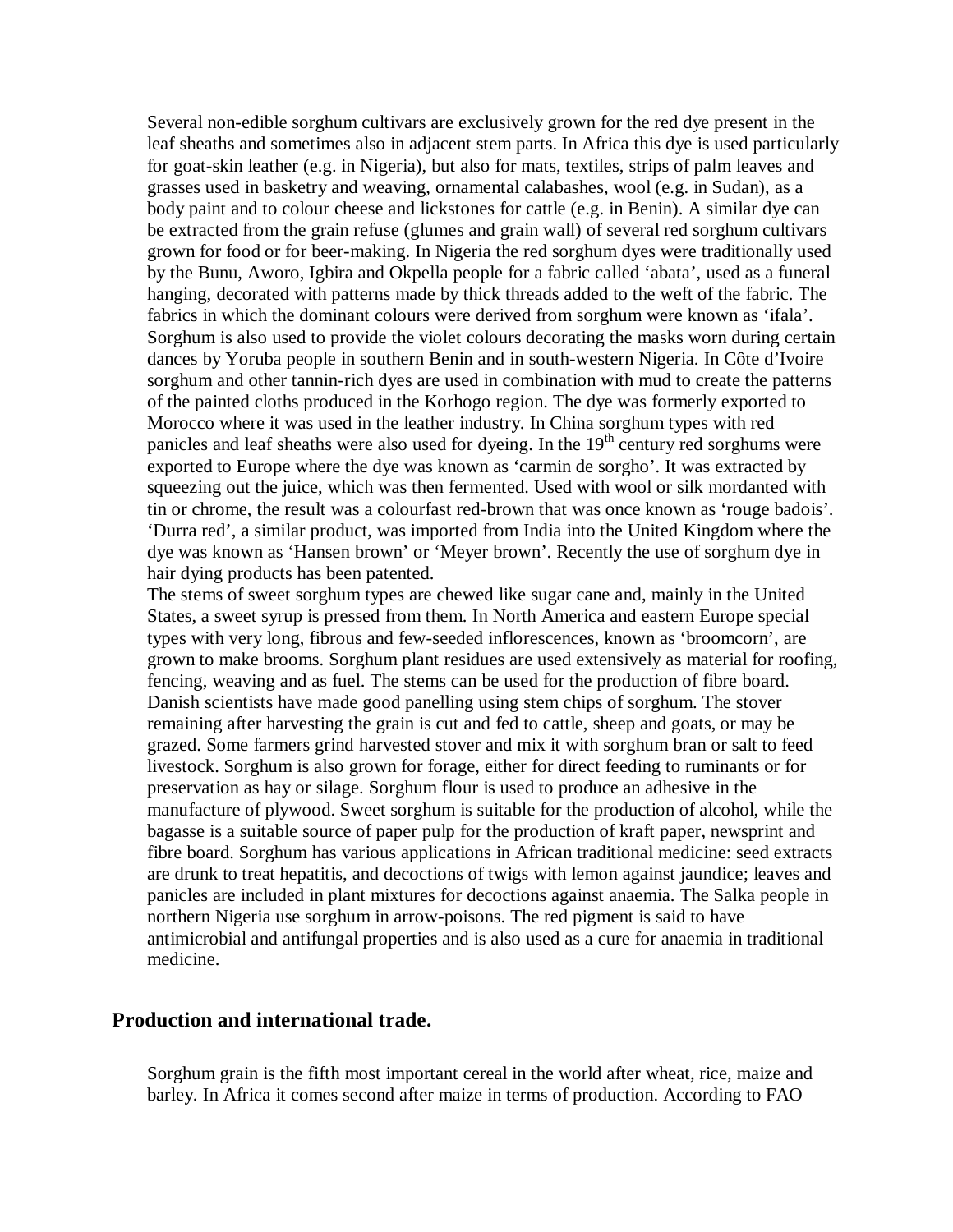estimates, the average world production of sorghum grain in 1999–2003 amounted to 57.7 million t/year from 42.6 million ha. The production in sub-Saharan Africa was 19.0 million t/year from 22.8 million ha. The main producing countries are the United States (12.0 million t/year in 1999–2003 from 3.2 million ha), India (7.6 million t/year from 9.8 million ha), Nigeria (7.6 million t/year from 6.9 million ha), Mexico (6.0 million t/year from 1.9 million ha), Sudan (3.4 million t/year from 5.3 million ha), Argentina (3.0 million t/year from 630,000 ha), China (3.0 million t/year from 840,000 ha), Australia (1.9 million t/year from 690,000 ha), Ethiopia (1.4 million t/year from 1.2 million ha) and Burkina Faso (1.3 million t/year from 1.4 million ha). In sub-Saharan Africa annual production increased from around 10 million t from 13 million ha in the early 1960s to about 20 million t from 25 million ha in the early 2000s.

Almost all sorghum traded on international markets is for use as livestock feed. Average world exports of sorghum in 1998–2002 amounted to 6.3 million t/year, almost all from the United States (5.6 million t/year). The main importers are Mexico and Japan. In tropical Africa most sorghum is grown for home consumption (except for beer production). In southern and eastern Africa malting sorghum for beer brewing has developed into a largescale commercial industry, using about 150,000 t of sorghum grain annually. In Uganda commercial production of lager beer using sorghum instead of barley is becoming a great success (annual requirement of sorghum is 3000 t) and is very promising for other African countries. In Nigeria sorghum malting has become a major industry for lager and stout beer brewing and for malt beverages, using about 15,000 t of sorghum annually. In South Africa an instant breakfast cereal is made from sorghum that is similar in quality but much cheaper than wheat or maize products. Annual production is 12,000 t and is increasing steadily. In West Africa small tied bundles of 4–6 leaf sheaths of sorghum dye cultivars are offered for sale on local markets (in the 1990s the price was about 150 CFA). In 1993 in Burkina Faso, the red pigment was successfully extracted chemically from sorghum leaf sheaths and offered for sale as dry powder on the world market.

# **Properties.**

The composition of sorghum grain per 100 g edible portion is: water 9.2 g, energy 1418 kJ (339 kcal), protein 11.3 g, fat 3.3 g, carbohydrate 74.6 g, Ca 28 mg, P 287 mg, Fe 4.4 mg, vitamin A 0 IU, thiamin 0.24 mg, riboflavin 0.14 mg, niacin 2.9 mg and ascorbic acid 0 mg. The essential amino acid composition per 100 g edible portion is: tryptophan 124 mg, lysine 229 mg, methionine 169 mg, phenylalanine 546 mg, threonine 346 mg, valine 561 mg, leucine 1491 mg and isoleucine 433 mg. The principal fatty acids are per 100 g edible portion: linoleic acid 1305 mg, oleic acid 964 mg and palmitic acid 407 mg (USDA, 2004). Sorghum grain is first limiting in lysine, then in methionine and threonine. Much of the protein in sorghum is prolamine ( 39–73%), which is poorly digestible. As a result,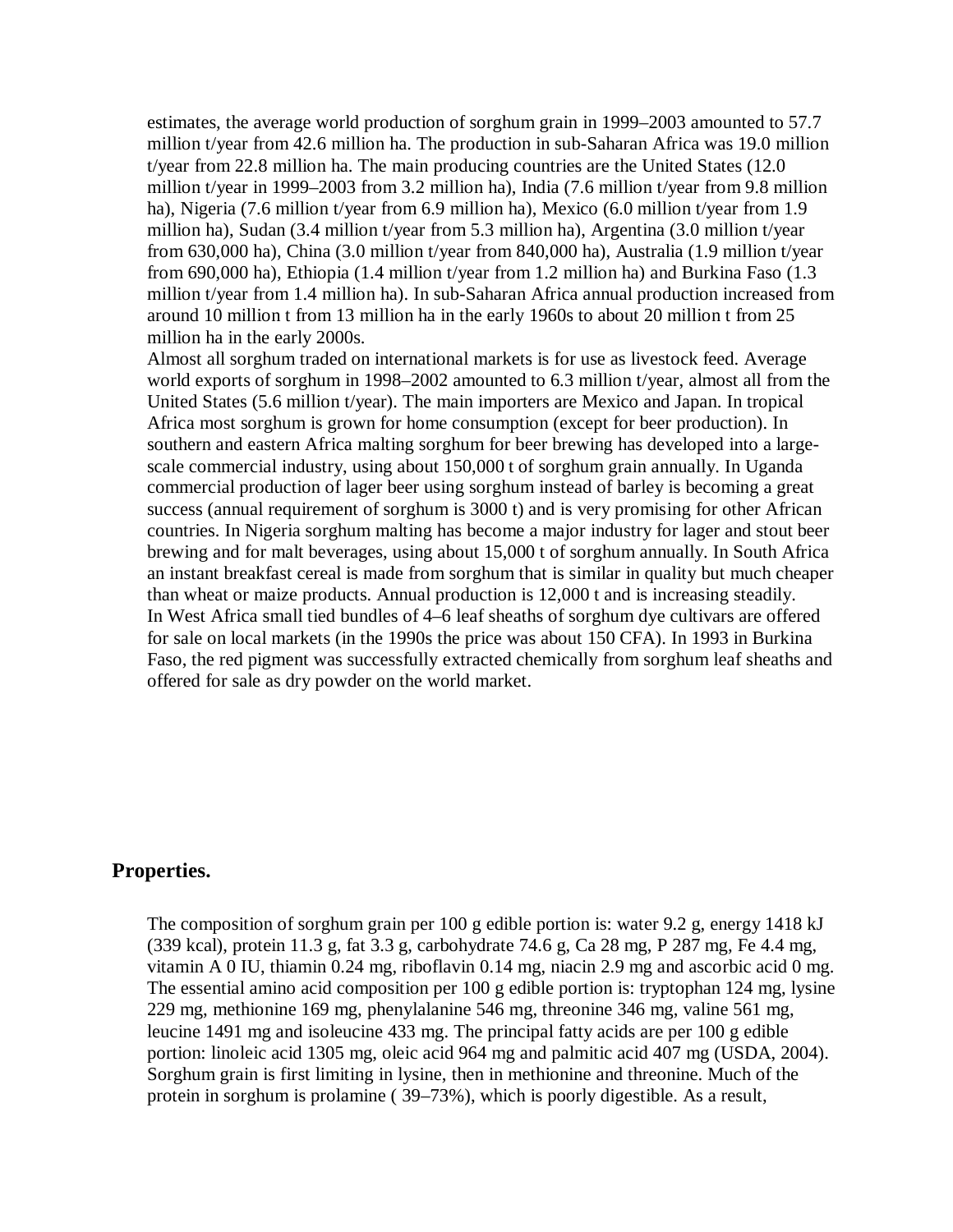maximum available protein in sorghum grain is usually 8–9%. The tannin content of sorghum also affects its nutritional value. High- and low-tannin sorghum types are distinguished. High-tannin sorghum types (sometimes called 'brown sorghums', although the grain may also be white, yellow or red) have less nutritional value but have agronomic advantages, including resistance to birds, insects, fungi and decreased sprouting in the panicle. Sorghum types without a pigmented grain wall ('white sorghums') do not contain condensed tannins and have a nutritional value similar to that of maize. Decortication, parboiling, malting or steeping in alkali solutions significantly reduce the tannin content of sorghum grain. In general the endosperm accounts for 82–84% of the grain weight, the germ for 9–10% and the grain wall for 6–8%. The starch granules in the endosperm have a diameter of  $(4-)15(-25)$  µm. The starch normally contains 70–80% amylopectin and 20– 30% amylose, although some types contain 100% amylopectin and others up to 62% amylose. The gelatinization temperature ranges from 68–75°C. Sorghum grain does not contain gluten and cannot be used for leavened products unless mixed with wheat. The composition of the green plant varies according to age and cultivar but it normally contains 78–86 g of water per 100 g of fresh material. On a dry basis it contains per 100 g: protein 12 g, carbohydrate 40–50 g and fibre 20–30 g. The glycoside dhurrin occurs in the aerial parts of most sorghum. Dhurrin is hydrolyzed to hydrocyanic acid (HCN), which is highly toxic and can kill grazing animals. It is particularly concentrated in the young leaves and tillers and in plants that are suffering from drought. HCN content usually declines with age, reaching non-toxic levels 45–50 days after planting, and HCN is destroyed when the fodder is made into hay or silage.

The red pigment in sorghum dye cultivars is composed of anthocyanic compounds, particularly rich (95%) in the stable apigeninidin chloride (3-deoxyanthocyanidin) and tannins of the condensed proanthocyanidins group (producing phlobaphen reds). The red pigment in the sorghum leaf sheath makes up to over 20% of the dry weight. The role of the non-pathogenic fungus *Bipolaris maydis* in the production of apigeninidin in these cultivars deserves further research. Used without a mordant, the dye obtained from sorghum gives a dark red that is fairly colourfast and still much used in eastern Africa, particularly Sudan and Ethiopia, for dyeing leather, cotton and the grasses and reeds used for woven matting. Black colours are obtained with natron salt and iron mordants. From red sorghum grain the pigments apigenin, quercimeritrin, kaempferol glucosides, apigenidin glucosides, apigeninidin, luteolinidin and 7-O-methyl-luteolin-glucoside have been isolated. From the stem of red sorghum cultivars the constituents of the red dye were the anthocyanidin apigeninidin (17%) and the flavonoids luteolin (9%) and apigenin (4%). The anaemia curing property of the red pigment has been confirmed in tests with rats.

# **Description.**

Annual grass up to 5 m tall, with one to many tillers, originating from the base or stem nodes; roots concentrated in the top 90 cm of the soil but sometimes extending to twice that depth, spreading laterally up to 1.5 m; stem (culm) solid, usually erect. Leaves alternate, simple; leaf sheath 15–35 cm long, often with a waxy bloom, with band of short white hairs at base near attachment, reddish in dye cultivars, auricled; ligule short, c. 2 mm long, ciliate on upper free edge; blade lanceolate to linear-lanceolate,  $30-135$  cm  $\times$  1.5–13 cm, initially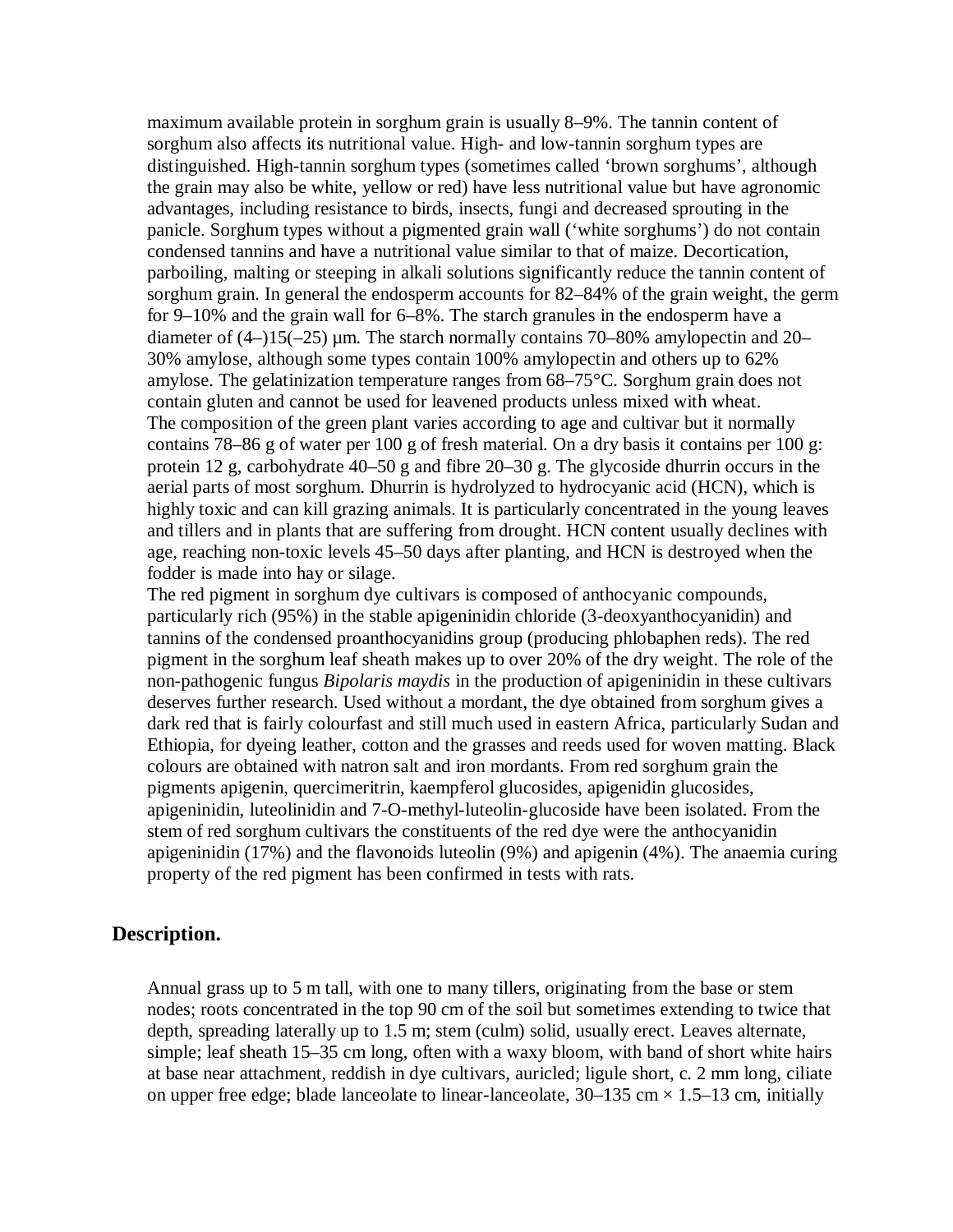erect, later curving, margins flat or wavy. Inflorescence a terminal panicle up to 60 cm long; rachis short or long, with primary, secondary and sometimes tertiary branches, with spikelets in pairs and in groups of three at the ends of branches. Spikelet sessile and bisexual or pedicelled and male or sterile, with 2 florets; sessile spikelet 3–10 mm long, with glumes approximately equal in length, lower glume 6–18-veined, usually with a coarse keel-like vein on each side, upper glume usually narrower and more pointed, with central keel for part of its length, lower floret consisting of a lemma only, upper floret bisexual, with lemma cleft at apex, with or without kneed and twisted awn, palea, when present, small and thin, lodicules 2, stamens 3; ovary superior, 1-celled with 2 long styles ending in feathery stigmas; pedicelled spikelet persistent or deciduous, smaller and narrower than sessile spikelet, often consisting of only two glumes, sometimes with lower floret consisting of lemma only and upper floret with lemma, 2 lodicules and 3 stamens. Fruit a caryopsis (grain), usually partially covered by glumes, 4–8 mm in diameter, rounded and bluntly pointed.

# **Other botanical information.**

*Sorghum* comprises 20–30 species. *Sorghum bicolor* belongs to section *Sorghum*, together with the 2 perennial species *Sorghum halepense* (L.) Pers. and *Sorghum propinquum* (Kunth) Hitchc. At present, *Sorghum bicolor* is mostly considered as an extremely variable crop-weed complex, comprising wild, weedy and cultivated annual types (classified as subspecies) which are fully interfertile. The cultivated types are classified as subsp. *bicolor* (synonyms:*Sorghum ankolib* Stapf, *Sorghum caudatum* Stapf, *Sorghum cernuum* Host, *Sorghum dochna* (Forssk.) Snowden,*Sorghum durra* (Forssk.) Stapf, *Sorghum membranaceum* Chiov., *Sorghum nigricans* (Ruiz & Pav.) Snowden,*Sorghum subglabrescens* (Steud.) Schweinf. & Asch., *Sorghum vulgare* Pers.) and they are subclassified into different races on the basis of grain shape, glume shape and panicle type. Five basic races and 10–15 hybrid combinations of 2 or more of these races are recognized and grouped into subsp. *bicolor*. A classification into cultivar groups would, however, be more appropriate. The 5 basic races are:

– Bicolor: the most primitive cultivated sorghum, characterized by open inflorescences and long clasping glumes that enclose the usually small grain at maturity. Cultivars are grown in Africa and Asia, some for their sweet stems to make syrup or molasses, others for their bitter grains used to flavour sorghum beer, but they are rarely important. They are frequently found in wet conditions.

– Caudatum: characterized by turtle-backed grains that are flat on one side and curved on the other; the panicle shape is variable and the glumes are usually much shorter than the grain. Cultivars are widely grown in north-eastern Nigeria, Chad, Sudan and Uganda. The types used for dyeing also belong here and are known as 'karan dafi' by the Hausa people in Nigeria.

– Durra: characterized by compact inflorescences, characteristically flattened sessile spikelets, and creased lower glumes; the grain is often spherical. Cultivars are widely grown along the fringes of the southern Sahara, western Asia and parts of India. The durra type is predominant in Ethiopia and in the Nile valley in Sudan and Egypt. It is the most specialized and highly evolved of all races and many useful genes are found in this type. Durra cultivars range in maturity from long to short-season. Most of them are drought resistant.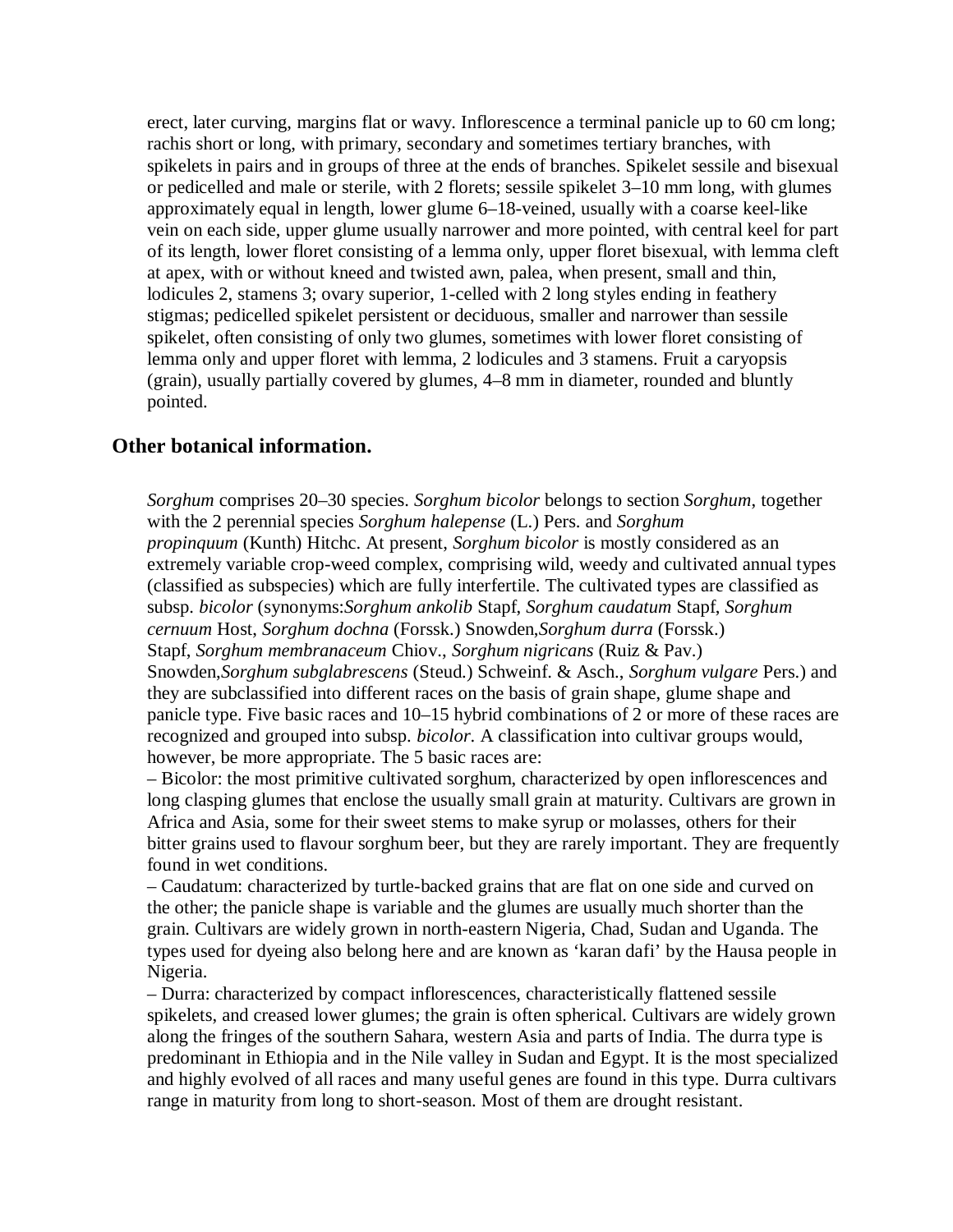– Guinea: characterized by usually large, open inflorescences with branches often pendulous at maturity; the grain is typically flattened and twisted obliquely between long gaping glumes at maturity. Guinea sorghum occurs primarily in West Africa, but it is also grown along the East African rift from Malawi to Swaziland and it has also spread to India and the coastal areas of South-East Asia. Many subgroups can be distinguished, e.g. with cultivars especially adapted to high or low rainfall regimes. In the past the grain was often used as ship's provisions because it stored well.

– Kafir: characterized by relatively compact panicles that are often cylindrical in shape, elliptical sessile spikelets and tightly clasping glumes that are usually much shorter than the grain. Kafir sorghum is an important staple across the eastern and southern savanna from Tanzania to South Africa. Kafir landraces tend to be insensitive to photoperiod and most commercially important male-sterile lines are derived from kafir type sorghum. Hybrid races exhibit various combinations and intermediate forms of the characteristics of the 5 basic races. Durra-bicolor is found mainly in Ethiopia, Yemen and India, guineacaudatum is a major sorghum grown in Nigeria and Sudan, and guinea-kafir is grown in East Africa and India. Kafir-caudatum is widely grown in the United States and almost all of the modern North American hybrid grain cultivars are of this type. Guinea-caudatum with yellow endosperm and large seed size is used in breeding programmes in the United States. The wild representatives are classified as subsp. *verticilliflorum* (Steud.) Piper (synonyms: *Sorghum arundinaceum*(Desv.) Stapf, *Sorghum bicolor* (L.) Moench subsp. *arundinaceum* (Desv.) de Wet & J.R.Harlan): tufted annual or short-lived perennial, with slender to stout culms up to 4 m tall; leaf blade linear-lanceolate, up to 75 cm  $\times$  7 cm; panicles usually large, somewhat contracted to loose, up to 60 cm  $\times$  25 cm, branches obliquely ascending, spreading or pendulous. Wild types extend across the African savanna and have been introduced into tropical Australia, parts of India and the New World. The weedy plants are usually considered as hybrids between subsp. *bicolor* and subsp. *verticilliflorum*, and named subsp. *drummondii* (Steud.) de Wet (synonyms: *Sorghum* × *drummondii* (Steud.) Millsp. & Chase, *Sorghum aterrimum* Stapf, *Sorghum sudanense* (Piper) Stapf); they occur in Africa wherever cultivated sorghum and its wild relatives are sympatric because they cross freely. These weedy plants occur in recently abandoned fields and field margins as a very persistent weed; stem up to 4 m tall; leaf blade lanceolate, up to 50 cm  $\times$  6 cm; panicle usually rather contracted, up to 30 cm  $\times$  15 cm, often with pendulous branches. A well-known forage grass, 'Sudan grass', belongs to this complex.

# **Growth and development.**

The optimum temperature for sorghum seed germination is 27–35°C. Seedling emergence takes 3–10 days. Panicle initiation takes place after approximately one third of the growth cycle. By this stage the total number of leaves (7–24) has been determined and about onethird of total leaf area has developed. Rapid leaf development, stem elongation and internode expansion follow panicle initiation. Rapid growth of the panicle also occurs. By the time the flag leaf is visible, all but the final 3 to 4 leaves are fully expanded and light interception is approaching its maximum; lower leaves have begun to senesce. During the boot stage, the developing panicle has almost reached its full size and is clearly visible in the leaf sheath; leaf expansion is complete. The peduncle grows rapidly and the panicle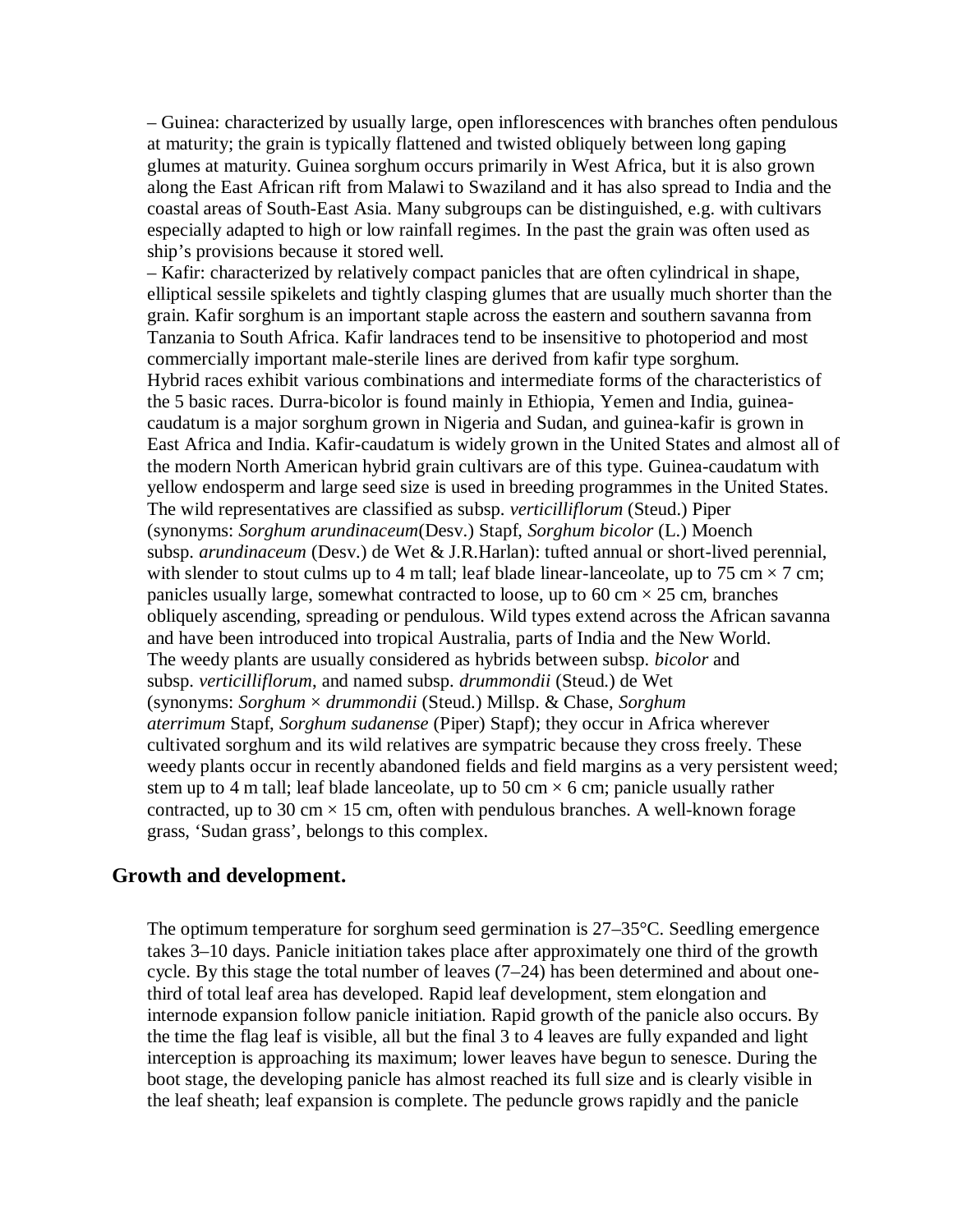emerges from the leaf sheath. Flowering follows soon after panicle emergence, with the interval largely determined by temperature. Individual panicles start flowering from the tip downwards and flowering may extend over 4–9 days. Sorghum is predominantly selfpollinating; cross-pollination may range from 0–50%, but is on average about 5–6%. Grain filling occurs rapidly between flowering and the soft dough stage, with about half the total dry weight accumulating in this period. Lower leaves continue to senesce and die. By the hard dough stage, grain dry weight has reached about three-quarters of its final level. At physiological maturity, determined by the appearance of a dark layer at the hilum (where the grain is attached to the panicle), maximum dry weight has been achieved. Moisture content of the grain is usually between 25–35% at this stage. The time taken between flowering and maturity depends on environmental conditions but normally represents about one-third of the duration of the crop cycle. Further drying of the grain takes place between physiological maturity and harvest, which usually occurs when grain moisture content has fallen below 20%. Leaves may senesce rapidly or stay green with further growth if conditions are favourable. Early maturing sorghum cultivars take only 100 days or less, whereas longduration sorghum requires  $5-7$  months. Sorghum follows the  $C_4$ -cycle photosynthetic pathway.

# **Ecology**

Sorghum is primarily a plant of hot, semi-arid tropical environments that are too dry for maize. It is particularly adapted to drought due to a number of morphological and physiological characteristics, including an extensive root system, waxy bloom on leaves that reduces water loss, and the ability to stop growth in periods of drought and resume it when the stress is relieved. A rainfall of 500–800 mm evenly distributed over the cropping season is normally adequate for cultivars maturing in 3–4 months. Sorghum tolerates waterlogging and can also be grown in areas of high rainfall. It tolerates a wide range of temperatures and is also grown widely in temperate regions and at altitudes up to 2300 m in the tropics. The optimum temperature is 25–31ºC, but temperatures as low as 21ºC will not dramatically affect growth and yield. Sterility can occur when night temperatures fall below 12–15°C during the flowering period. Sorghum is susceptible to frost, but to a lesser extent than maize and light night-frosts during ripening cause little damage. Sorghum is a short-day plant with a wide range of reactions to photoperiod. Some tropical cultivars fail to flower or to set seed at high latitudes. In the United States, Australia and India the existence of mild photoperiod-sensitive to virtually insensitive cultivars has been recorded.

Sorghum is well suited to grow on heavy Vertisols commonly found in the tropics, where its tolerance of waterlogging is often required, but is equally suited to light sandy soils. The best growth is achieved on loams and sandy loams. Sorghum tolerates a range of soil pH from 5.0–8.5 and is more tolerant of salinity than maize. It is adapted to poor soils and can produce grain on soils where many other crops would fail.

In the floodplains of the Senegal and Niger rivers and in parts of Chad and Cameroon sorghum is sown in the early dry season when the water recedes, and the crop survives on residual moisture ('culture de décrue').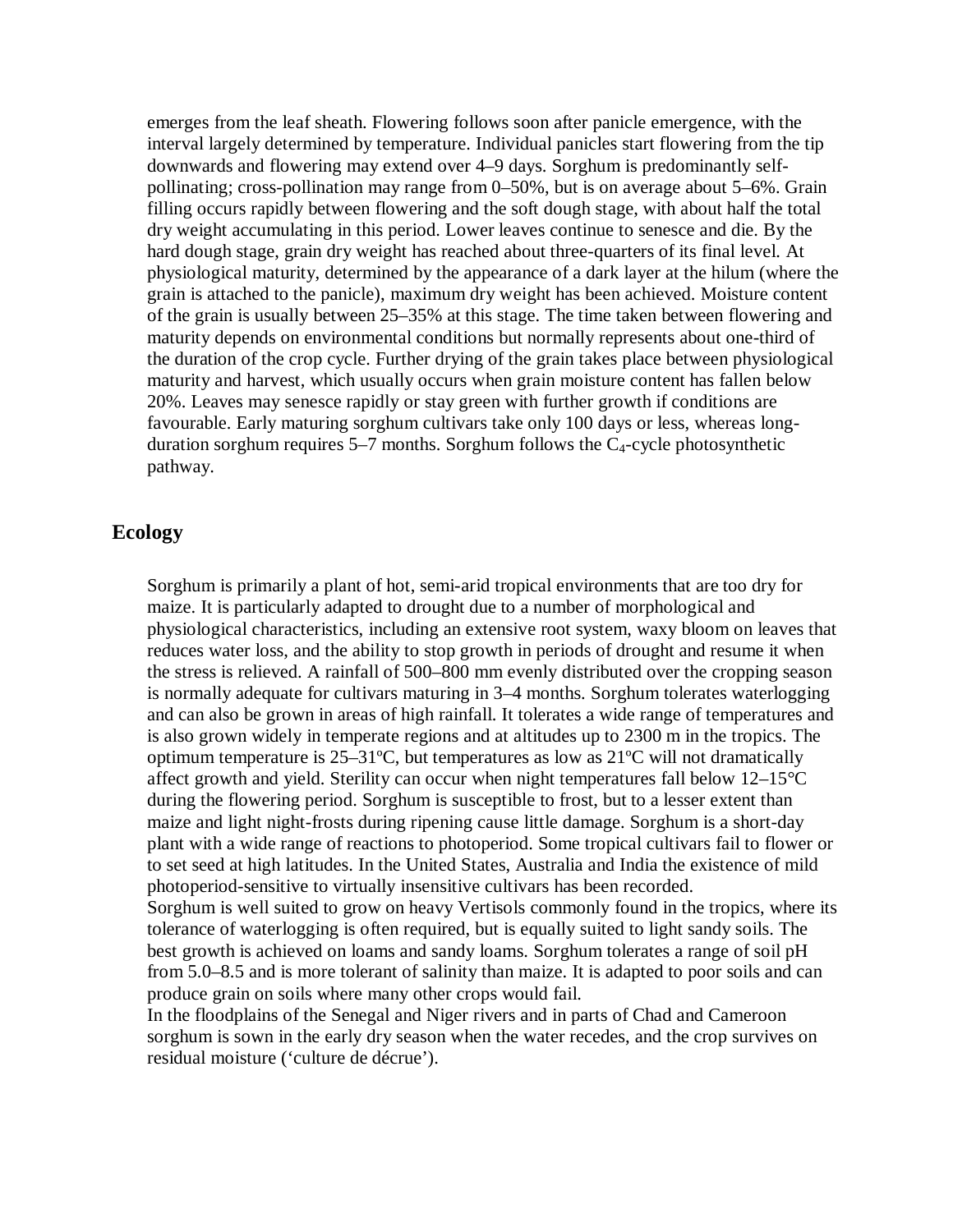# **Propagation and planting**

Sorghum is normally grown from seed. The 1000-grain weight is 13–40 g. Seed dormancy is not common in cultivated sorghum. A fine seedbed is preferable but is often not achieved. The seed is usually sown directly into a furrow following a plough, but can also be broadcast and harrowed into the soil. Optimum plant spacing depends on soil type and availability of moisture. In low-rainfall areas a population of 20,000 plants/ha is normal, in high-rainfall areas 60,000 plants/ha. For favourable conditions, spacings of 45–75 cm between rows and 15–25 cm within the row, resulting in 80,000–180,000 pockets per ha, are normal; for drier or less fertile conditions rows 1 m apart, or broadcasting at 6 kg seed per ha. A planting depth of 2.5–5 cm is common, and up to 25 seeds may be sown per pocket. Occasionally, seedlings are grown in a nursery and transplanted into the field early in the dry season, e.g. on the floodplains round Lake Chad in Africa ('sorgho repiqué'). Sweet sorghum in the United States is also sometimes transplanted. Sorghum can also be propagated vegetatively by splitting tillers from established plants and transplanting them, a practice that is often used by small farmers to fill gaps. Sorghum may be harvested more than once as a ratoon crop, e.g. in locations with a bimodal rainfall pattern. Sorghum is often grown in intercropping systems with maize, pearl millet, cowpea, common bean, groundnut and bambara groundnut; in India also with pigeonpea.

Dye cultivars are never grown in large quantities. Farmers usually grow a few plants in or around their normal sorghum field or near the house.

# **Management**

Sorghum does not compete well with weeds during the early stages of growth, and it is recommended that weeding be done early during the seedling stage. In tropical Africa weeding is commonly done once or twice with a hoe but sometimes animal-drawn or tractor-drawn cultivators are used. Where couch grass (*Cynodon dactylon* (L.) Pers.) is a problem more frequent weeding is necessary. Sorghum may be weeded by a combination of inter-row cultivation with animal-drawn implements and hand weeding within rows. Chemical weed control is almost non-existent among small farmers. Thinning can be carried out at the same time as hand weeding, or at intervals during the crop cycle, particularly where thinnings are used to feed livestock. Subsistence farmers rarely apply fertilizer, but application of farmyard manure or ash is common. In South Africa and the United States high doses of fertilizers are used in the production of sorghum. In tropical Africa sorghum is grown mainly as a rainfed crop, but it is grown under irrigation in Sudan. It is grown in rotations with maize, pearl millet, finger millet, cotton and other crops. It is often planted late in the rotation, as it tolerates low soil fertility. Under certain conditions decomposing roots of sorghum have an allelopathic effect on the subsequent crop, including sorghum.

# **Diseases and pests**

Common seed and seedling rot diseases in sorghum are caused by soil- and seedborne *Aspergillus*, *Fusarium*,*Pythium*, *Rhizoctonia* and *Rhizopus* spp. They are controlled by treatment of the seed with fungicides. Anthracnose (*Colletotrichum graminicola*) is common in hot and humid parts of Africa. Control measures include the use of resistant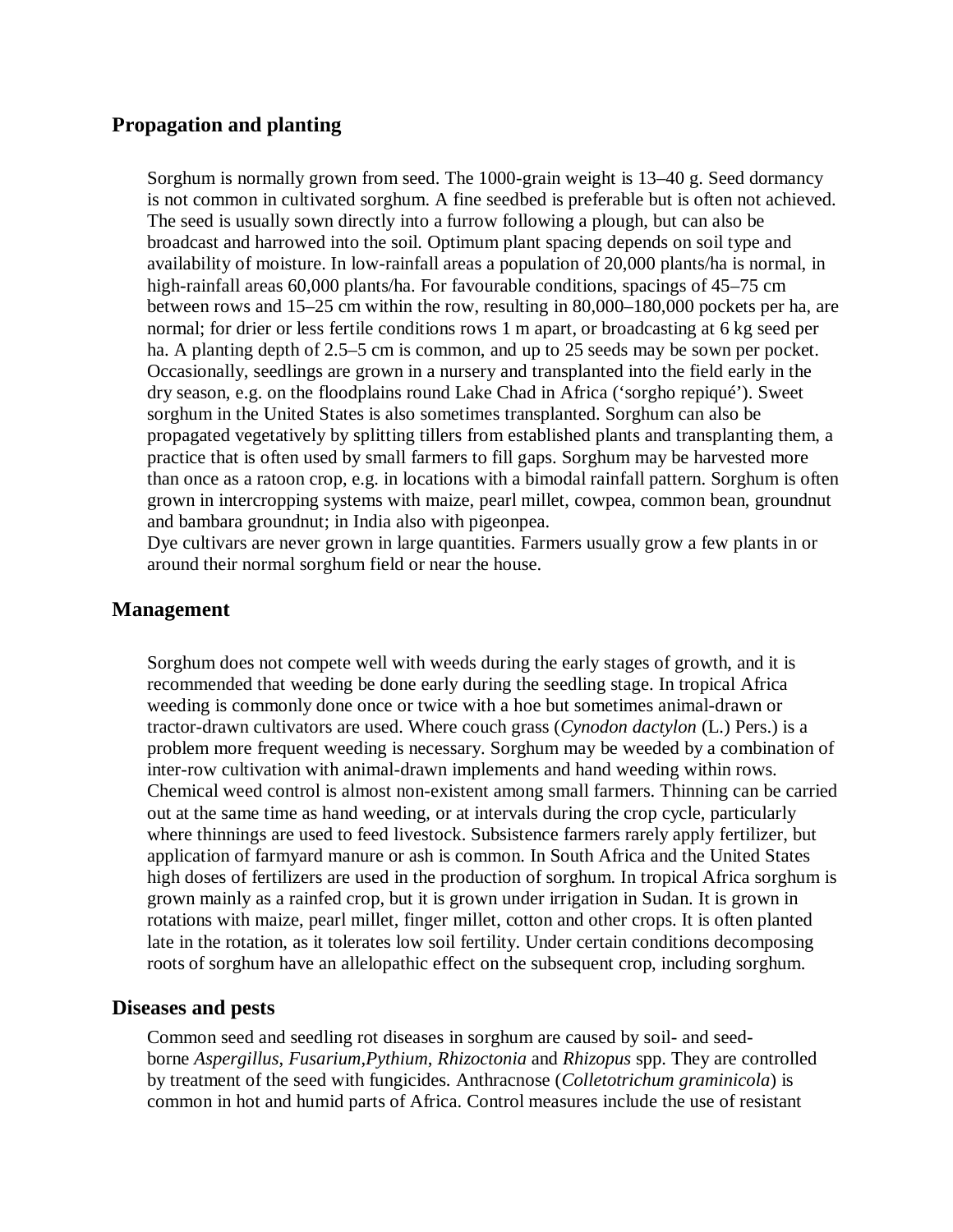cultivars and crop rotation. Downy mildew (*Peronosclerospora sorghi*) may cause serious yield losses; the use of resistant cultivars and seed treatment are recommended. Smuts (*Sporisorium* spp.) are important panicle diseases. Loose and covered kernel smut are controlled by seed treatment with fungicides; head smut and long smut by using resistant cultivars and cultural practices such as crop rotation and removal of infected panicles. Grain mould is caused by a complex of fungal pathogens (predominantly *Cochliobolus lunatus* (synonym: *Curvularia lunata*), *Fusarium* spp. and *Phoma sorghina*) that infect the grain during development and can lead to severe discoloration and loss of quality. It is most severe in seasons when rains continue through the grain maturity stage and delay the harvest. Control measures include adjustment of the sowing date to avoid maturation during wet weather, and the use of resistant cultivars.

Important pests of sorghum in tropical Africa are shoot fly (*Atherigona soccata*) and stem borers (particularly *Busseola fusca*, *Chilo partellus* and *Sesamia calamistis*). Shoot fly larvae attack shoots of seedlings and tillers, and cause 'dead hearts'. Stem borers cause damage in all crop stages. Damage by both shoot fly and stem borers can be reduced by early, non-staggered planting and seed or soil treatment with insecticides. Resistance to shoot fly is associated with low yield. Foliage pests include army worms

(*Spodoptera* and *Mythimna* spp.); they are controlled by contact insecticides. Larvae of the sorghum midge (*Stenodiplosis sorghicola*, synonym: *Contarinia sorghicola*) feed on the young grains in the panicle. Damage can be limited by sowing early-maturing cultivars and avoiding staggered planting. Head bugs (*Eurystylus* and *Calocoris* spp.) suck on developing grains, resulting in yield loss, grain deformation and discoloration and infection by moulds. Guinea type sorghum is generally less affected.

In practice, control methods of diseases and pests are mainly preventative or cultural, including selection of optimum planting dates, seed treatment and crop rotation. Early sowing is particularly important as a mechanism to avoid large insect populations at times when plants are most susceptible to damage. High levels of host plant resistance are available for sorghum midge, but only low levels of resistance for the other pests. Chemical control of diseases and insect pests is rarely practised in tropical Africa.

Birds, especially *Quelea quelea*, cause important yield losses. Control measures include the choice of suitable planting dates, timely harvesting, bird scaring and the destruction of roosting and nesting sites. Brown sorghum is less preferred by birds than the tannin-free white sorghum.

Sorghum is very susceptible to damage by storage pests, the main ones being rice weevil (*Sitophilus oryzae*), flour beetle (*Tribolium castaneum*) and the grain moth (*Sitotroga cerealella*). Damage can be minimized by drying grain adequately before storage. Cultivars with hard grain also suffer less damage.

The parasitic weed *Striga* (especially *Striga hermonthica* (Del.) Benth., but also *Striga asiatica* (L.) Kuntze, *Striga densiflora* Benth. and *Striga forbesii* Benth.) has become a major constraint to sorghum cultivation, particularly in Africa, where severe infestations can lead to grain losses of 100% and land being abandoned. *Striga* can be controlled by cultural methods such as rotation with trap crops or with crops that are not susceptible (e.g. groundnut, cotton or sunflower), rigorous removal of the weeds before flowering and application of nitrogen fertilizer and herbicides. A few sorghum cultivars that are resistant or tolerant to *Striga* have been identified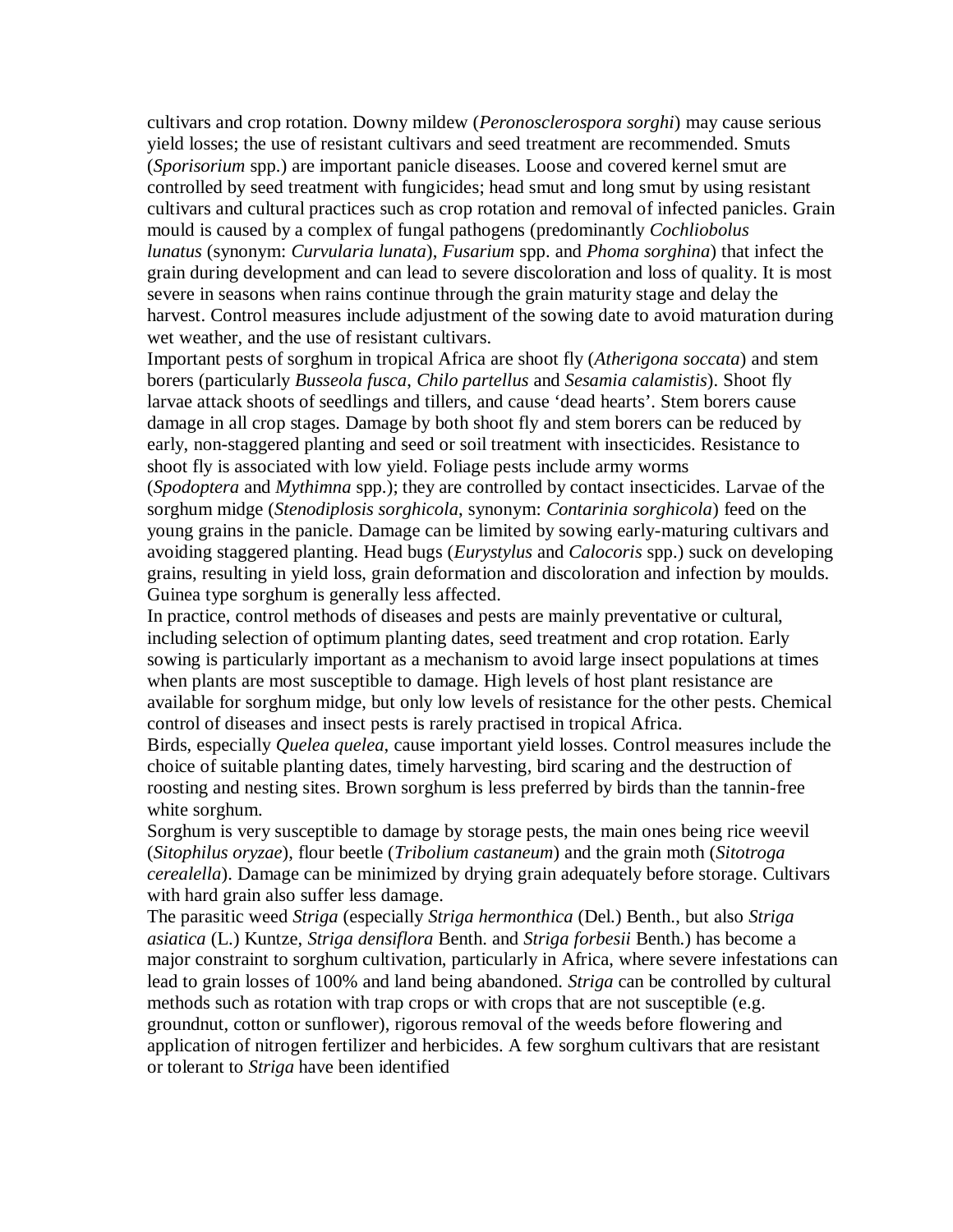# **Harvesting**

Sorghum is usually harvested when the grain moisture content has fallen below 20%, and the grain has become hard. Harvesting is done by hand using a knife to cut the panicles, which are temporarily stored in sacks before being taken to the threshing floor for further drying to a moisture content of 12–13%. Alternatively, the whole plant is cut or pulled up and the panicle removed later. Combine harvesting is possible, but many small farmers cannot afford to buy the machinery. In South Africa combine harvesting is more common. For dye production, leaf sheaths are harvested when the plant comes to maturity, about 4–6 months after sowing. They can be used immediately or dried and stored.

Rainfed forage sorghum is usually cut only once, soon after flowering. Forage sorghum crops grown under more favourable conditions, often with irrigation and high levels of fertilizer, can be harvested and then left to regrow (ratoon).

Broomcorn is harvested by hand as mechanical harvesters are not available. Sweet sorghum is harvested when the seed is in the soft dough stage when the sugar content of the stalk is highest.

# **Yield**

Average sorghum grain yields on farmers' fields in Africa are as low as 0.5–0.9 t/ha because sorghum is often grown in marginal areas under traditional farming practices (low inputs, traditional landraces). Under favourable conditions sorghum can produce grain yields up to 13 t/ha. In South Africa, with intensive agricultural practices and improved cultivars, average commercial yield was 2.3 t/ha in 2001. In China, where sorghum is grown with high levels of inputs, yield averages 3.6 t/ha and in the United States 3.8 t/ha. Forage yields from single-cut cultivars and hybrids can reach 20 t/ha of dry matter. Multicut cultivars and hybrids usually give only slightly higher total yields but produce better quality forage. Sweet sorghum yields about 1000 l syrup per ha in the United States. Average broomcorn yields are 300–600 kg/ha, enough to make 350–800 brooms.

# **Handling after harvest**

The harvested grain of sorghum is usually sun-dried, often in the panicle. Panicles, particularly those to be retained for seed, may be stored hanging from the ceiling of kitchens over cooking fires where the smoke helps to deter insect attack. Alternatively, the heads may be threshed after drying and the grain stored in granaries, above or below ground, designed to prevent insect attack.

Traditional food preparation of sorghum is quite varied. The whole grain may be ground into flour or decorticated before grinding to either a fine particle product or flour which is then used in various food products. To prepare porridge, water is boiled and sorghum flour is gradually added until the desired consistency of the paste is reached. Regular stirring is needed to mix the contents thoroughly. Another simple form of sorghum food preparation is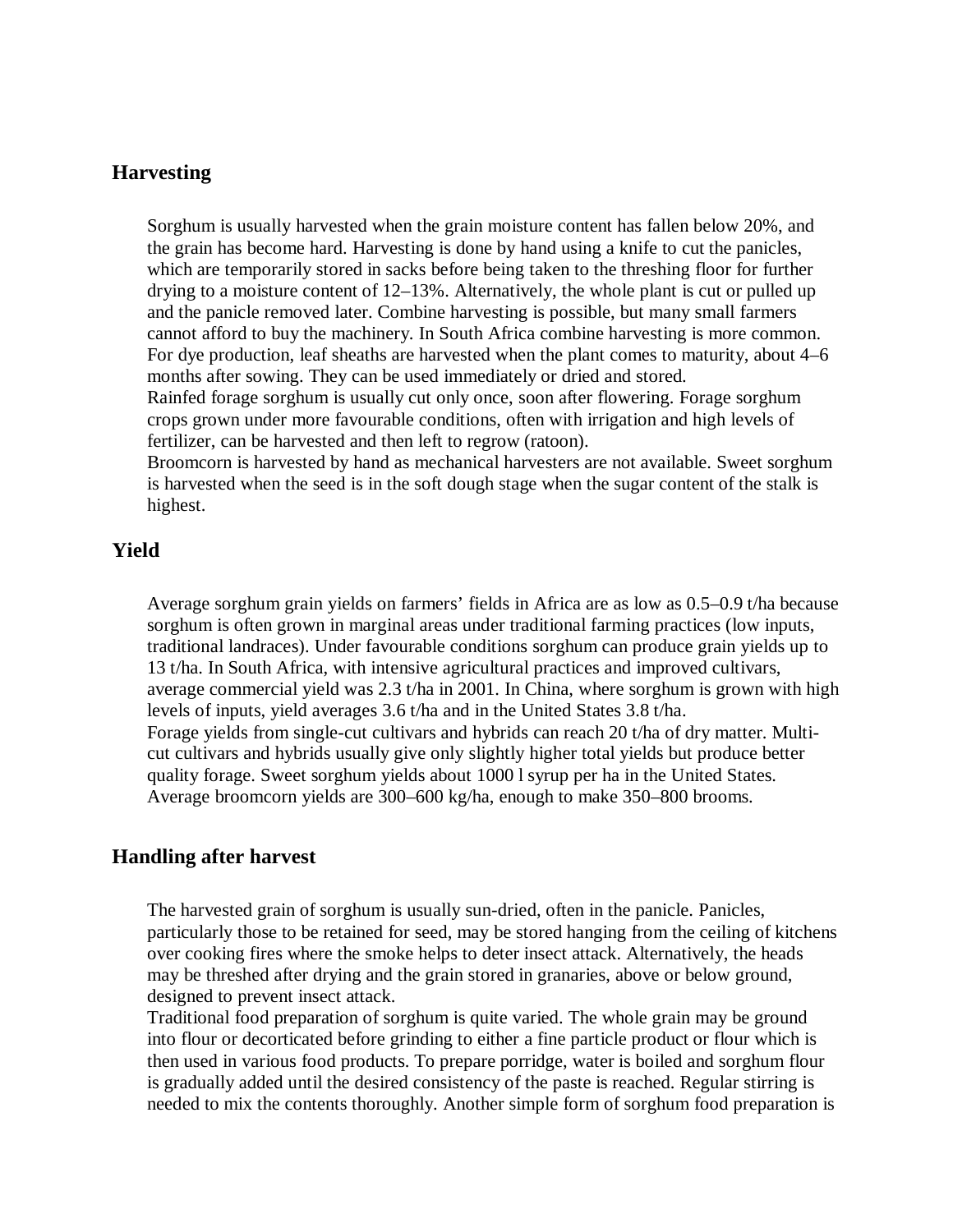to boil the grain before or after decorticating. To make beer, sorghum grain is germinated, dried, pounded into flour and mixed with water and left to ferment in a warm place for some days. To make the non-fermented drink 'mageu' in Botswana and South Africa, milled sorghum malt is mixed with water and kept at room temperature for 2–3 days. Occasional stirring may be necessary.

In a traditional method of dyeing hides with sorghum dye in West Africa, a watery extract of wood ashes, preferably from the wood of *Anogeissus leiocarpa* (DC.) Guill. & Perr., is prepared and allowed to stand for 3–4 hours. The major active compound of the lye is potassium- or sodium carbonate. The red leaf sheaths are pulverized and placed in a large vessel in which the dyeing is carried out. From time to time a little lye is added and diluted with plain water as desired, obtaining a crimson liquid. The tanned hide that has been dressed with oil is folded with the tanned side outwards, the hide is immersed for about two minutes in the dye bath, wrung out and shaken. Alternatively, the dye liquid is painted on the tanned surface with the fingers or a brush. The hide is then rinsed in cold water acidulated with lime juice or tamarind pulp. After the hide has been dried, the process is completed by rubbing the hide with a smooth stone on a wooden block. It is estimated that 1.25 l of dye bath is sufficient for about 6 skins of medium size. Another recipe uses about 30 leaf-sheaths of sorghum, about half a spoonful of soda, a handful of 'sant' pods (*Acacia nilotica* (L.) Willd. ex Delile) or 2 handfuls of chips of mangrove bark, 2 spoonfuls of palm oil and 1.5 l of water. These are all mixed together and boiled, the juice of 5 or 6 limes added, and the liquid is left to simmer for 2 hours. It is then ready for application on the skin by brushing or rubbing.

To obtain a dye of constant high quality, a laboratory extraction technique has been designed in Burkina Faso. Sorghum leaf sheaths are crushed into fine particles, a solvent is added in an acid or basic medium (both give similar results) and a red liquid is produced. By addition of an acid the dyestuff is precipitated and is centrifuged off. The end product is a fine, burgundy-red powder with an apigeninidin concentration of 50–60%, ready for use as a dye. Pure apigeninidin can be obtained by further processing of the powder. Forage sorghum can be fed to livestock while still green or can be stored in various ways for later use. The forage is often dried and stacked or can be made into silage. Stover left after harvest of grain is often grazed by animals.

# **Genetic resources and breeding**

A major collection of sorghum germplasm is maintained and distributed to interested researchers by the International Crops Research Institute for the Semi-Arid Tropics (ICRISAT), Patancheru, India. The collection extends to over 36,000 accessions from all the major sorghum-growing regions of the world (90 countries). Large germplasm collections of sorghum are also held in the United States (Southern Regional Plant Introduction Station, Griffin, Georgia, 30,100 accessions; National Seed Storage Laboratory, Fort Collins, Colorado, 10,500 accessions) and China (Institute of Crop Germplasm Resources (CAAS), Beijing, 15,300 accessions). In tropical Africa large germplasm collections of sorghum are held in Zimbabwe (SADC/ICRISAT Sorghum and Millet Improvement Program, Matopos, 12,340 accessions), Ethiopia (Institute of Biodiversity Conservation (IBC), Addis Ababa, 7260 accessions), Kenya (National Genebank of Kenya, Crop Plant Genetic Resources Centre, KARI, Kikuyu, 3410 accessions) and Uganda (Serere Agricultural and Animal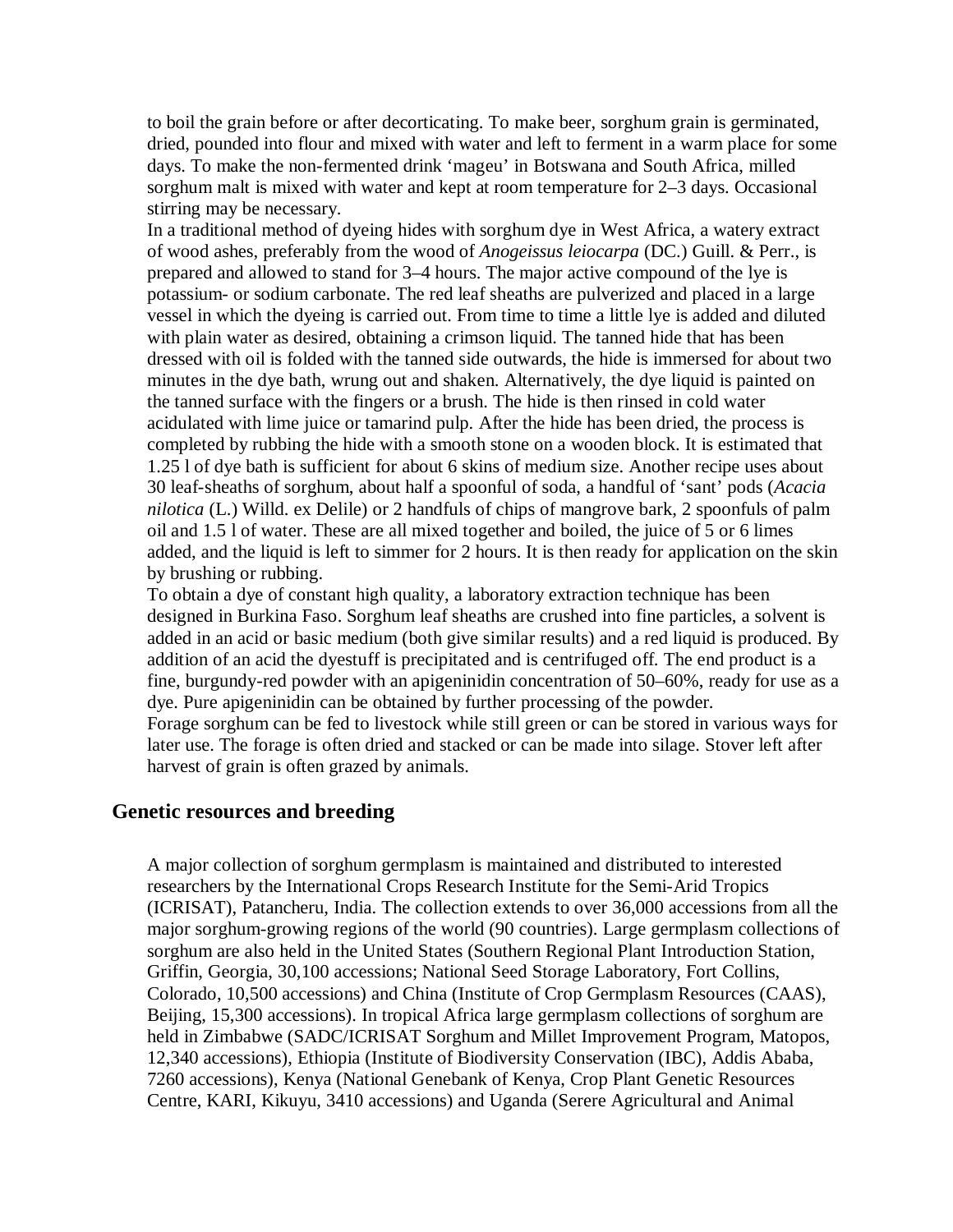Production Research Institute, Serere, 2635 accessions).

# **Breeding**

The main objectives in sorghum breeding include high grain yield, white grain for human consumption with improved nutritional value and processing quality, and red or brown grain for feed purposes and brewing. In many countries the emphasis is on producing cultivars which combine high grain yield with high stover yields because of the importance of the residues as animal feed. Incorporation of resistance to major yield-limiting diseases and pests, and tolerance of abiotic stresses are also of high priority. Resistance to grain moulds and other diseases as well as to insect pests such as head bugs and sorghum midge has been identified. High-yielding improved cultivars of sorghum are available in most of the main producing countries. These include cultivars and hybrids produced using cytoplasmic male sterility. Compared to traditional landraces they have a weak photoperiodic response and they are less hardy, less tall, with a lower grain quality but a higher yield potential. *Striga* resistant cultivars have been released in Africa and India, e.g. 'Framida' in Ghana and Burkina Faso. Cultivars resistant to grain mould have also been released. Special cultivars with high biomass production and good forage quality are bred for animal feed. Modern sorghum cultivars predominate in the Americas, China and Australia, but in Africa they occupy probably less than 10% of the area under sorghum. In India about 50% of the sorghum area is sown to modern cultivars and 50% to traditional landraces. The sorghum genome is relatively small (about 760 Mbp) compared to that of maize (about 2500 Mbp), and construction of a physical genome map is in progress. Several genetic linkage maps have been developed, mainly based on RFLP markers. Various genes have been tagged, e.g. genes associated with head smut resistance, leaf blight resistance and shattering. Many QTLs have been mapped, including those associated with plant height, tillering, seed size, drought resistance and rust resistance. In-vitro plant regeneration has been achieved from calli derived from young leaf bases, shoot apices, immature inflorescences and immature embryos. Protocols have been developed for the production of stably transformed sorghum plants using microprojectile bombardment or *Agrobacterium*mediated transformation, but the efficiency is generally low, especially with the former technique.

# **Prospects**

Sorghum is a hardy, drought-tolerant crop with a high potential yield, which plays an important role in tropical Africa and elsewhere, especially as source of food and fodder, but also for a range of other uses, including as a source of dye. Sorghum has lost part of its traditional area in tropical Africa to maize, which yields better in more favourable environments, is less liable to bird damage and easier to process. It is to be expected, however, that sorghum will remain an important food security crop in less favourable environments in tropical Africa. Important problems in sorghum cultivation to be addressed by research and breeding activities are the large yield losses caused by parasitic weeds (especially *Striga hermonthica*), anthracnose, downy mildew, grain moulds, sorghum midge and stem borers. Improved sorghum cultivars are not widely grown in tropical Africa, and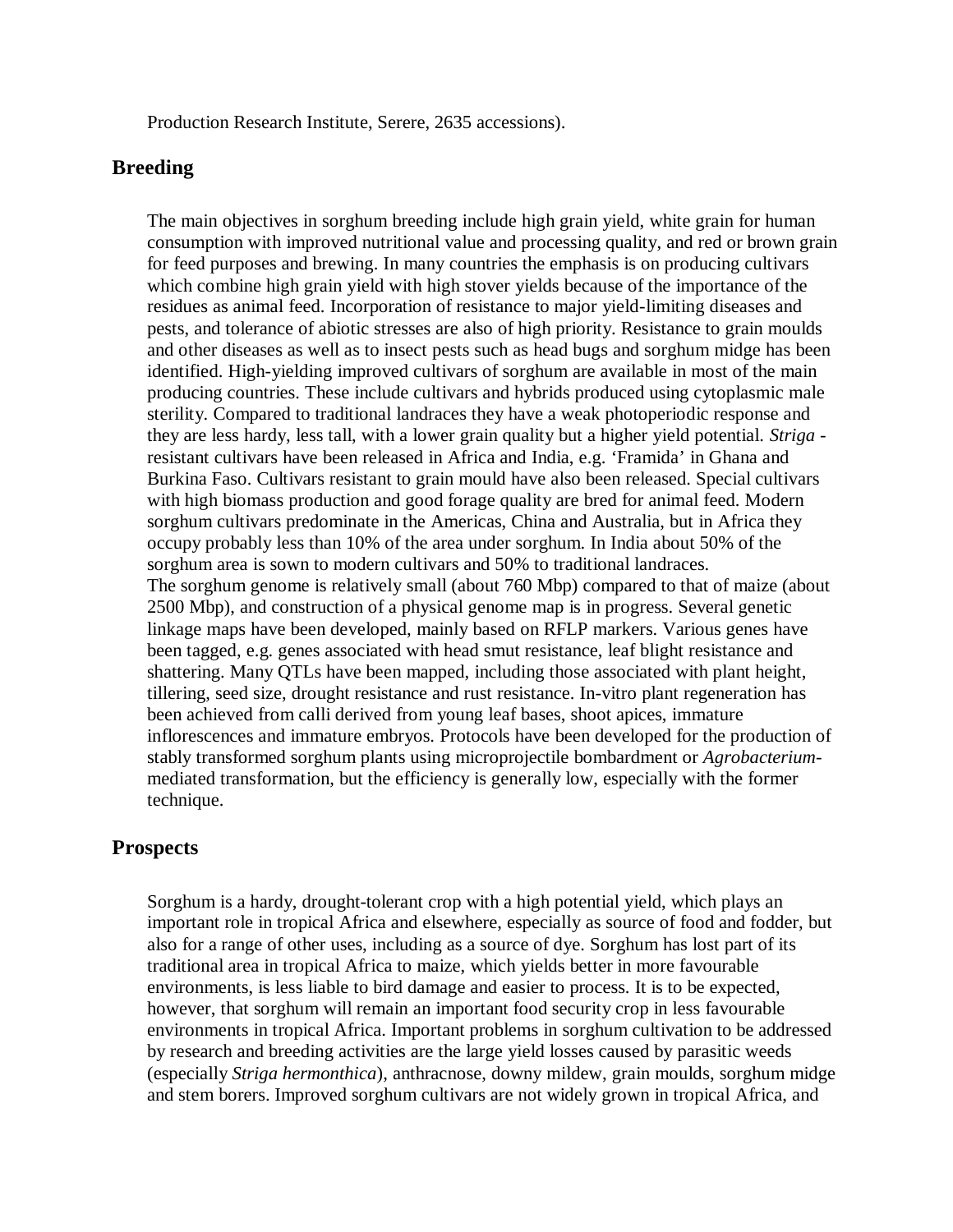the improvement of seed supply systems should accompany sorghum improvement programmes in this region. Demand for sorghum for non-traditional uses is likely to increase. In particular, the use of sorghum as a feed grain, already well established in many industrialized countries, is likely to become more common in developing countries. However, sorghum faces strong competition from maize in the international feed grain market. Similarly, as increased affluence results in increased demand for meat and dairy products, the use of sorghum as a forage crop in intensive production systems in many tropical regions is likely to expand. The use of sorghum as a raw material for industrial processes will also increase. Research should focus on innovations that are likely to reduce the costs of production of sorghum. This should include research to increase yield levels of available cultivars, and to improve agronomic practices. Emphasis should be placed on enhancing resistance to the main biotic and abiotic stresses and on production of cultivars richer in high quality proteins.

Sorghum dye may profit from the trend of increasing use of natural colourants in foods and cosmetics. Rising harvesting costs of broomcorn in North America and Europe may offer possibilities for expanding this commodity in Africa.

# **References .**

• Chantereau, J., Trouche, G., Luce, C., Deu, M. & Hamon, P., 1997. Le sorgho. In: Charrier, A., Jacquot, M., Hamon, S. & Nicolas, D. (Editors). L'amélioration des plantes tropicales. Centre de coopération internationale en recherche agronomique pour le développement (CIRAD) & Institut français de recherche scientifique pour le développement en coopération (ORSTOM), Montpellier, France. pp. 565–590.

• de Vries, J. & Toenniessen, G., 2001. Securing the harvest: biotechnology, breeding and seed systems for African crops. CAB International, Wallingford, United Kingdom. 224 pp. • de Wet, J.M.J., 1978. Systematics and evolution of Sorghum sect. Sorghum (Gramineae). American Journal of Botany 65(4): 477–484.

• Doggett, H., 1988. Sorghum. 2nd edition. Longman Scientific & Technical, London, United Kingdom. 512 pp.

• Murty, D.S. & Renard, C., 2001. Sorghum. In: Raemaekers, R.H. (Editor). Crop production in tropical Africa. DGIC (Directorate General for International Co-operation), Ministry of Foreign Affairs, External Trade and International Co-operation, Brussels, Belgium. pp. 78–96.

• Rooney, L.W. & Serna-Saldivar, S.O., 2000. Sorghum. In: Kulp, K. & Ponte, J.G. (Editors). Handbook of cereal science and technology. 2nd Edition. Marcel Dekker, New York, United States. pp. 149–175.

• Smith, C.W. & Frederiksen, R.A., 2000. Sorghum: origin, history, technology, and production. John Wiley & Sons, New York, United States. 824 pp.

• Stenhouse, J.W. & Tippayaruk, J.L., 1996. Sorghum bicolor (L.) Moench. In: Grubben, G.J.H. & Partohardjono, S. (Editors). Plant Resources of South-East Asia No 10. Cereals. Backhuys Publishers, Leiden, Netherlands. pp. 130–136.

• Stenhouse, J.W., Prasada Rao, K.E., Gopal Reddy, V. & Appa Rao, S., 1997. Sorghum. In: Fuccillo, D., Sears, L. & Stapleton, P. (Editors). Biodiversity in trust: conservation and use of plant genetic resources in CGIAR Centres. Cambridge University Press, Cambridge, United Kingdom. pp. 292–308.

• Taylor, J.R.N., 2003. Overview: importance of sorghum in Africa. In: Belton, P.S. &